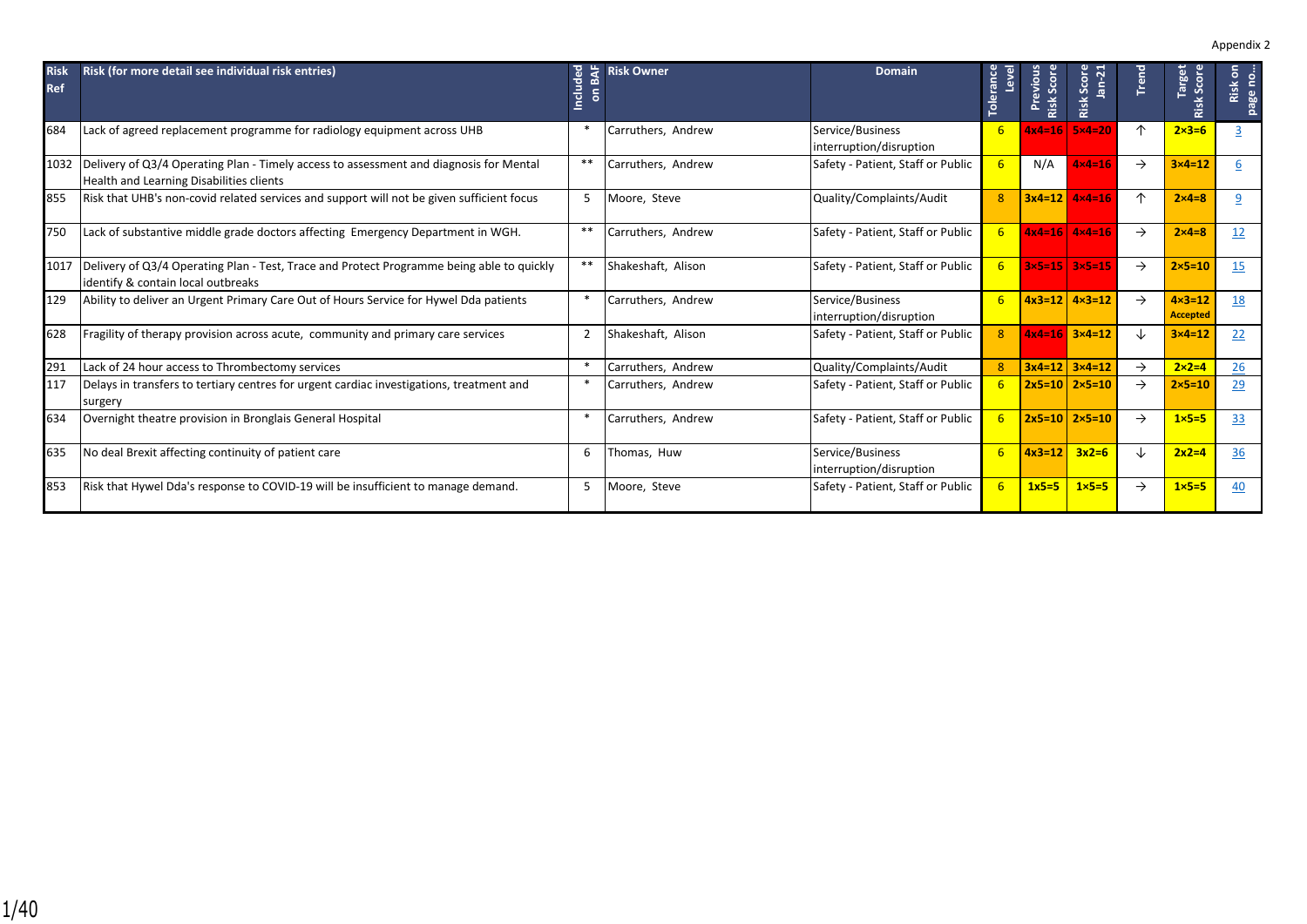### **Assurance Key:**

| <b>3 Lines of Defence (Assurance)</b> |                              |                                                               |  |  |  |  |
|---------------------------------------|------------------------------|---------------------------------------------------------------|--|--|--|--|
| 1st Line                              | <b>Business Management</b>   | Tends to be detailed assurance but lack independence          |  |  |  |  |
|                                       | 2nd Line Corporate Oversight | Less detailed but slightly more independent                   |  |  |  |  |
| 3rd Line                              |                              | Independent Assurance Often less detail but truly independent |  |  |  |  |

| <b>Key - Assurance Required</b>         | NB Assurance Map will tell you if you |
|-----------------------------------------|---------------------------------------|
| Detailed review of relevant information | have sufficient sources of assurance  |
| Medium level review                     | not what those sources are telling    |
| Cursory or narrow scope of review       | you                                   |

| <b>Key - Control RAG rating</b> |                                                                                                           |
|---------------------------------|-----------------------------------------------------------------------------------------------------------|
| <b>LOW</b>                      | Significant concerns over the adequacy/effectiveness of the controls in place in proportion to the risks  |
| <b>MEDIUM</b>                   | Some areas of concern over the adequacy/effectiveness of the controls in place in proportion to the risks |
| <b>HIGH</b>                     | Controls in place assessed as adequate/effective and in proportion to the risk                            |
| <b>INSUFFICIENT</b>             | Insufficient information at present to judge the adequacy/effectiveness of the controls                   |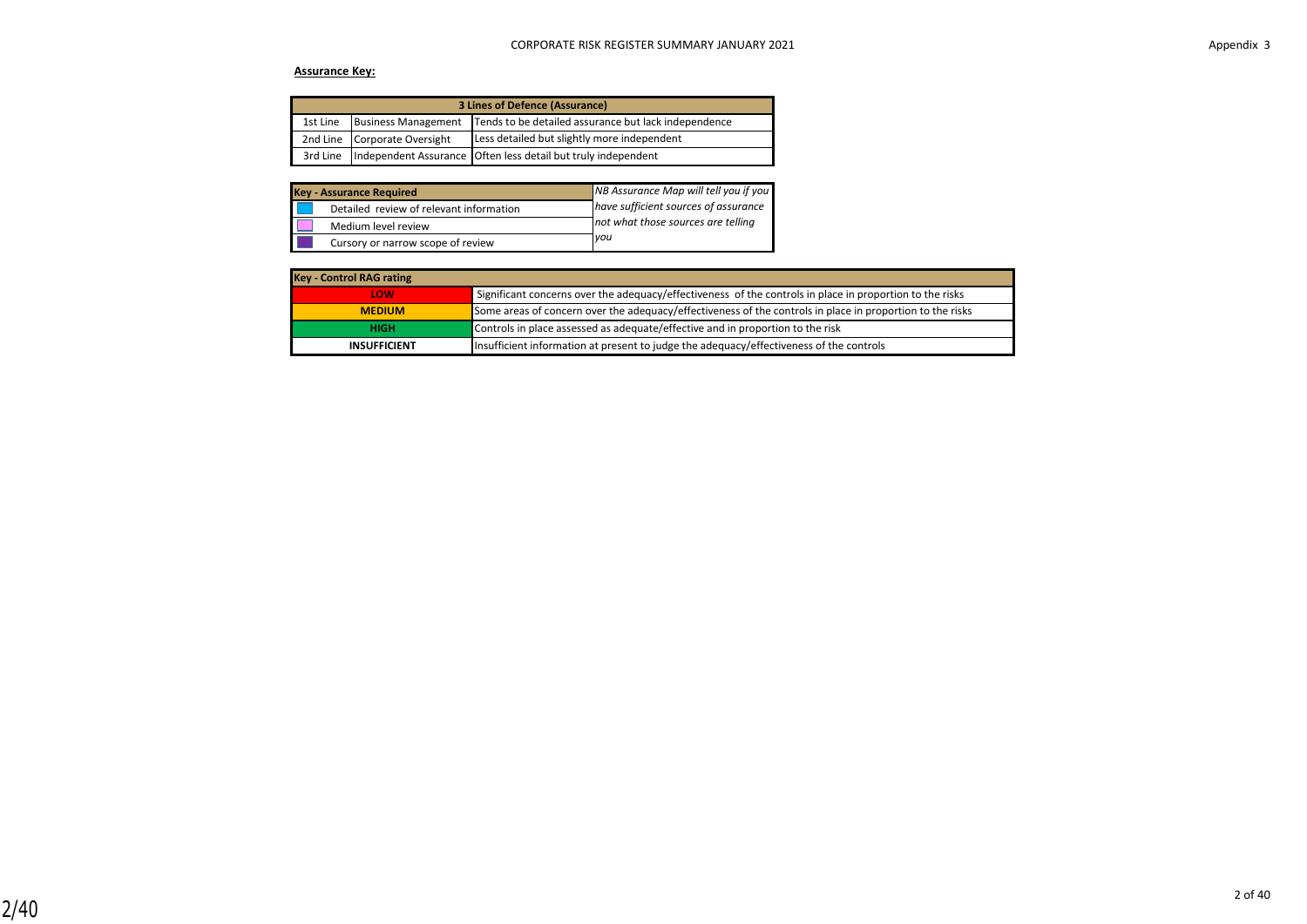| Date Risk<br>Identified:       | Jan-19                   | <b>Executive Director Owner:</b> | Carruthers. Andrew                                                 | <b>Date of Review:</b> | $\sqrt{\tan 21}$ |
|--------------------------------|--------------------------|----------------------------------|--------------------------------------------------------------------|------------------------|------------------|
| <b>Strategic</b><br>Objective: | $N/A$ - Operational Risk | Lead Committee:                  | Quality, Safety and Experience Assurance Date of Next<br>Committee | <b>Review:</b>         | $Feb-21$         |

| <b>Risk ID:</b> | 684 | Principal Risk There is a risk radiology service provision from breakdown of key radiology     |
|-----------------|-----|------------------------------------------------------------------------------------------------|
|                 |     | <b>Description:</b> limaging equipment (specifically MRI in WGH, insufficient CT capacity UHB- |
|                 |     | wide and the general rooms in Bronglais). This is caused by equipment not                      |
|                 |     | being replaced in line with RCR (Royal College of Radiographers) and other                     |
|                 |     | guidelines.                                                                                    |
|                 |     | This could lead to an impact/affect on patient flows resulting from delays in                  |
|                 |     | diagnosis and treatments, delays in discharges, increased waiting times on                     |
|                 |     | cancer pathways, increased staffing costs to minimise the impact on patients                   |
|                 |     | when breakdowns occur and increased number of breaches over 8 weeks due                        |
|                 |     | to increased downtime.                                                                         |
|                 |     |                                                                                                |
|                 |     |                                                                                                |



### **Rationale for CURRENT Risk Score: Rationale for TARGET Risk Score: Rationale for TARGET Risk Score: Rationale for TARGET Risk Score:**

The UHB's stock of imaging equipment routinely breaks down causing disruption to diagnostic imaging services across all sites which has a significant impact on the UHB's ability to meet its RTT target and impact to patients can include delays in diagnosis and treatment. Presently equipment downtime is frequently up to a week which can put significant pressures on all diagnostic services. Whilst activity has decreased due to COVID, scanning of COVID patients requires more time than non-COVID patients, which will become an issue as requests for diagnostics for non-COVID patients increase as other services resume. Commissioning of agreed equipment has also been delayed as a result of COVID and this remains dependent external factors. Radiology has been asked to increase its service provision to other Directorates which it is currently unable to provide due to limitations on current equipments.

With more modern equipment, breakdowns will be less likely and less significant in terms of downtime together with a reduced impact on the diagnostic services at the remaining hospital sites. Improved business continuity plans will also help reduce the impact of equipment breakdown across the UHB.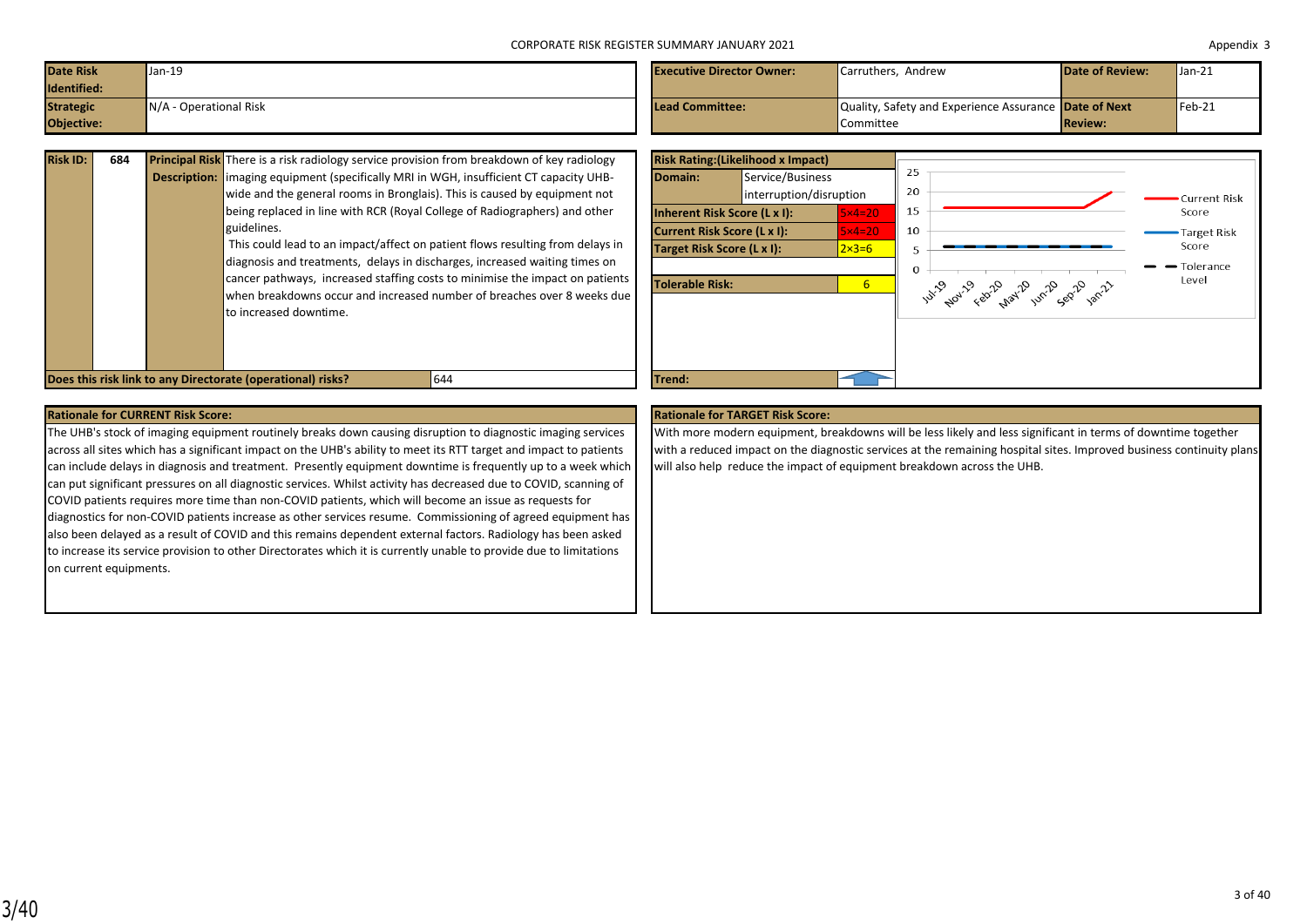CORPORATE RISK REGISTER SUMMARY JANUARY 2021

| Appendix 3 |  |
|------------|--|
|------------|--|

| <b>Key CONTROLS Currently in Place:</b>                                                                                                                                                                                                                                                                                                                                                                                                                                                                                                                                                                                        | <b>Gaps in CONTROLS</b>                                                                                                                                                                                                                                                                                                                                              |                                                                                                                                      |                  |                                                      |                                                                                                                                                                                                                                                                                                                                                    |  |  |  |  |
|--------------------------------------------------------------------------------------------------------------------------------------------------------------------------------------------------------------------------------------------------------------------------------------------------------------------------------------------------------------------------------------------------------------------------------------------------------------------------------------------------------------------------------------------------------------------------------------------------------------------------------|----------------------------------------------------------------------------------------------------------------------------------------------------------------------------------------------------------------------------------------------------------------------------------------------------------------------------------------------------------------------|--------------------------------------------------------------------------------------------------------------------------------------|------------------|------------------------------------------------------|----------------------------------------------------------------------------------------------------------------------------------------------------------------------------------------------------------------------------------------------------------------------------------------------------------------------------------------------------|--|--|--|--|
| (The existing controls and processes in place to manage the risk)                                                                                                                                                                                                                                                                                                                                                                                                                                                                                                                                                              | <b>Identified Gaps in Controls: (Where</b><br>one or more of the key controls on<br>effective, or we do not have evidence controls gaps<br>that the controls are working)                                                                                                                                                                                            | How and when the Gap in control be<br>laddressed<br>which the organisation is relying is not Further action necessary to address the | <b>By Who</b>    | <b>By When</b>                                       | <b>Progress</b>                                                                                                                                                                                                                                                                                                                                    |  |  |  |  |
| # Service maintenance contracts in place and regularly reviewed to<br>ensure value for money is maintained.<br># The difficult to source spares can be obtained through bespoke<br>manufacture but this invariably results in inherent delays in returning<br>equipment to service.<br># Regular quality assurance checks (eg daily checks).<br># Use of other equipment/transfer of patients across UHB during times<br>of breakdown.<br># Ability to change working arrangements following breakdowns to<br>minimise impact to patients.<br># Site business continuity plans in place.<br># Disaster recovery plan in place. | Limitation of spare parts for some<br>older equipment leading to extended<br>outages. This issue may be<br>componded by Brexit.<br>Increased use of site contingency<br>plans puts pressures on patient flows,<br>discharges, diagnosis at other sites.<br>Delayed commissioning of new MRI<br>Scanner in WGH and agreed funding<br>for replacement CT due COVID-19. | Review and strengthen site business<br>continuity plans with individual site leads to<br>ensure robust response to breakdown.        | Evans,<br>Amanda | Completed                                            | Site leads in process of developing<br>up-to-date and robust business<br>continuity plans which will<br>operationalise procedures following<br>breakdowns. Site leads have met<br>with the business continuity team to<br>agree on the process of updating<br>plans. Due to operational pressures<br>this needs further time to fully<br>complete. |  |  |  |  |
| # Replacement programme has been re-profiled by risk, usage and is<br>influenced by service reports. Some funding has been secured from<br>AWCP for some replacements but does not cover all outdated<br>equipment nor the future requirements.<br># Escalation process in place for service disruptions/breakdowns.                                                                                                                                                                                                                                                                                                           |                                                                                                                                                                                                                                                                                                                                                                      | Work with planning colleagues about<br>sourcing capital funding through DCP and<br>AWCP.                                             | Evans,<br>Amanda | 30/06/2019<br>01/04/2020<br>31/12/2020<br>31/03/2021 | Funding for one scanner has been<br>agreed with plans submitted to WG<br>for the replacement of four CT<br>scanners that are approaching end of<br>life. Still ongoing.                                                                                                                                                                            |  |  |  |  |
|                                                                                                                                                                                                                                                                                                                                                                                                                                                                                                                                                                                                                                |                                                                                                                                                                                                                                                                                                                                                                      | Develop plan in line WG Operating<br>Framework for Q1 to deal with COVID and<br>non-COVID patient flows and potential<br>backlog.    | Evans,<br>Amanda | Completed                                            | Submit to Bronze Acute Group by<br>18/05/20.                                                                                                                                                                                                                                                                                                       |  |  |  |  |
|                                                                                                                                                                                                                                                                                                                                                                                                                                                                                                                                                                                                                                |                                                                                                                                                                                                                                                                                                                                                                      | Monthly project meeting to discuss<br>commissioning of agreed equipment with<br>estates, planning and manufacturers.                 | Evans,<br>Amanda | 31/12/2020<br>30/08/2021                             | Commissioning equipment is<br>dependent on lockdown measures in<br>and outside of UK and contractor<br>availability to undertake work. Some<br>equipment has already been<br>commissioned, however still<br>awaiting completion of project on<br>MRI in WGH.                                                                                       |  |  |  |  |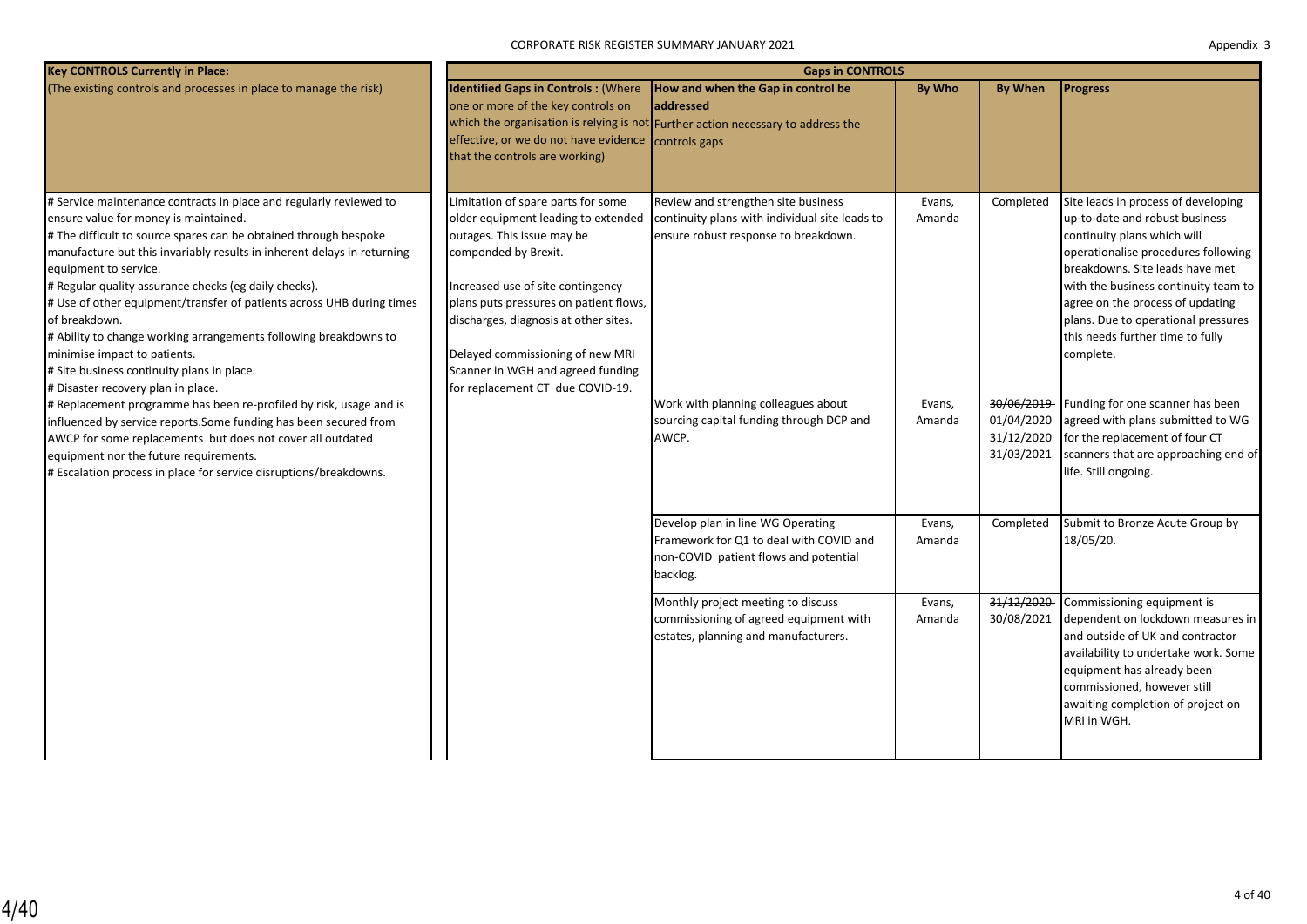|  | Additional CT resource due to delay in<br>funding from WG | Evans,<br>Amanda | Completed | Additional CT resource obtained<br>from NHS England in the form of a      |
|--|-----------------------------------------------------------|------------------|-----------|---------------------------------------------------------------------------|
|  |                                                           |                  |           | demountable unit. Resource to be<br>shared with SBUHB. Now                |
|  |                                                           |                  |           | operational. Further additional CT<br>secured in the form of a mobile van |
|  |                                                           |                  |           | for two weeks in December 2020.                                           |
|  |                                                           |                  |           |                                                                           |

| <b>ASSURANCE MAP</b>                                                                                                 |                                                                             |                                                   |                                                         | <b>Control RAG</b>                                                               | <b>Latest Papers</b>                                                                                                                  | <b>Gaps in ASSURANCES</b>                                 |                                                                                                                                                           |                  |           |                                                                                                                                                                                                                                                       |
|----------------------------------------------------------------------------------------------------------------------|-----------------------------------------------------------------------------|---------------------------------------------------|---------------------------------------------------------|----------------------------------------------------------------------------------|---------------------------------------------------------------------------------------------------------------------------------------|-----------------------------------------------------------|-----------------------------------------------------------------------------------------------------------------------------------------------------------|------------------|-----------|-------------------------------------------------------------------------------------------------------------------------------------------------------------------------------------------------------------------------------------------------------|
| <b>Performance</b><br><b>Indicators</b>                                                                              | <b>Sources of ASSURANCE</b>                                                 | <b>Type of</b><br>Assurance<br>(1st, 2nd,<br>3rd) | Required<br><b>Assurance</b><br><b>Current</b><br>Level | <b>Rating (what</b><br>the assurance<br>is telling you<br>about your<br>controls | (Committee &<br>date)                                                                                                                 | in Assurance:                                             | Identified Gaps How are the Gaps in<br><b>ASSURANCE will be</b><br>laddressed<br>Further action necessary to<br>address the gaps                          | By Who           | By When   | <b>Progress</b>                                                                                                                                                                                                                                       |
| Reduction of<br>waiting times to<br>under 6 weeks by<br>Mar22.<br>Reduction in<br>overtime costs to<br>nil by Mar22. | Monthly reports on<br>equipment downtime and<br>overtime costs              | 1st                                               |                                                         |                                                                                  | Radiology<br>Equipment<br>SBAR-<br>Executive<br>Team - Mar19<br>Further<br>updates CEIMT<br>February 2020<br>Further<br>updates CEIMT | Lack of process<br>of formal post<br>breakdown<br>review. | Formalise post breakdown<br>review process to ensure<br>lessons are learnt and<br>improvements implemented<br>following the most<br>impactful breakdowns. | Evans,<br>Amanda | Completed | RSM has discussed with site leads<br>and further work is underway.<br>Equipment and risk information is<br>included in regular site lead<br>meetings.<br>Performance reviews include<br>downtime<br>Administrator coordinating issues<br>and response |
|                                                                                                                      | IPAR report overseen by<br>PPPAC and Board bi-<br>monthly                   | 2nd                                               |                                                         |                                                                                  | September202                                                                                                                          |                                                           |                                                                                                                                                           |                  |           |                                                                                                                                                                                                                                                       |
|                                                                                                                      | <b>Internal Review of Radiology</b><br>Service Report (Reasonable<br>Rating | 3rd                                               |                                                         |                                                                                  |                                                                                                                                       |                                                           |                                                                                                                                                           |                  |           |                                                                                                                                                                                                                                                       |
|                                                                                                                      | WAO Review of Radiology -<br>Apr17                                          | 3rd                                               |                                                         |                                                                                  |                                                                                                                                       |                                                           |                                                                                                                                                           |                  |           |                                                                                                                                                                                                                                                       |
|                                                                                                                      | <b>External Review of</b><br>Radiology - Jul18                              | 3rd                                               |                                                         |                                                                                  |                                                                                                                                       |                                                           |                                                                                                                                                           |                  |           |                                                                                                                                                                                                                                                       |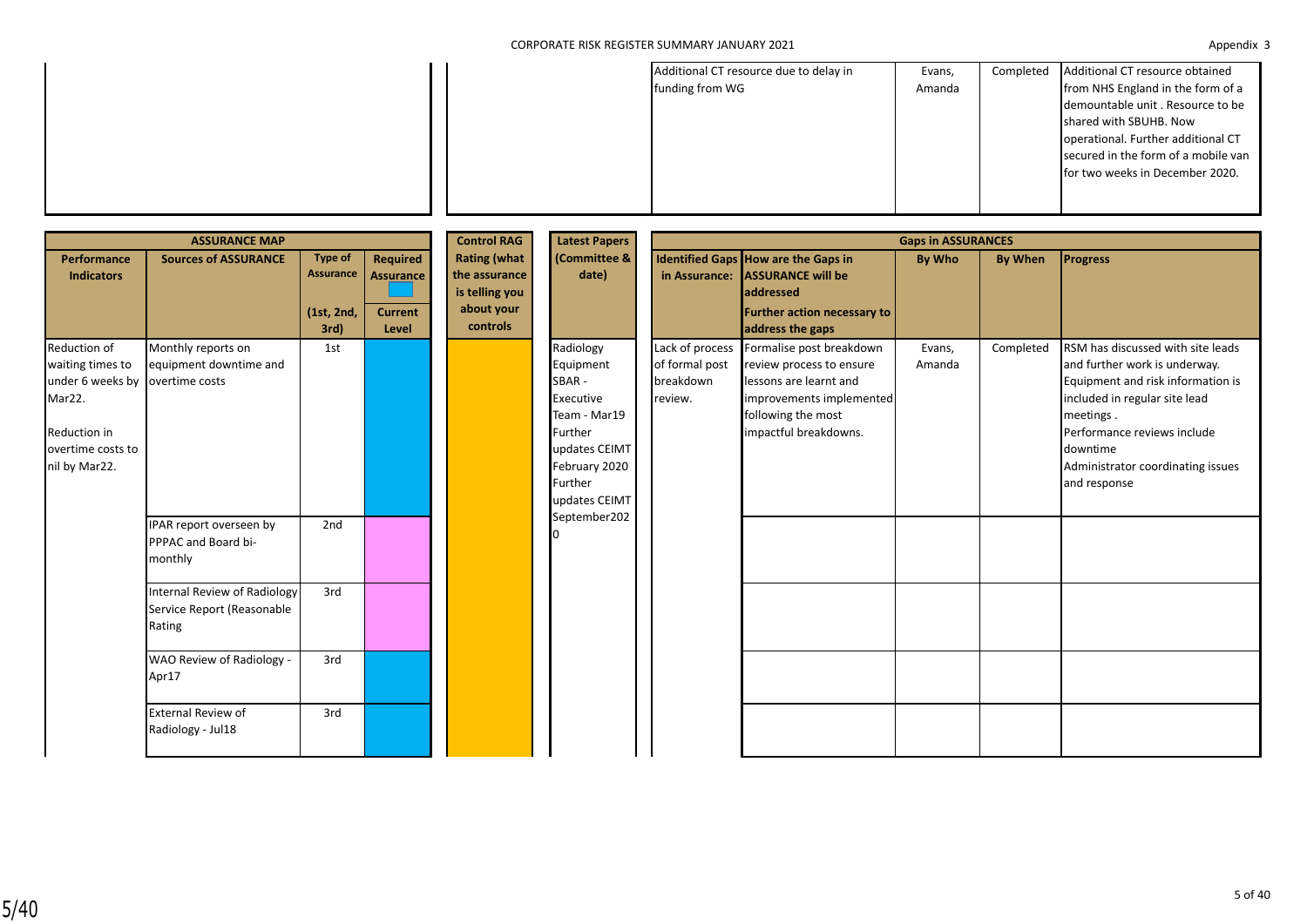| Date Risk        | $Nov-20$                                   | <b>Executive Director Owner:</b> | Carruthers, Andrew                                           | <b>Date of Review:</b> | $Dec-20$ |
|------------------|--------------------------------------------|----------------------------------|--------------------------------------------------------------|------------------------|----------|
| Identified:      |                                            |                                  |                                                              |                        |          |
| <b>Strategic</b> | Delivery of the Quarter 3/4 Operating Plan | Lead Committee:                  | Quality, Safety and Experience Assurance <b>Date of Next</b> |                        | Jan-20   |
| Objective:       |                                            |                                  | Committee                                                    | <b>Review:</b>         |          |

| <b>Risk ID:</b> | 1032 | <b>Principal Risk</b> There is a risk the length of time MH&LD clients (specifically ASD, memory |
|-----------------|------|--------------------------------------------------------------------------------------------------|
|                 |      | <b>Description:</b> assessment and psychology services for intervention) are waiting for         |
|                 |      | assessment and diagnosis will continue to increase during Q3/4. This is                          |
|                 |      | caused by new environmental (due to social distancing measures) constraints                      |
|                 |      | to undertake required face-to-face assessments and patients' reluctance to                       |
|                 |      | attend clinics due to the risk of COVID. This could lead to an impact/affect on                  |
|                 |      | increasing delays in accessing appropriate diagnosis and treatment, delayed                      |
|                 |      | prevention of deterioration of conditions and delayed adjustments to                             |
|                 |      | educational needs.                                                                               |
|                 |      |                                                                                                  |

|                             | <b>Risk Rating: (Likelihood x Impact)</b> |                   | 25       |          |          |                    |
|-----------------------------|-------------------------------------------|-------------------|----------|----------|----------|--------------------|
| Domain:                     | Safety - Patient, Staff or<br>Public      |                   | 20       |          |          | Current Risk       |
|                             | Inherent Risk Score (L x I):              | $4 \times 4 = 16$ | 15       |          |          | Score              |
| Current Risk Score (L x I): |                                           | $4 \times 4 = 16$ | 10       |          |          | <b>Target Risk</b> |
| Target Risk Score (L x I):  |                                           | $3\times 4=12$    |          |          |          | Score              |
|                             |                                           |                   | 5        |          |          | Tolerance          |
| <b>Tolerable Risk:</b>      |                                           | 6                 | $\Omega$ |          |          | Level              |
|                             |                                           |                   |          | $Nov-20$ | $Dec-20$ |                    |
|                             |                                           |                   |          |          |          |                    |
| Trend:                      |                                           |                   |          |          |          |                    |

### **Rationale for CURRENT Risk Score: Rationale for TARGET Risk Score:**

**Does this risk link to any Directorate (operational) risks?** 

Referrals for ASD have continued throughout the pandemic at approximately the same level as pre-Covid. The service were experiencing significant waiting times as a result of demand levels. Due to the constraints to undertake the required face to face assessments, the implementation of social distancing and, in some instances patients reluctance to attend clinics due to the risk of Covid, has an impact on the services' ability to see the same volume of service users as they were previously able to. In addition, the estate footprint does not necessary lend itself to accommodate the social distance requirements and in some instances is not therapeutically beneficial.

The Directorate is aiming to restore pre-Covid levels of assessment and intervention.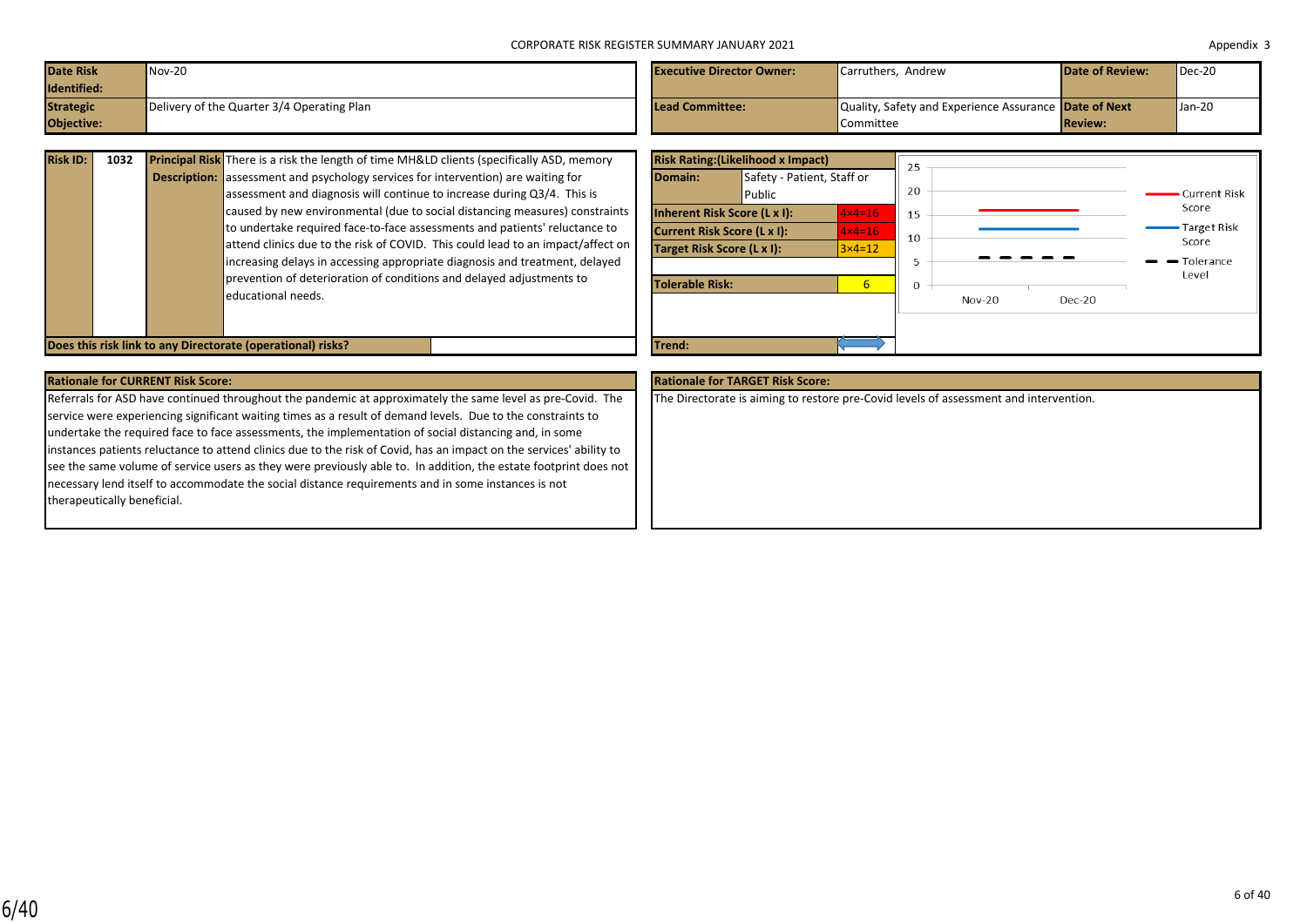| <b>Key CONTROLS Currently in Place:</b>                                                                                                                                                                                                                                                                |                                                                                                                                                             | <b>Gaps in CONTROLS</b>                                                                                                                                                       |                  |                |                                                                                                                                                                                                                                                                                                                                                              |
|--------------------------------------------------------------------------------------------------------------------------------------------------------------------------------------------------------------------------------------------------------------------------------------------------------|-------------------------------------------------------------------------------------------------------------------------------------------------------------|-------------------------------------------------------------------------------------------------------------------------------------------------------------------------------|------------------|----------------|--------------------------------------------------------------------------------------------------------------------------------------------------------------------------------------------------------------------------------------------------------------------------------------------------------------------------------------------------------------|
| (The existing controls and processes in place to manage the risk)                                                                                                                                                                                                                                      | <b>Identified Gaps in Controls: (Where</b><br>one or more of the key controls on<br>effective, or we do not have evidence<br>that the controls are working) | How and when the Gap in control be<br>addressed<br>which the organisation is relying is not Further action necessary to address the<br>controls gaps                          | <b>By Who</b>    | <b>By When</b> | <b>Progress</b>                                                                                                                                                                                                                                                                                                                                              |
| Use of IT/virtual platforms such as AttendAnywhere when appropriate.<br>Clinical prioritisation regarding assessment and treatment of service<br>users by engaging in a dynamic process of reviewing waiting lists in line<br>with any other referrals that may be received in respect of that service | Social distancing measures reducing<br>the available space/offices that can be<br>used to meet clients face-to face.<br>To ensure all individuals are being | Assess and source further IT requirements.                                                                                                                                    | Carroll, Mrs Liz | 31/03/2021     | Heads of Service to identify any<br>additional IT requirements to<br>facilitate face-to-face<br>assessments/consultations.                                                                                                                                                                                                                                   |
| user.<br>Additional funding provided for recruitment however national shortage<br>of required skills.<br>Services are in contact with individualss to provide information regarding                                                                                                                    | contacted periodically through the<br>wait for assessment/treatment to<br>monitor any alteration in<br>presentation.                                        | Identify alternative venues/space to hold<br>clinics.                                                                                                                         | Carroll, Mrs Liz | 31/03/2021     | Working with the Estates<br>department and exploring options<br>with external partners.                                                                                                                                                                                                                                                                      |
| community support, well being at home and guidance should their<br>situation deteriorate.                                                                                                                                                                                                              |                                                                                                                                                             | Head of Service to operationalise                                                                                                                                             | Carroll, Mrs Liz | 31/12/2020     | Director to set up Task & Finish<br>Group to focus on referral to<br>treatment and diagnostic<br>assessments to ensure consistency<br>across the service with regards to<br>managing those awaiting a service<br>through a quality outcome and<br>patient experience lens. Service<br>user/carer input will be sought as<br>part of the development of this. |
|                                                                                                                                                                                                                                                                                                        |                                                                                                                                                             | Appointment of Service Delivery Manager.                                                                                                                                      | Carroll, Mrs Liz | 31/03/2021     | Appointment has now been made<br>for Service Delivery Manager and<br>this work will commence in January<br>2021 following them taking up post.                                                                                                                                                                                                               |
|                                                                                                                                                                                                                                                                                                        |                                                                                                                                                             | Services will be in contact with individuals to<br>provide information regarding community<br>support, well being at home and guidance<br>should their situation deteriorate. | Carroll, Mrs Liz | Completed      | This process has been enacted.                                                                                                                                                                                                                                                                                                                               |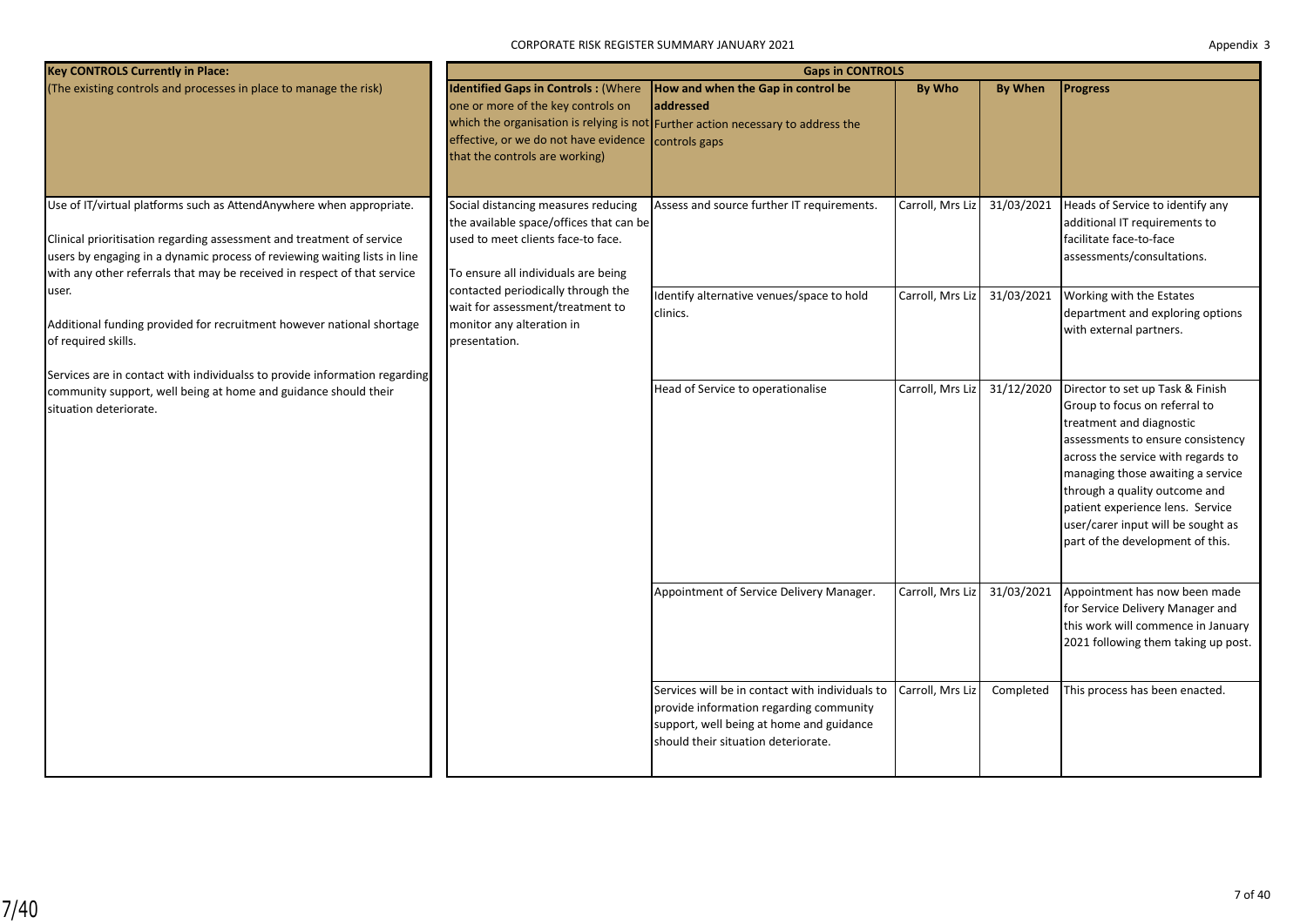| <b>ASSURANCE MAP</b>                                                                                                                                                    |                                                                                                                                                                                                                                            |                                               |                                                         | <b>Control RAG</b>                                                                      | <b>Latest Papers</b>            |                                                              |                                                                                                                                                                                                                                                  | <b>Gaps in ASSURANCES</b> |                |                                                                                                                     |
|-------------------------------------------------------------------------------------------------------------------------------------------------------------------------|--------------------------------------------------------------------------------------------------------------------------------------------------------------------------------------------------------------------------------------------|-----------------------------------------------|---------------------------------------------------------|-----------------------------------------------------------------------------------------|---------------------------------|--------------------------------------------------------------|--------------------------------------------------------------------------------------------------------------------------------------------------------------------------------------------------------------------------------------------------|---------------------------|----------------|---------------------------------------------------------------------------------------------------------------------|
| Performance<br><b>Indicators</b>                                                                                                                                        | <b>Sources of ASSURANCE</b>                                                                                                                                                                                                                | Type of<br>Assurance<br>(1st, 2nd,<br>$3rd$ ) | Required<br><b>Assurance</b><br><b>Current</b><br>Level | <b>Rating (what</b><br>the assurance<br>is telling you<br>about your<br><b>controls</b> | <b>Committee &amp;</b><br>date) | in Assurance:                                                | Identified Gaps How are the Gaps in<br><b>ASSURANCE will be</b><br>laddressed<br><b>Further action necessary to</b><br>address the gaps                                                                                                          | By Who                    | <b>By When</b> | <b>Progress</b>                                                                                                     |
| Welsh<br>Government<br>performance<br>indicators along<br>with internal<br>monitoring<br>arrangments will<br>be used to ensure<br>the actions are<br>having the desires | Management monitoring of<br>referrals<br>effect or whether Monthly MH&LD Business<br>there is more that Planning and Performance<br>needs to be done. Group overseeing<br>performance<br>MH&LD QSE Group<br>overseeing patient<br>outcomes | 1st<br>2nd<br>2nd                             |                                                         |                                                                                         |                                 | System to<br>improve<br>analysis of<br>patient<br>experience | There are outcome measure Carroll, Mrs Liz<br>in place within Psychological<br>Therapies following<br>intervention with a plan to<br>develop a Task and Finish<br>group to look at themes and<br>areas which may require<br>further improvement. |                           | 31/03/2021     | This will be taken forward by the<br>new Service Delivery Manager for<br>Psychological Therapies when<br>appointed. |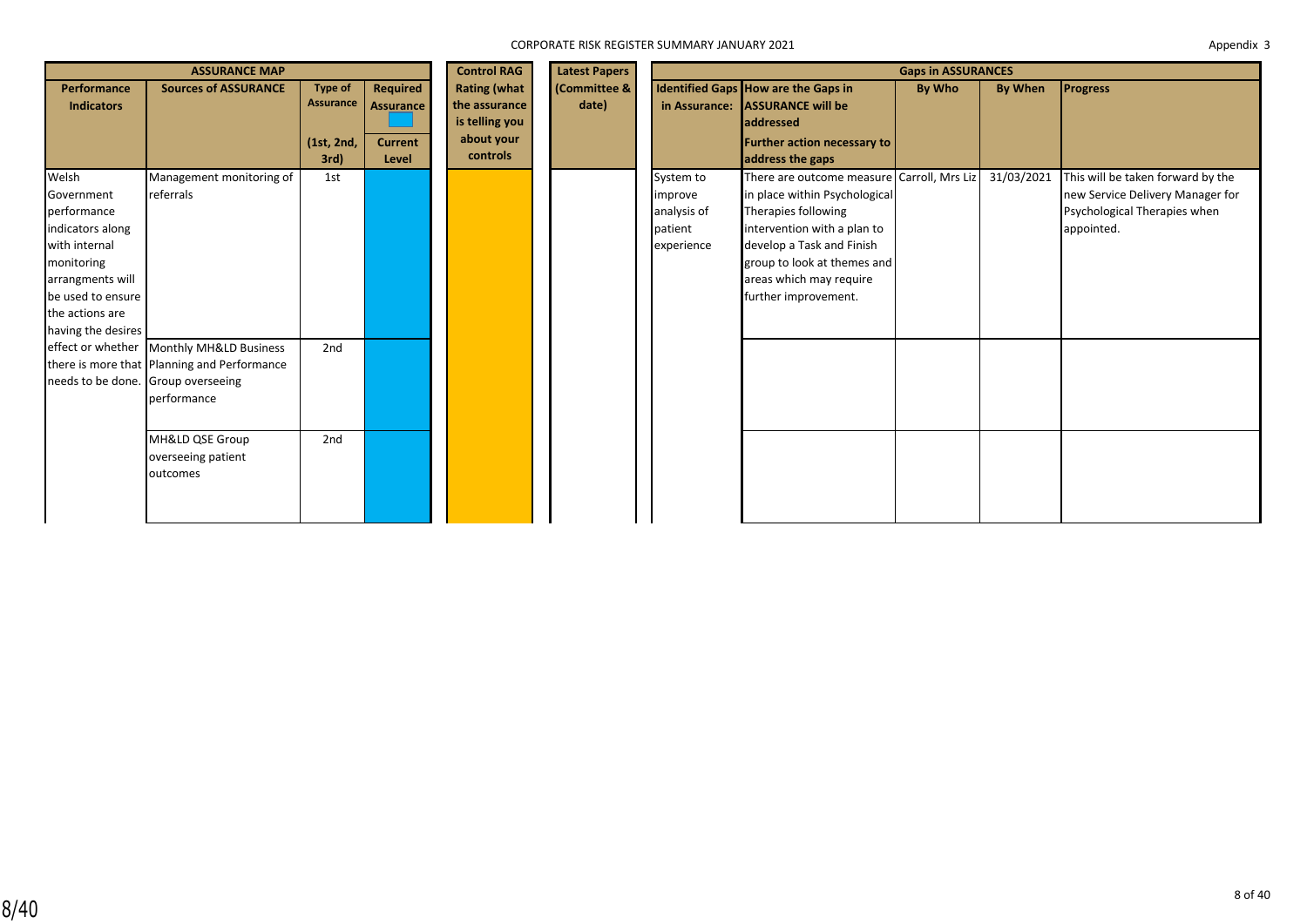| <b>Date Risk</b> | Apr-20                                               | <b>Executive Director Owner:</b> | Moore, Steve                                          | <b>Date of Review:</b> | $\sqrt{\tan 21}$  |
|------------------|------------------------------------------------------|----------------------------------|-------------------------------------------------------|------------------------|-------------------|
| Identified:      |                                                      |                                  |                                                       |                        |                   |
| <b>Strategic</b> | 5. Safe and sustainable and accessible and kind care | Lead Committee:                  | Quality, Safety and Experience Assurance Date of Next |                        | $\textsf{Feb-21}$ |
| Objective:       |                                                      |                                  | Committee                                             | <b>Review:</b>         |                   |

| <b>Risk ID:</b>                                             | 855 |  | <b>Principal Risk</b> There is a risk that the UHB's non-covid related services and support will not |                 | <b>Risk Rating: (Likelihood x Impact)</b> |              |
|-------------------------------------------------------------|-----|--|------------------------------------------------------------------------------------------------------|-----------------|-------------------------------------------|--------------|
|                                                             |     |  | <b>Description:</b> be given sufficient focus. This is caused by Our ongoing operational response    | Domain:         | Quality/Complaints/Au                     |              |
|                                                             |     |  | and the implementation of a COVID mass vaccination programme. This could                             |                 |                                           |              |
|                                                             |     |  | lead to an impact/affect on poor patient outcomes and experience, increase                           |                 | Inherent Risk Score (L x I):              | 5x4          |
|                                                             |     |  | in complaints, increased follow-ups, delays to treatment, increase in financial                      |                 | Current Risk Score (L x I):               | $4\times4=$  |
|                                                             |     |  | deficit, increase scrutiny by regulators/inspectors.                                                 |                 | Target Risk Score (L x I):                | $2\times 4=$ |
|                                                             |     |  |                                                                                                      |                 |                                           |              |
|                                                             |     |  |                                                                                                      | Tolerable Risk: |                                           |              |
| Does this risk link to any Directorate (operational) risks? |     |  |                                                                                                      | Trend:          |                                           |              |

|                                    | <b>Risk Rating: (Likelihood x Impact)</b> |                  | 25                                  |                             |
|------------------------------------|-------------------------------------------|------------------|-------------------------------------|-----------------------------|
| Domain:                            | Quality/Complaints/Audit                  |                  | 20<br>15                            | Current Risk                |
| Inherent Risk Score (L x I):       |                                           | $5\times 4=20$   | 10                                  | Score                       |
| <b>Current Risk Score (L x I):</b> |                                           | $4x4=16$         |                                     | <b>Target Risk</b><br>Score |
| Target Risk Score (L x I):         |                                           | $2 \times 4 = 8$ | 5                                   | Tolerance                   |
|                                    |                                           |                  | $\Omega$                            | Level                       |
| Tolerable Risk:                    |                                           | 8                | Apr-20 1994-20 191-20 192-20 192-20 |                             |
| Trend:                             |                                           |                  |                                     |                             |

| <b>Rationale for TARGET Risk Score:</b>                                                                                 |
|-------------------------------------------------------------------------------------------------------------------------|
|                                                                                                                         |
|                                                                                                                         |
|                                                                                                                         |
|                                                                                                                         |
|                                                                                                                         |
| has been increased to $4 \times 4 = 16$ . All but essential services have been suspended with staff redeployed and only |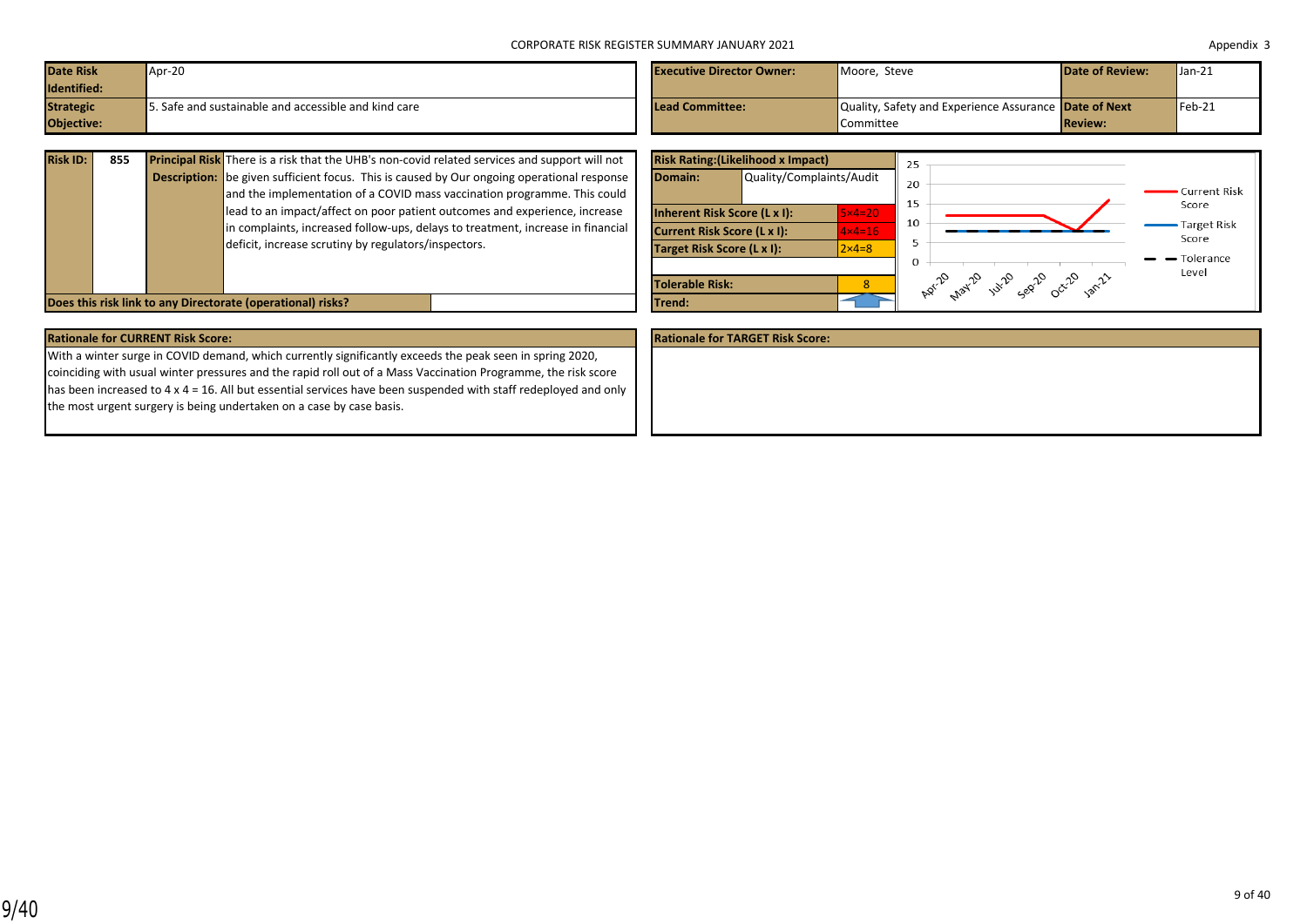| <b>Key CONTROLS Currently in Place:</b>                                                                                                                                                                                                                                                                                                    |                                                                                                                                                                           | <b>Gaps in CONTROLS</b>                                                                                                                                                          |                       |                |                                                                                                                                                                                                                                           |
|--------------------------------------------------------------------------------------------------------------------------------------------------------------------------------------------------------------------------------------------------------------------------------------------------------------------------------------------|---------------------------------------------------------------------------------------------------------------------------------------------------------------------------|----------------------------------------------------------------------------------------------------------------------------------------------------------------------------------|-----------------------|----------------|-------------------------------------------------------------------------------------------------------------------------------------------------------------------------------------------------------------------------------------------|
| (The existing controls and processes in place to manage the risk)                                                                                                                                                                                                                                                                          | <b>Identified Gaps in Controls: (Where</b><br>one or more of the key controls on<br>effective, or we do not have evidence controls gaps<br>that the controls are working) | How and when the Gap in control be<br>laddressed<br>which the organisation is relying is not Further action necessary to address the                                             | <b>By Who</b>         | <b>By When</b> | <b>Progress</b>                                                                                                                                                                                                                           |
| Ethics Panel established and asked to consider issues related to the care<br>of non-COVID-19 patients.<br>Clinicians are making case by case risk based decisions for high<br>risk/vulnerable patients.<br>All urgent and emergency work continuing at present.<br>All available capacity being utilised at the Werndale to support cancer | Plan required to restart services.                                                                                                                                        | A prioritised risk based plan to re-establish<br>and maintain services for Quarter 1 has been<br>requested from Tactical by Gold Command.                                        | Carruthers,<br>Andrew | Completed      | Gold Command Group approved the<br>Operational Framework Quarter 1 at<br>its meeting on 18May20 noting this<br>was submitted in draft form to<br>Welsh Government on the same<br>date. Board will be asked to approve<br>plan on 28May20. |
| and urgent planned care activity.<br>Revised Strategic Plan Requirement issued by Gold to Tactical on<br>27/04/20 to include non-COVID planning.<br>The Winter Plan sets out arrangements for non-COVID services during                                                                                                                    |                                                                                                                                                                           | Develop a quarterly approach to planning to<br>maintain essential services and retain<br>flexibility and adaptability to changes in<br>community transmission rates of COVID-19. | Carruthers,<br>Andrew | Completed      | To be established through the<br>Command and Control Structure                                                                                                                                                                            |
| winter ensuring focus is maintained on these services during a<br>challenging winter period.<br>Transformation Steering Group established.<br>Quarterly planning process to ensure essential services are maintained<br>and other services are cautiously restored as progress of the pandemic                                             |                                                                                                                                                                           | Develop Quarter 2 plan in response to WG<br>Q2 Operating Framework for Gold Group.                                                                                               | Carruthers,<br>Andrew | Completed      | Completed. Q2 Delivery Plan<br>submitted to WG on 03/07/20.<br>Board will receive plan<br>retrospectively at Jul20 Board<br>Meeting in Public. Delivery of Q2<br>plan to be undertaken by PPPAC.                                          |
| allows.                                                                                                                                                                                                                                                                                                                                    |                                                                                                                                                                           | Develop Quarter 3&4 plan in response to WG<br>Winter Preparedness Framework and Gold<br>Command requirements.                                                                    | Carruthers,<br>Andrew | Completed      | Completed - awaiting ratification by<br>Board at its Public Meeting on 26<br>November 2020                                                                                                                                                |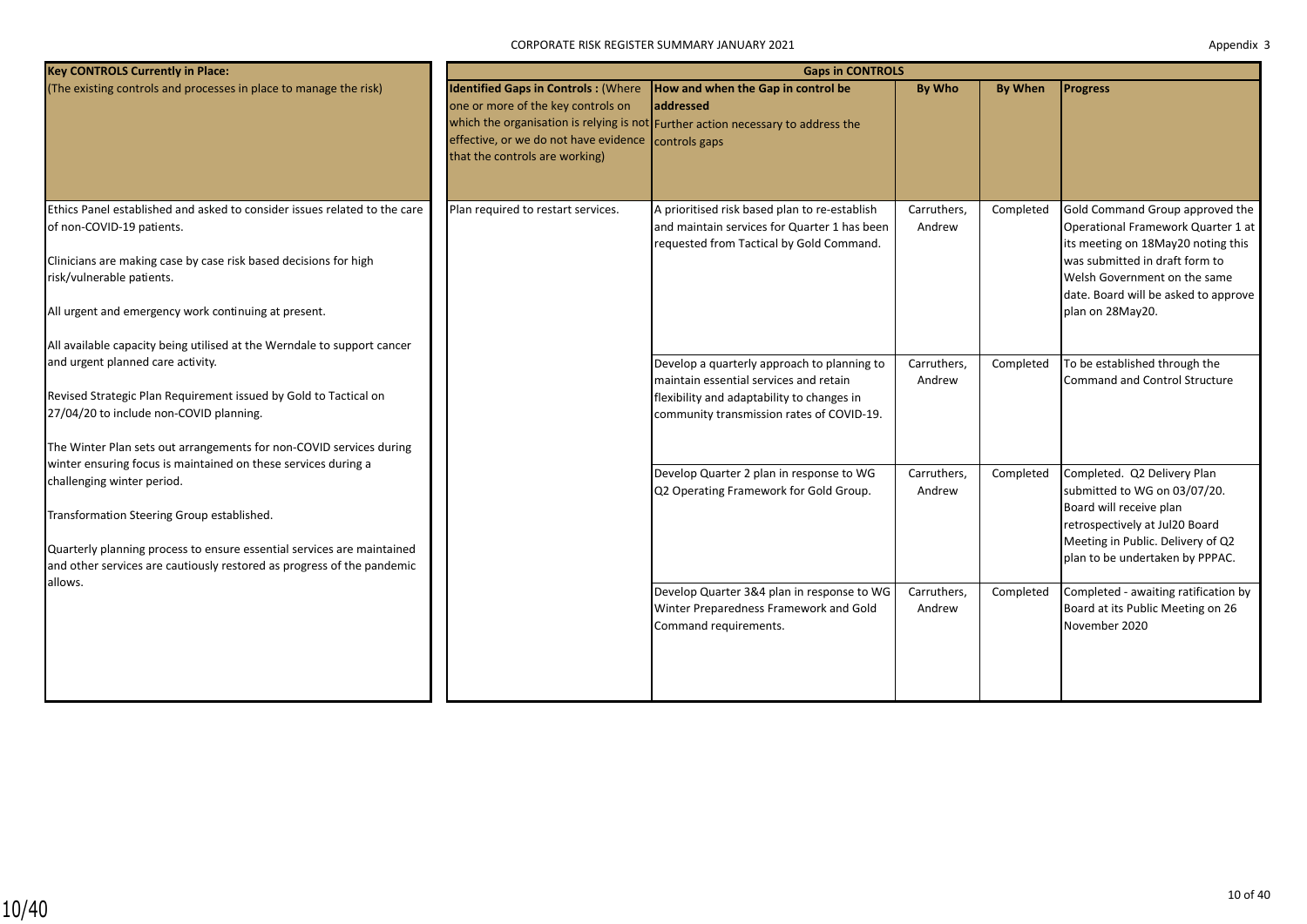|                                  | <b>ASSURANCE MAP</b>                                                                                                             |                                            |                                                  | <b>Control RAG</b>                                                               | <b>Latest Papers</b>                                         | <b>Gaps in ASSURANCES</b>                                                                                       |                                                                                                                                               |                       |            |                                                                                                                                                                                                                           |  |
|----------------------------------|----------------------------------------------------------------------------------------------------------------------------------|--------------------------------------------|--------------------------------------------------|----------------------------------------------------------------------------------|--------------------------------------------------------------|-----------------------------------------------------------------------------------------------------------------|-----------------------------------------------------------------------------------------------------------------------------------------------|-----------------------|------------|---------------------------------------------------------------------------------------------------------------------------------------------------------------------------------------------------------------------------|--|
| Performance<br><b>Indicators</b> | <b>Sources of ASSURANCE</b>                                                                                                      | Type of<br>Assurance<br>(1st, 2nd,<br>3rd) | Required<br>Assurance<br><b>Current</b><br>Level | <b>Rating (what</b><br>the assurance<br>is telling you<br>about your<br>controls | <b>Committee &amp;</b><br>date)                              | in Assurance:                                                                                                   | Identified Gaps How are the Gaps in<br><b>ASSURANCE will be</b><br><b>addressed</b><br><b>Further action necessary to</b><br>address the gaps | By Who                | By When    | <b>Progress</b>                                                                                                                                                                                                           |  |
| None identified.                 | <b>Command and Control</b><br>Structure developing and<br>approving plans to re-<br>establish and maintain<br>essential services | 2nd                                        |                                                  |                                                                                  | Responding to<br>the COVID-19<br>pandemic -<br>Board (Nov20) | measures.<br>Internal and<br><b>External Audit</b><br>Plans in 20/21<br>are being<br>reviewed to<br>incorporate | No performance Develop KPIs following<br>development and approval<br>of plan to restart services.                                             | Carruthers,<br>Andrew | 31/07/2020 | The UHB is in the process of asking<br>the medical advisory board to give us<br>their view on international best<br>practice in monitoring the<br>population impact of this issue which<br>will inform the KPIs we track. |  |
|                                  | Board oversight of revised<br>quarterly plans                                                                                    | 2nd                                        |                                                  |                                                                                  |                                                              | review of<br>organisational<br>response to<br>COVID-19.                                                         |                                                                                                                                               |                       |            |                                                                                                                                                                                                                           |  |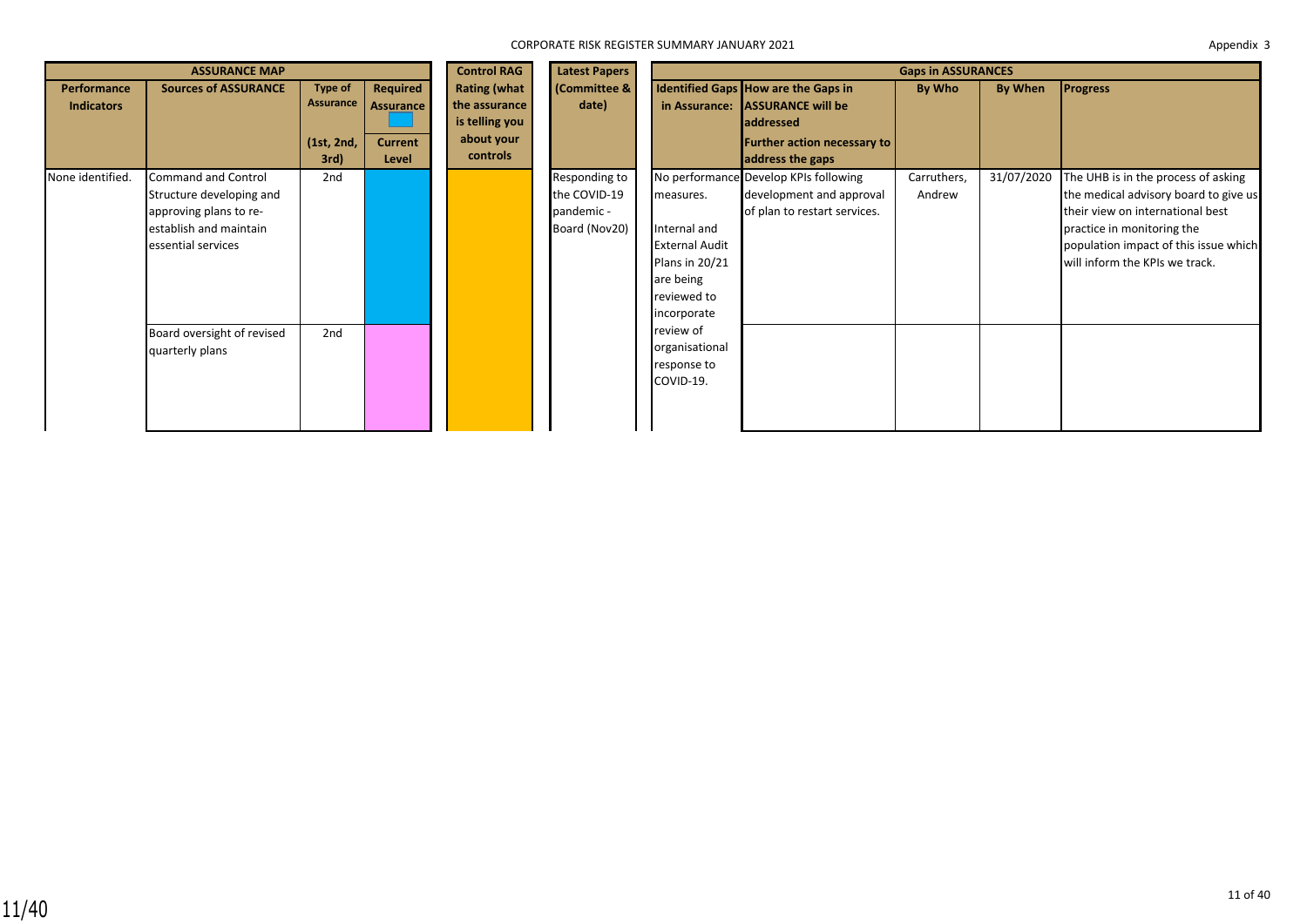| <b>Date Risk</b><br>Identified: | Jun-19                                     | <b>Executive Director Owner:</b> | Carruthers, Andrew                                    | <b>Date of Review:</b> | $Dec-20$         |
|---------------------------------|--------------------------------------------|----------------------------------|-------------------------------------------------------|------------------------|------------------|
| <b>Strategic</b>                | Delivery of the Quarter 3/4 Operating Plan | Lead Committee:                  | Quality, Safety and Experience Assurance Date of Next |                        | $\sqrt{\tan 21}$ |
| Objective:                      |                                            |                                  | Committee                                             | <b>Review:</b>         |                  |

| <b>Risk ID:</b> | 750 | <b>Principal Risk</b> There is a risk unavoidable delays in the treatment of patients in Emergency |
|-----------------|-----|----------------------------------------------------------------------------------------------------|
|                 |     | <b>Description:</b> Department (ED) at WGH. This is caused by a lack of substantive middles        |
|                 |     | grade and high reliance on agency locum cover, which is not always available.                      |
|                 |     | This could lead to an impact/affect on patient care through prolonged stays in                     |
|                 |     | ED and delays in transferring to specialty, delays in diagnosis and treatment,                     |
|                 |     | poorer outcomes, and increased ambulance off load delays. Further impacts                          |
|                 |     | include inability to run a full rota and a decreased level of supervision of                       |
|                 |     | junior doctors, as well as deterioration in Tier 1 performance for 4 hours                         |
|                 |     | waiting time in A&E, and increased pressure on WGH financial position                              |
|                 |     | through use of agency at an enhanced time.                                                         |
|                 |     |                                                                                                    |
|                 |     |                                                                                                    |
|                 |     |                                                                                                    |



### **Rationale for CURRENT Risk Score: Rationale for TARGET Risk Score: Rationale for TARGET Risk Score: Rationale for TARGET Risk Score:**

WGH should have 7 middle grade doctors to fill rota. at prsent we have 3 in substantives posts, 1 who can not work nights and 1 has handed in their notice. We have 2 on boarding, with 1 long term NHS locum and 2 on agency plus 3 locums being used ad hoc. There is a possibility that the 7th post may revert to a ANP post to cover the shortfall. The rota remains under constant review and management as the department are fully reliant on temporary staff. The risk has therefore increased to 16 based on 3 substantive & 1 long term zero hours doctors being in place. Unfortunately, only 3 of these doctors work a full rota, including nights. This places additional pressure on the system.

22.10.20. Only 1 post left for on boarding. 1 post has been filled, but at present they are customizing to the NHS program so are not on the Rota. Other posts are still out to advert, with active interviews being held regularly. 24.12.20 3 posts left to appoint into. Recruited doctors have withdrawn. 1 new appointment due to start beginning of January but will need to customize the NHS program so will not be on the Rota immediately. Other posts are still out to advert, with active interviews being held regularly.

It is anticipated that the completion of the recruitment process of 3 middle grade posts will provide some stability to the department. The contingency plan, which is currently under development, will ensure that robust procedures are in place in the event that the middle grade rota cannot be filled.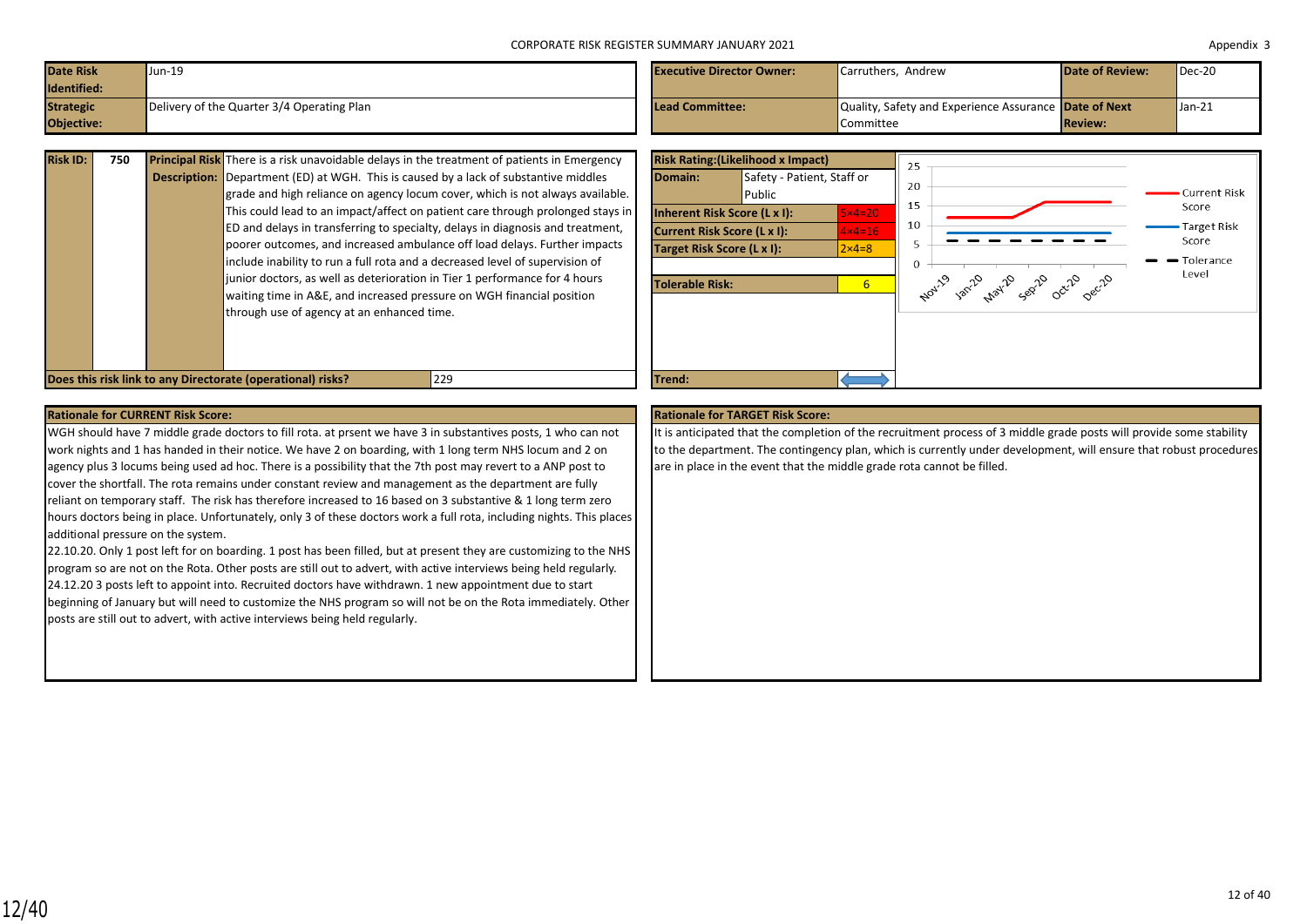| <b>Key CONTROLS Currently in Place:</b>                                                                                                                                                  | <b>Gaps in CONTROLS</b>                                                                                                                                                   |                                                                                                                                             |                          |                          |                                                                                                                                         |  |  |  |  |
|------------------------------------------------------------------------------------------------------------------------------------------------------------------------------------------|---------------------------------------------------------------------------------------------------------------------------------------------------------------------------|---------------------------------------------------------------------------------------------------------------------------------------------|--------------------------|--------------------------|-----------------------------------------------------------------------------------------------------------------------------------------|--|--|--|--|
| (The existing controls and processes in place to manage the risk)                                                                                                                        | <b>Identified Gaps in Controls: (Where</b><br>one or more of the key controls on<br>effective, or we do not have evidence controls gaps<br>that the controls are working) | How and when the Gap in control be<br><b>laddressed</b><br>which the organisation is relying is not Further action necessary to address the | By Who                   | By When                  | <b>Progress</b>                                                                                                                         |  |  |  |  |
| Daily review of team strengths by rota co-ordinators and service<br>manager unscheduled care. Issues identified escalated to GM and SDM.                                                 | Contingency plan for when middle<br>grade shift is uncovered.                                                                                                             | Develop contingency plan to respond to<br>incidences when middle grade rotas cannot<br>be filled in WGH ED.                                 | Cole-Williams,<br>Janice | 30/09/2019<br>07/11/2020 | Draft procedure under review. Plan A<br>drafted and circulated. Unable to<br>provide ED with ad hoc paediatric                          |  |  |  |  |
| Recruitment program on-going to fill gaps and recruit into vacant posts.<br>Medacs agency filling whenever possible with long term locums.                                               | Inability to recruit middle grade<br>doctors at WGH.                                                                                                                      |                                                                                                                                             |                          |                          | middle grade or consultant cover<br>when ED middle grade position is<br>uncovered. Therefore, Plan B                                    |  |  |  |  |
| Continuous monitoring of the team strengths to ensure consultant and<br>senior support and supervision.                                                                                  |                                                                                                                                                                           |                                                                                                                                             |                          |                          | currently being drafted.                                                                                                                |  |  |  |  |
|                                                                                                                                                                                          |                                                                                                                                                                           | Complete the recruitment of 4 middle grade                                                                                                  | Cole-Williams,           | 31/12/2019               | 1 Post out to advert. Others offered                                                                                                    |  |  |  |  |
| Links with other Health Board sites (HDUHB & SBUHB) to outline current<br>pressures and any opportunities to cross cover and to assess overall<br>medical staffing position across HDUHB |                                                                                                                                                                           | doctors.                                                                                                                                    | Janice                   | 07/11/2020               | but candidates are overseas. delays<br>in transporting to the UK due to the<br>Coronavirus pandemic and related<br>travel restrictions. |  |  |  |  |
| Weekly Urgent Response Group review rotas for the next six months.                                                                                                                       |                                                                                                                                                                           |                                                                                                                                             |                          |                          |                                                                                                                                         |  |  |  |  |

1 x locum in place (2 left July 2020).<br>2020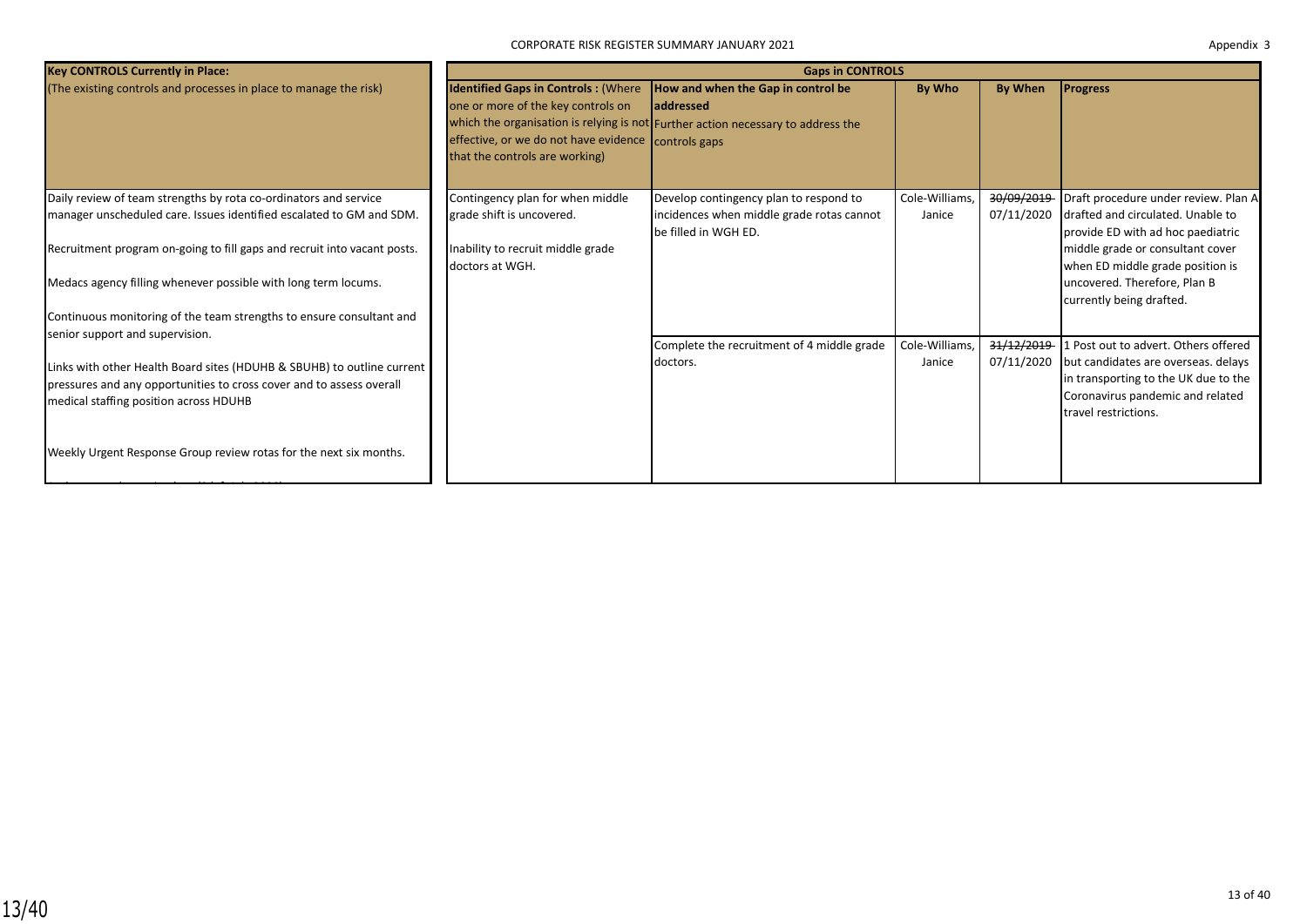|                                                              | <b>ASSURANCE MAP</b>                                                                       |                                                   |                                                  | <b>Control RAG</b>                                                               | <b>Latest Papers</b>                | <b>Gaps in ASSURANCES</b> |                                                                                                                                 |               |         |                 |  |
|--------------------------------------------------------------|--------------------------------------------------------------------------------------------|---------------------------------------------------|--------------------------------------------------|----------------------------------------------------------------------------------|-------------------------------------|---------------------------|---------------------------------------------------------------------------------------------------------------------------------|---------------|---------|-----------------|--|
| Performance<br><b>Indicators</b>                             | <b>Sources of ASSURANCE</b>                                                                | <b>Type of</b><br>Assurance<br>(1st, 2nd,<br>3rd) | Required<br>Assurance<br><b>Current</b><br>Level | <b>Rating (what</b><br>the assurance<br>is telling you<br>about your<br>controls | (Committee &<br>date)               | in Assurance:             | Identified Gaps How are the Gaps in<br><b>ASSURANCE will be</b><br>addressed<br>Further action necessary to<br>address the gaps | <b>By Who</b> | By When | <b>Progress</b> |  |
| A&E 4hr waiting<br>times (<95%)<br>A&E 12hr waiting          | Daily review of rotas                                                                      | 1st                                               |                                                  |                                                                                  | * Executive<br>Committee -<br>Jul19 | None identified.          |                                                                                                                                 |               |         |                 |  |
| times (0 target)<br>Number of<br>ambulance<br>handovers over | Daily review of incident<br>reports                                                        | 1st                                               |                                                  |                                                                                  | * In-committee<br>Board - Jul19     |                           |                                                                                                                                 |               |         |                 |  |
| one hour (0<br>target)<br>Incidents level 4                  | Local governance meeting<br>monthly                                                        | 1st                                               |                                                  |                                                                                  |                                     |                           |                                                                                                                                 |               |         |                 |  |
| or 5                                                         | Tier 1 target performance<br>reviewed at Business<br>Planning and Performance<br>Committee | 2nd                                               |                                                  |                                                                                  |                                     |                           |                                                                                                                                 |               |         |                 |  |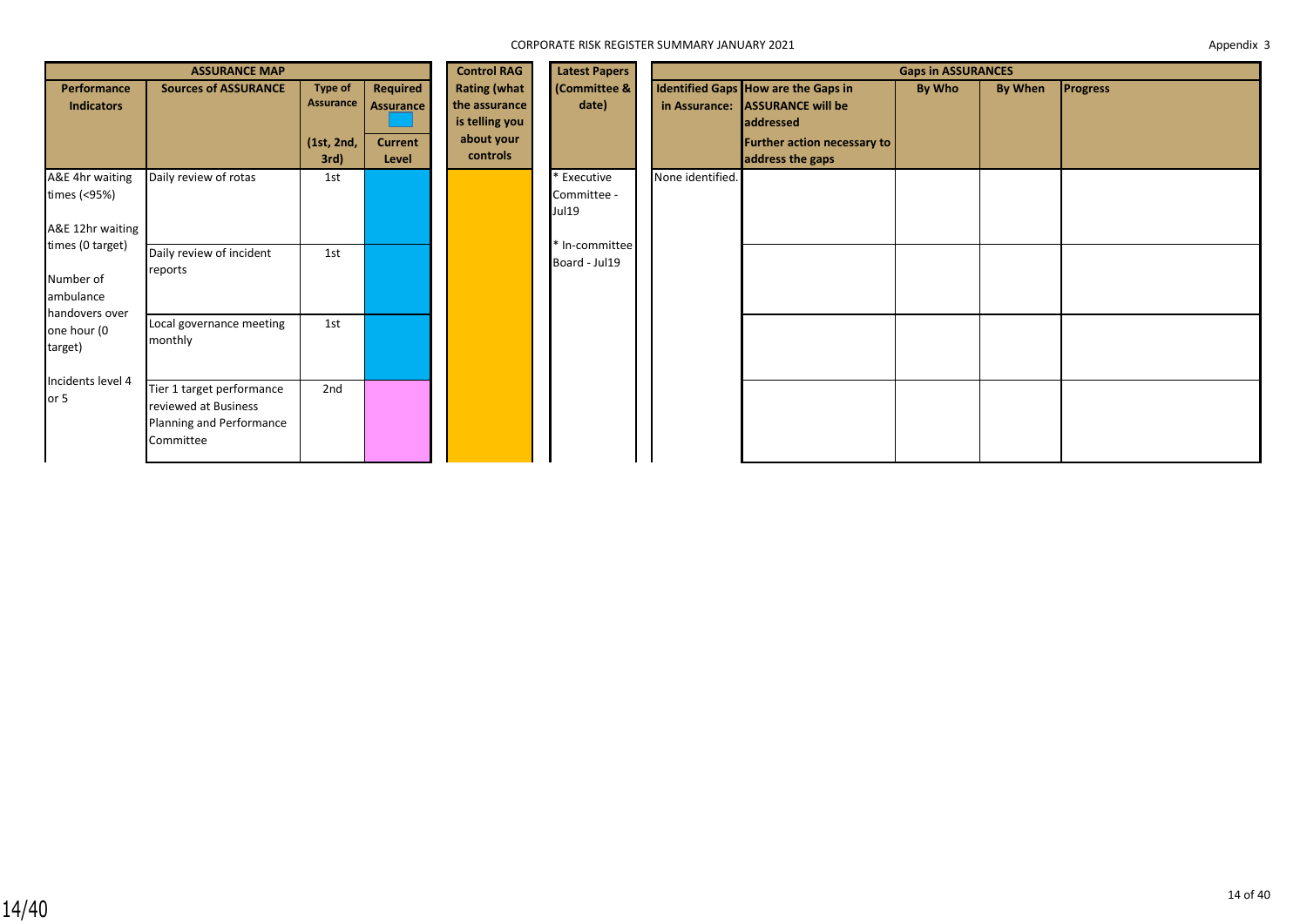| <b>Date Risk</b>  | $Nov-20$                                   | <b>Executive Director Owner:</b> | Shakeshaft, Alison                                           | <b>Date of Review:</b> | $Jan-21$ |
|-------------------|--------------------------------------------|----------------------------------|--------------------------------------------------------------|------------------------|----------|
| Identified:       |                                            |                                  |                                                              |                        |          |
| <b>Strategic</b>  | Delivery of the Quarter 3/4 Operating Plan | Lead Committee:                  | Quality, Safety and Experience Assurance <b>Date of Next</b> |                        | $Feb-21$ |
| <b>Objective:</b> |                                            |                                  | Committee                                                    | <b>Review:</b>         |          |

| <b>Risk ID:</b> | 1017 | Principal Risk There is a risk that the UHB will not be able to identify local outbreaks of      |
|-----------------|------|--------------------------------------------------------------------------------------------------|
|                 |      | <b>Description:</b> COVID-19 rapidly and take appropriate action promptly. This is caused by the |
|                 |      | local population being unable to access timely tests for COVID-19 through the                    |
|                 |      | Test, Trace and Protect Programme (all testing of general public is undertaken                   |
|                 |      | through the DHSC (UK Department of Health and Social Care laboratory)                            |
|                 |      | where capacity has previously been outmatched by a significant rise in                           |
|                 |      | demand for testing, limiting availability of testing). This issue has now                        |
|                 |      | resolved but could recur. There has also previously been issues with poor                        |
|                 |      | turnaround times (TATs) for result reporting. Whilst this has been also                          |
|                 |      | resolved, This could lead to an impact/affect on taking action quickly enough                    |
|                 |      | to contain the spread of localised outbreaks of COVID-19 and preventing                          |
|                 |      | transmission to vulnerable members of the community, inability to protect                        |
|                 |      | NHS services through increased hospital admissions and depletion of                              |
|                 |      | workforce from staff self-isolating.                                                             |
|                 |      |                                                                                                  |
|                 |      |                                                                                                  |



Several months ago, the DHSC laboratory capacity was outmatched by a significant rise in demand for testing, resulting in the previously agreed Wales capacity being capped. This resulted in the public being unable to book testing locally, if at all, and delays of up to 10 days in the availability of test results, when tests were undertaken This had serious implications for the Test, Trace and Protect Programme. There was a significant increase in the number of calls and emails to the Health Board to resolve issues that were mainly out of our control. Access to testing has now resolved with no delays in accessing tests and sufficient testing capacity available. TATs have also deteriorated previoulsy but are currently good.

### **Rationale for CURRENT Risk Score: Rationale for TARGET Risk Score:**

It is unlikely that this risk will be brought within tolerance due to the UK testing system (through to booking and results availability is out of HB and WG control. We have seen several period of poor performance linked with high levels of UK demand on the system which could reoccur.

| <b>Key CONTROLS Currently in Place:</b>                                                                                      |                                                                               | <b>Gaps in CONTROLS</b>                                                          |             |                |                                               |  |  |
|------------------------------------------------------------------------------------------------------------------------------|-------------------------------------------------------------------------------|----------------------------------------------------------------------------------|-------------|----------------|-----------------------------------------------|--|--|
| (The existing controls and processes in place to manage the risk)                                                            | <b>Identified Gaps in Controls: (Where How and when the Gap in control be</b> |                                                                                  | By Who      | <b>By When</b> | <b>Progress</b>                               |  |  |
|                                                                                                                              | one or more of the key controls on                                            | <b>laddressed</b>                                                                |             |                |                                               |  |  |
|                                                                                                                              |                                                                               | which the organisation is relying is not Further action necessary to address the |             |                |                                               |  |  |
|                                                                                                                              | effective, or we do not have evidence controls gaps                           |                                                                                  |             |                |                                               |  |  |
|                                                                                                                              | that the controls are working)                                                |                                                                                  |             |                |                                               |  |  |
| Operational Testing Delivery Plan for the coming 6 months based on                                                           | Over recent months, the DHSC                                                  | Continuous review of the Operational Testing                                     | Shakeshaft, |                | 31/12/2020 Ongoing review relating to changes |  |  |
| demand modelling and assumed testing capacity across both the Welsh                                                          | laboratory capacity has been                                                  | Delivery Plan in place to ascertain the                                          | Alison      | 28/02/2021     | in demand for testing.                        |  |  |
| and UK Department of Health and Social Care (DHSC) systems. Plenty of                                                        | outmatched by a significant rise in                                           | sustainability of an in-house testing provision                                  |             |                |                                               |  |  |
| testing capacity in the system. Plan updated on 10 November 2020.                                                            | demand for testing, resulting in the                                          | for Hywel Dda population                                                         |             |                |                                               |  |  |
|                                                                                                                              | previously agreed Wales capacity                                              |                                                                                  |             |                |                                               |  |  |
| $\mathsf{l}_{\text{feruod}}$ clear communications to staff, partners, schools and the public to $\mathsf{l}_{\text{teruod}}$ | hoing cannod                                                                  |                                                                                  |             |                |                                               |  |  |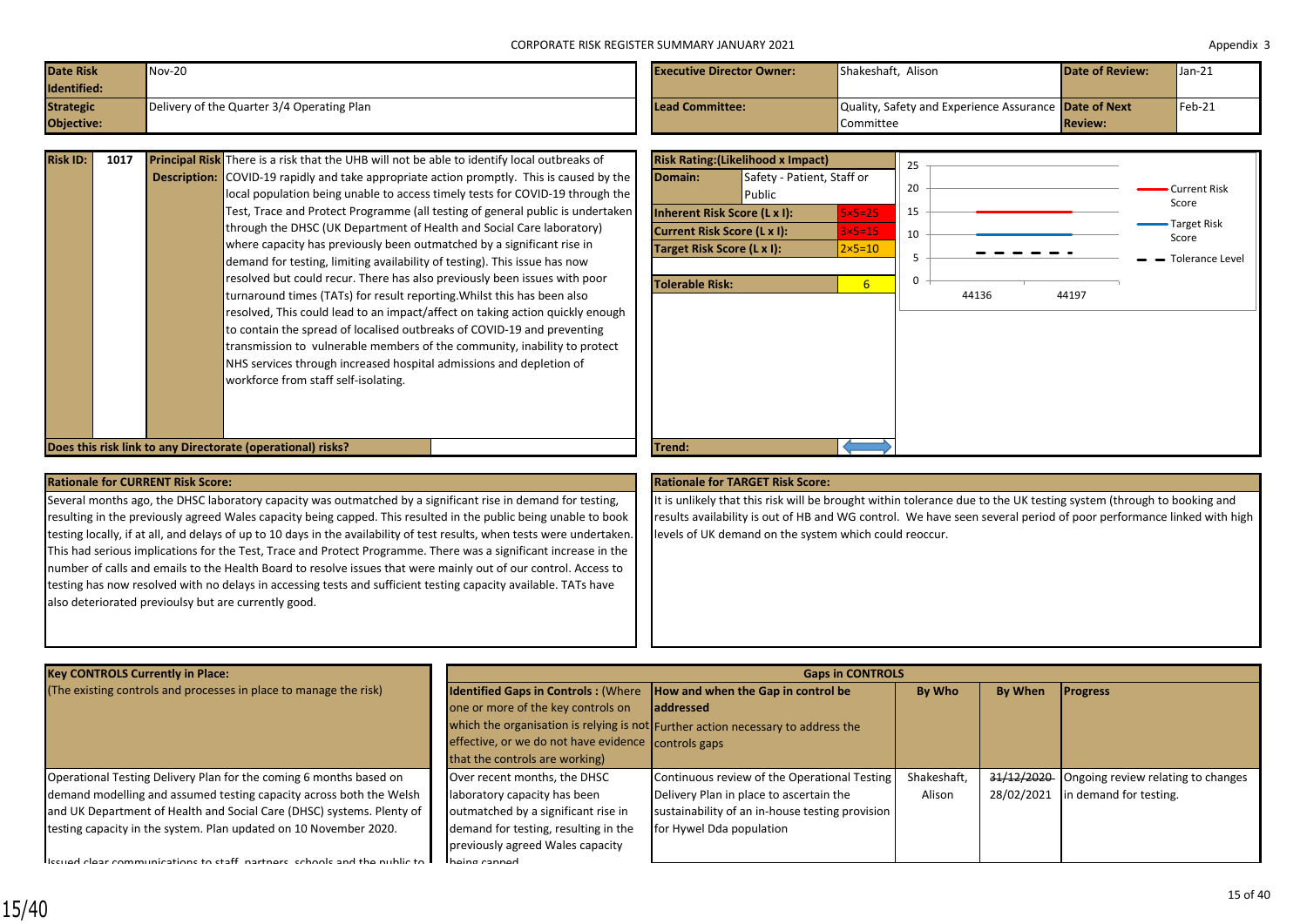# CORPORATE RISK REGISTER SUMMARY JANUARY 2021 Appendix 3 and the capacity of the capacity of the capacity of the capacity of the capacity of the capacity of the capacity of the capacity of the capacity of the capacity of th

| issued cieal communications to start, partners, schools and the public to  <br>reinforce messaging to reduce the amount of inappropriate testing<br>requests being made.<br>Testing for all symptomatic individuals, including members of public and<br>critical workers is available in Aberystwyth, Aberaeron, Carmarthen,<br>Llanelli and Haverfordwest via the UK portal.                                                                                                                                                                                                                                 | Incing capped.<br><b>Turnaround Times (TATs)</b><br>performance through the DHSC<br>model has been extremely poor<br>previously but improved over the past<br>month.                                                                                                                                                                                                                                       | Currently recruiting additional staff to<br>increase community testing through the PHW<br>system to circa30% | Shakeshaft,<br>Alison | 31/12/2020<br>28/02/2021 | Work is progressing.                                                                                                                                                                                                                                                                                                                           |
|---------------------------------------------------------------------------------------------------------------------------------------------------------------------------------------------------------------------------------------------------------------------------------------------------------------------------------------------------------------------------------------------------------------------------------------------------------------------------------------------------------------------------------------------------------------------------------------------------------------|------------------------------------------------------------------------------------------------------------------------------------------------------------------------------------------------------------------------------------------------------------------------------------------------------------------------------------------------------------------------------------------------------------|--------------------------------------------------------------------------------------------------------------|-----------------------|--------------------------|------------------------------------------------------------------------------------------------------------------------------------------------------------------------------------------------------------------------------------------------------------------------------------------------------------------------------------------------|
| Additional testing sites, not open to general public access, for pre-<br>operative and pre-treatment testing e.g. prior to chemotherapy and for<br>critical health and social care staff delivered by Health Board staff using<br>the welsh laboratory network. Work underway to further expand Health<br>Board delivered testing to reduce reliance on the UK system, which is<br>out of our control.<br>Testing Team in place with daily meetings to discuss and resolve any<br>issues in the system.<br>LumiraDx machines have been introduced in EDs/MAUs for rapid testing<br>of symptomatic admissions. | All such requests for testing via the<br>UK model is booked via the UK portal<br>and capping testing slots is not within<br>UHB control.<br>PHW laboratory capacity has<br>previously been limited but has<br>recently increased with further plans<br>in place to increase this significantly<br>over next month.<br>To date the majority of community<br>testing has been by the DHSC testing<br>system. | Consider appropriate use of POCT when it<br>becomes available                                                | Shakeshaft,<br>Alison | 31/12/2020               | Paper to be discussed at Formal ET<br>on 27/01/2021 in respect of routine<br>testing of asymptomatic patient-<br>facing HB staff to commence on a<br>small scale from 1 February 2021.<br>Wider roll-out dependent on the<br>introduction of a digital solution for<br>results recording and reporting and<br>feed to CRM for contact tracing. |

|                                                                | <b>ASSURANCE MAP</b>                                                                                                             |                               |                                                              | <b>Control RAG</b>                                                               | Latest Papers                                          | <b>Gaps in ASSURANCES</b> |                                     |                                                                                                                                                      |        |         |                 |
|----------------------------------------------------------------|----------------------------------------------------------------------------------------------------------------------------------|-------------------------------|--------------------------------------------------------------|----------------------------------------------------------------------------------|--------------------------------------------------------|---------------------------|-------------------------------------|------------------------------------------------------------------------------------------------------------------------------------------------------|--------|---------|-----------------|
| Performance<br><b>Indicators</b>                               | <b>Sources of ASSURANCE</b>                                                                                                      | Type of<br>(1st, 2nd,<br>3rd) | Required<br>Assurance   Assurance<br><b>Current</b><br>Level | <b>Rating (what</b><br>the assurance<br>is telling you<br>about your<br>controls | <b>(Committee &amp;</b><br>date)                       |                           |                                     | Identified Gaps How are the Gaps in<br>in Assurance: ASSURANCE will be<br><b>addressed</b><br><b>Further action necessary to</b><br>address the gaps | By Who | By When | <b>Progress</b> |
| Weekly<br>turnaround time<br>results (100%<br>within 24 hours) | <b>Testing Team monitors</b><br>booking, delivery and<br>analysis of local testing on a<br>daily basis                           | 1st                           |                                                              |                                                                                  | Included in<br>Covid Board<br>paper - Nov20<br>& Jan21 | due Dec20                 | <b>Audit Wales</b><br>Review on TTP |                                                                                                                                                      |        |         |                 |
| 100% Access to<br>test within<br>24hours                       | Regular reports to Public<br>Health Gold Cell and Gold<br>Command on TTP<br>COVID Updates to Board<br>include updates on testing | 2nd<br>2nd                    |                                                              |                                                                                  |                                                        |                           |                                     |                                                                                                                                                      |        |         |                 |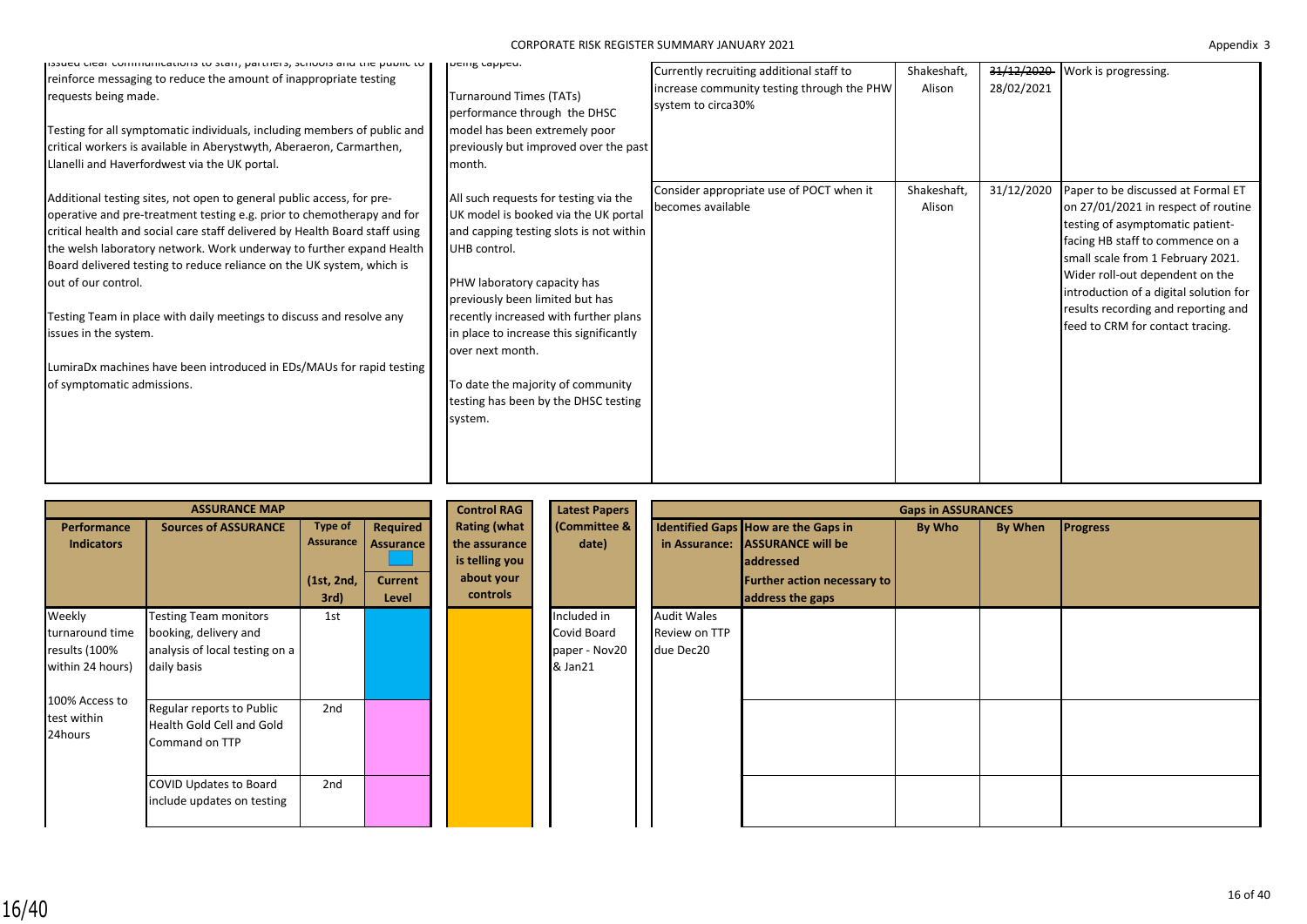| Date Risk<br>Identified: | Apr-17                   | <b>Executive Director Owner:</b> | Carruthers. Andrew                                           | Date of Review: | $Dec-20$ |
|--------------------------|--------------------------|----------------------------------|--------------------------------------------------------------|-----------------|----------|
| <b>Strategic</b>         | $N/A$ - Operational Risk | Lead Committee:                  | Quality, Safety and Experience Assurance <b>Date of Next</b> |                 | $Feb-21$ |
| Objective:               |                          |                                  | Committee                                                    | <b>Review:</b>  |          |

| <b>Risk ID:</b> | 129 | <b>Principal Risk</b> There is a risk disruption to business continuity of the Hywel Dda Out of Hours |
|-----------------|-----|-------------------------------------------------------------------------------------------------------|
|                 |     | <b>Description:</b> (OOH) Service. This is caused by a lack of available of labour supply as GPs      |
|                 |     | near retirement age and pay rate differentials across Health Boards in Wales                          |
|                 |     | impact the UHB's ability to recruit in the mid-long term. In the short term, any                      |
|                 |     | lifting of COVID-19 lock down measures (all clinicians are currently working as                       |
|                 |     | holidays and foreign working are temporarily unavailable to them) as well as                          |
|                 |     | possible impacts on in-hours provision is likely to result in a fragile workforce                     |
|                 |     | position once again. This could lead to an impact/affect on a detrimental                             |
|                 |     | impact on patient experience and the unscheduled care pathway.                                        |
|                 |     |                                                                                                       |
|                 |     |                                                                                                       |



### **Rationale for CURRENT Risk Score: Rationale for TARGET Risk Score:**

The COVID pandemic combined with the temporary overnight service changes has brought some respite to the service fragility, and this is reflected in the current risk score. Stability in the Carmarthen rota is now being seen but it coincides with destabilisation within Pembrokeshire. This, combined with any lifting of lock down/infection control related absence or impact on in-hours provision is highly likely to rapidly result in further deterioration of the current position.

Service rota positions remain variable with continued shortfalls in clinical cover variably affecting service provision. Despite the Carmarthen base rota now being stable, shortfalls in Pembrokeshire and Ceredigion have become evident- and this is further compounded by the need for staff to take leave. Medium term actions are still required, especially in terms of Winter planning and service modernisation. As soon as the present situation allows, work to develop a long term plan for OOH Services must recommence in order to reduce this risk on a permanent basis so to ensure the out of hours service provision is not interrupted. Worforce and service redesign requirements flagged as part of IMTP.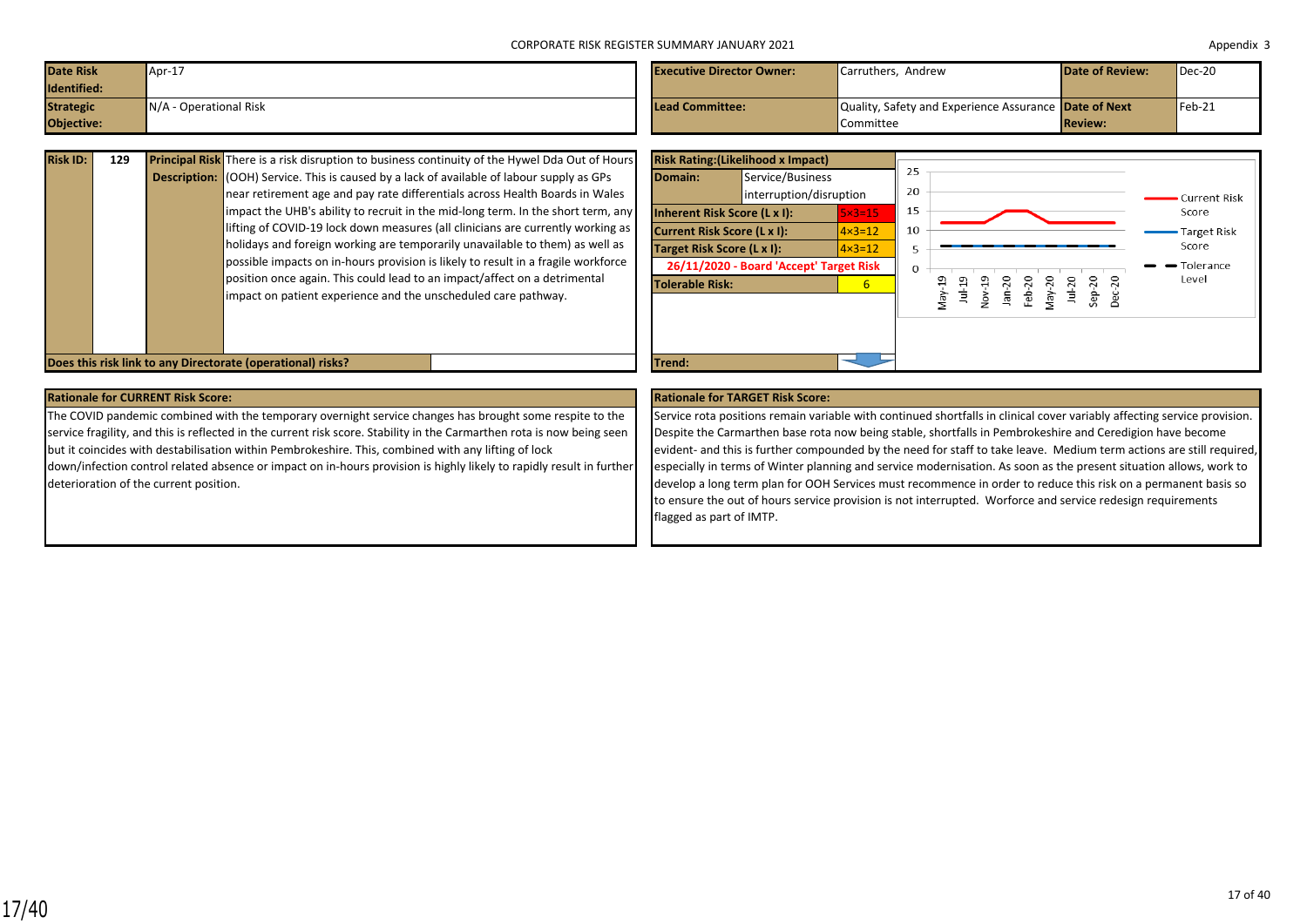| <b>Key CONTROLS Currently in Place:</b>                                 | <b>Gaps in CONTROLS</b>                                                                                                                                                   |                                                                                                                                                    |              |                |                                       |  |  |  |
|-------------------------------------------------------------------------|---------------------------------------------------------------------------------------------------------------------------------------------------------------------------|----------------------------------------------------------------------------------------------------------------------------------------------------|--------------|----------------|---------------------------------------|--|--|--|
| (The existing controls and processes in place to manage the risk)       | <b>Identified Gaps in Controls: (Where</b><br>one or more of the key controls on<br>effective, or we do not have evidence controls gaps<br>that the controls are working) | <b>How and when the Gap in control be</b><br><b>laddressed</b><br>which the organisation is relying is not Further action necessary to address the | By Who       | <b>By When</b> | <b>Progress</b>                       |  |  |  |
| # GP's rotas across the 3 counties are now managed centrally via the    | The ability to influence workforce                                                                                                                                        | <b>Ensure Transforming Clinical Services</b>                                                                                                       | Rees, Gareth | 30/09/2020     | As of January 2020 the development    |  |  |  |
| administration team based in Haverfordwest                              | participation remains limited due to                                                                                                                                      | Programme incorporates a long term, viable                                                                                                         |              | 31/12/2021     | of a detailed redesign plan is        |  |  |  |
| # Dedicated GP Advice sessions in place at times of high demand (mostly | the lack of contractual agreements                                                                                                                                        | plan for OOH.                                                                                                                                      |              |                | underway but the timescale has yet    |  |  |  |
| weekends).                                                              | (reliance on sessional staff).                                                                                                                                            |                                                                                                                                                    |              |                | to be identified. Feb 2020- this work |  |  |  |
| # Remote working telephone advice clinicians secured where required.    |                                                                                                                                                                           |                                                                                                                                                    |              |                | is continuing to progress and work    |  |  |  |
| # Additional remote working capacity has been secured to assist         | At present the staffing remains                                                                                                                                           |                                                                                                                                                    |              |                | on medium term resolution has now     |  |  |  |
| clinicians who may be shielding/ isolating to continue to support       | challenging despite a stable rota now                                                                                                                                     |                                                                                                                                                    |              |                | commenced.                            |  |  |  |
| operational demand.                                                     | being agreed at the Carmarthen base-                                                                                                                                      |                                                                                                                                                    |              |                | March 2020- Working group stood       |  |  |  |
| # Ongoing workforce support from 111 programme team in addressing       | there are shortfalls in Pembrokeshire                                                                                                                                     |                                                                                                                                                    |              |                | down due to Covid-19 commitments      |  |  |  |
| OOH fragilities in place.                                               | and Ceredigon that are affecting                                                                                                                                          |                                                                                                                                                    |              |                | June2020- Requests to restart         |  |  |  |
| # Health Professional feedback form in use between clinicians, service  | service provision throughout the 7                                                                                                                                        |                                                                                                                                                    |              |                | working group are subject to re-      |  |  |  |
| management and 111 (WAST) leads.                                        | day operating period.                                                                                                                                                     |                                                                                                                                                    |              |                | prioritisation.                       |  |  |  |
| # WAST Advance Paramedic Practitioner (APP) resource continued.         |                                                                                                                                                                           |                                                                                                                                                    |              |                | Dec2020- inclusion in new IMTP        |  |  |  |
| # Rationalisation of overnight bases in place since March 2020 appear   | The current situation is likely due                                                                                                                                       |                                                                                                                                                    |              |                | process, awaiting decision on how to  |  |  |  |
| successful in supporting wider service delivery in current model.       | destabilise further due to the current                                                                                                                                    |                                                                                                                                                    |              |                | progress with service change.         |  |  |  |
| # Worforce and service redesign requirements flagged as part of IMTP.   | COVID-19 situation, and so need for                                                                                                                                       |                                                                                                                                                    |              |                | Delayed by Covid-19.                  |  |  |  |
|                                                                         | formalised workforce plan and                                                                                                                                             |                                                                                                                                                    |              |                |                                       |  |  |  |
|                                                                         | redesign is still required - reflected in                                                                                                                                 |                                                                                                                                                    |              |                |                                       |  |  |  |
|                                                                         | IMTP submission.                                                                                                                                                          | Development of home working provision for                                                                                                          | Rees, Gareth | Completed      | Completed and evolving.               |  |  |  |
|                                                                         |                                                                                                                                                                           | GPs.                                                                                                                                               |              |                |                                       |  |  |  |
|                                                                         |                                                                                                                                                                           |                                                                                                                                                    |              |                |                                       |  |  |  |
|                                                                         |                                                                                                                                                                           |                                                                                                                                                    |              |                |                                       |  |  |  |
|                                                                         |                                                                                                                                                                           |                                                                                                                                                    |              |                |                                       |  |  |  |
|                                                                         | In relation to service demand, activity                                                                                                                                   |                                                                                                                                                    |              |                |                                       |  |  |  |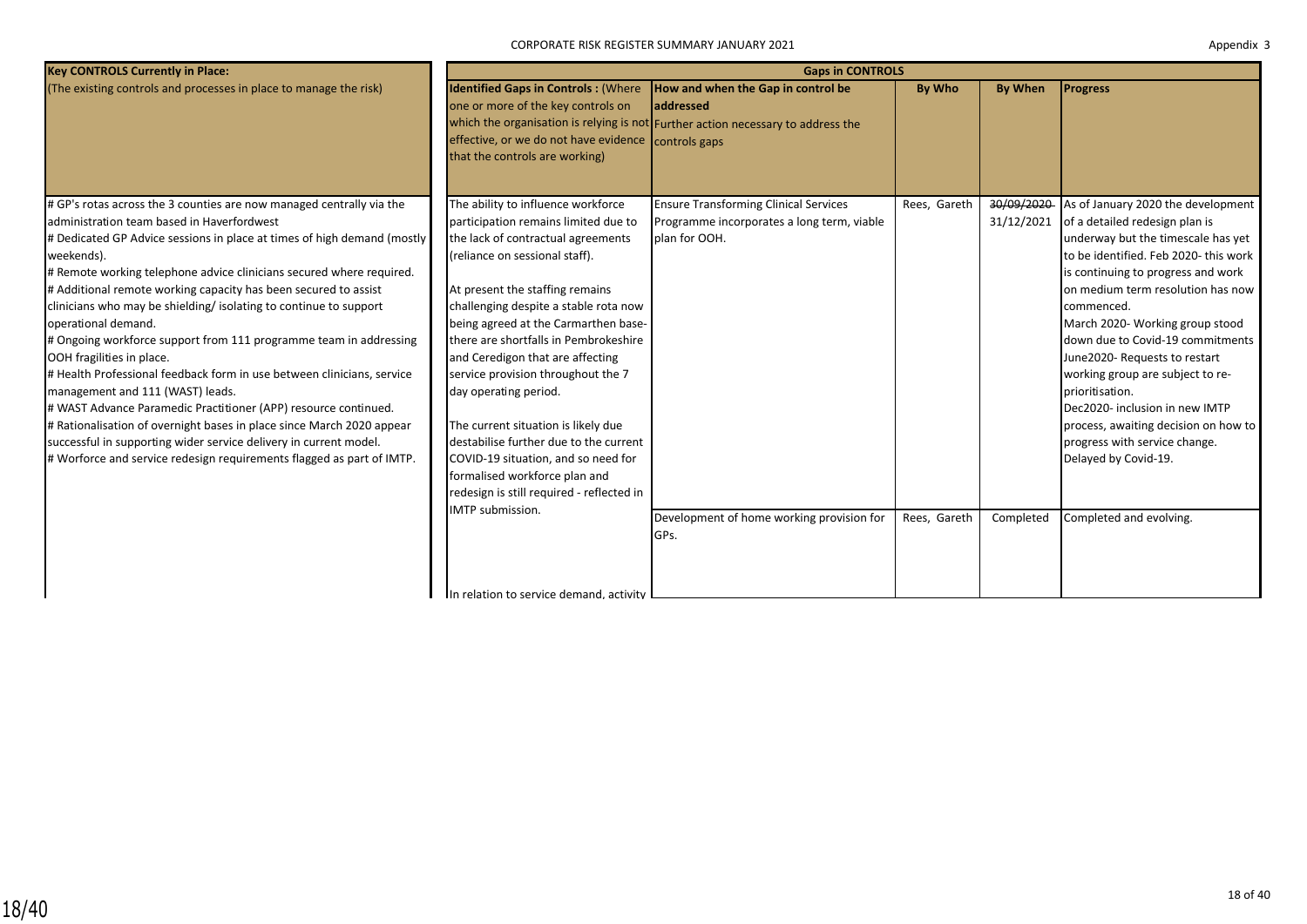19/40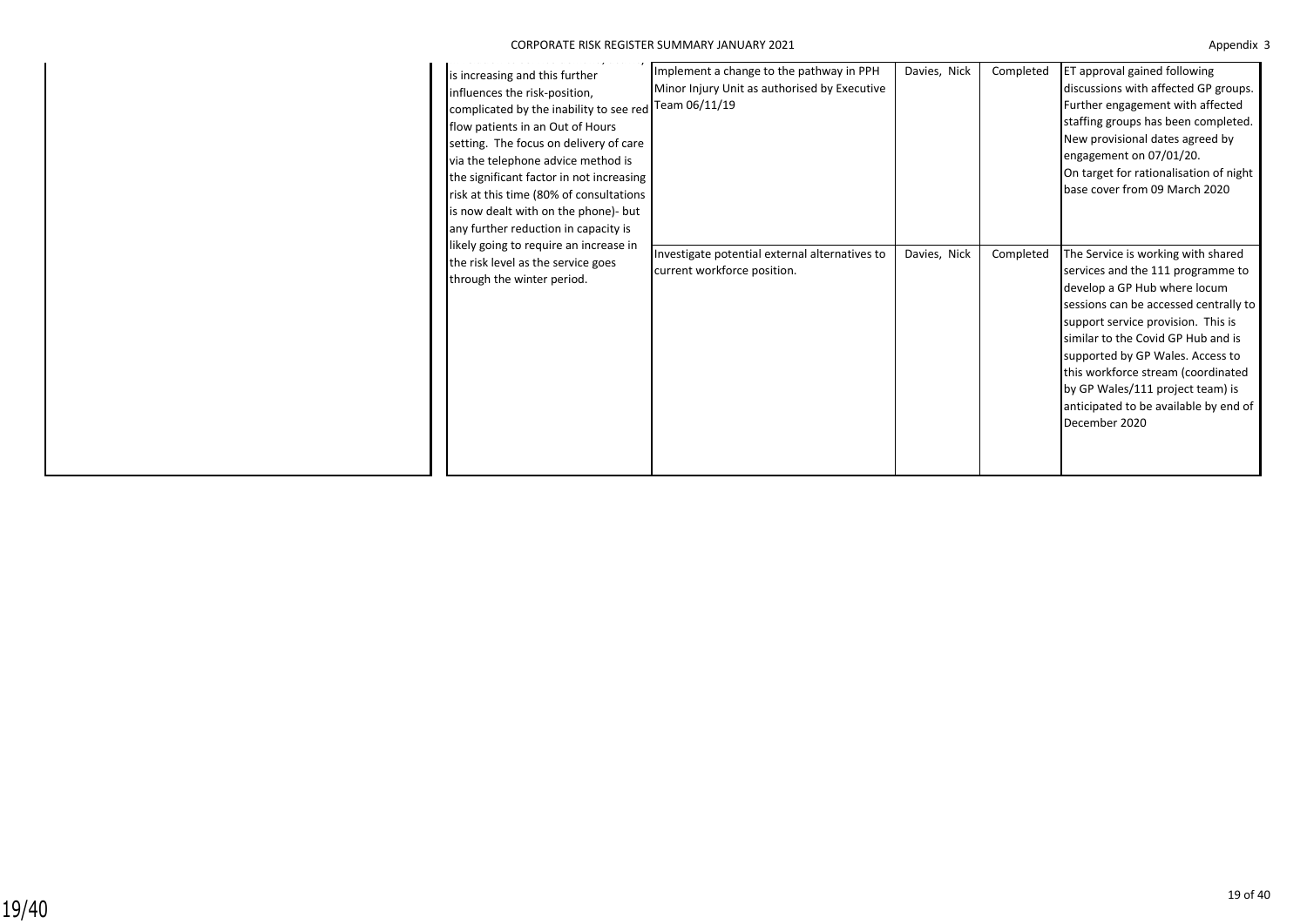| <b>ASSURANCE MAP</b>                                                                                                   |                                                                                                                |                                           |                                                       | <b>Control RAG</b><br><b>Latest Papers</b>                           | <b>Gaps in ASSURANCES</b>                                                                                                             |                                                     |                                                                                                                                                                                                     |              |                |                                                                                                    |
|------------------------------------------------------------------------------------------------------------------------|----------------------------------------------------------------------------------------------------------------|-------------------------------------------|-------------------------------------------------------|----------------------------------------------------------------------|---------------------------------------------------------------------------------------------------------------------------------------|-----------------------------------------------------|-----------------------------------------------------------------------------------------------------------------------------------------------------------------------------------------------------|--------------|----------------|----------------------------------------------------------------------------------------------------|
| <b>Performance</b><br><b>Indicators</b>                                                                                | <b>Sources of ASSURANCE</b>                                                                                    | Type of<br><b>Assurance</b><br>(1st, 2nd, | <b>Required</b><br><b>Assurance</b><br><b>Current</b> | <b>Rating (what</b><br>the assurance<br>is telling you<br>about your | (Committee &<br>date)                                                                                                                 | in Assurance:                                       | Identified Gaps How are the Gaps in<br><b>ASSURANCE will be</b><br>addressed<br>Further action necessary to                                                                                         | By Who       | <b>By When</b> | <b>Progress</b>                                                                                    |
|                                                                                                                        |                                                                                                                | 3rd)                                      | Level                                                 | controls                                                             |                                                                                                                                       |                                                     | address the gaps                                                                                                                                                                                    |              |                |                                                                                                    |
| Bi-monthly IPAR.<br>National<br>Standards and<br>Quality Indicators-<br>submitted<br>monthly to WG.                    | Daily demand reports to<br>individuals within the UHB                                                          | 1st                                       |                                                       |                                                                      | QSEAC OOH<br>Update Sep19<br>& Feb20<br>QSEAC - Peer<br>review - Feb20<br><b>QSEAC-Review</b><br>of risk 129 -<br>Oct20<br>ET-Risk to | Lack of<br>meaningful<br>performance<br>indicators. | Assess NHS 111<br>performance metrics to<br>understand how they may<br>influence Hywel Dda OOHs<br>performance, and if a viable<br>alternative - which may<br>support improvement in<br>shift fill. | Davies, Nick | Completed      | New 111 Wales performance metrics<br>are being prepared and will soon be<br>circulated for review. |
| Issues raised, and<br>performance<br>Matrix reviewed,<br>at National OOH<br>forum (bi-<br>monthly,<br>attended by WG). | Weekly sitreps/Weekend<br>briefings for OOH                                                                    | 1st                                       |                                                       |                                                                      | <b>OOH business</b><br>continuity -<br>Sep19<br>ET-OOH                                                                                |                                                     |                                                                                                                                                                                                     |              |                |                                                                                                    |
|                                                                                                                        | Monitoring of performance<br>against 111 standards                                                             | 1st                                       |                                                       |                                                                      | resilience -<br>Nov19 & Jan20<br><b>BPPAC</b>                                                                                         |                                                     |                                                                                                                                                                                                     |              |                |                                                                                                    |
|                                                                                                                        | Monthly report to Joint<br>Operations Group (WAST,<br>111 team & 111 Health<br>Boards)                         | 2nd                                       |                                                       |                                                                      | Quarterly<br>monitoring<br>Nov19<br><b>BPPAC-</b>                                                                                     |                                                     |                                                                                                                                                                                                     |              |                |                                                                                                    |
|                                                                                                                        | <b>BPPAC monitoring</b>                                                                                        | 2nd                                       |                                                       |                                                                      | update on the<br><b>OOH Services</b><br>peer review                                                                                   |                                                     |                                                                                                                                                                                                     |              |                |                                                                                                    |
|                                                                                                                        | <b>QSEAC</b> monitoring                                                                                        | 2nd                                       |                                                       |                                                                      | paper Dec19<br>BPPAC - OOH<br>service design<br>Feb20                                                                                 |                                                     |                                                                                                                                                                                                     |              |                |                                                                                                    |
|                                                                                                                        | Issues raised, and<br>performance Matrix<br>reviewed, at National OOH<br>forum (bi-monthly,<br>attended by WG) | 3rd                                       |                                                       |                                                                      |                                                                                                                                       |                                                     |                                                                                                                                                                                                     |              |                |                                                                                                    |
|                                                                                                                        | WG Peer Review Oct 19                                                                                          | 3rd                                       |                                                       |                                                                      |                                                                                                                                       |                                                     |                                                                                                                                                                                                     |              |                |                                                                                                    |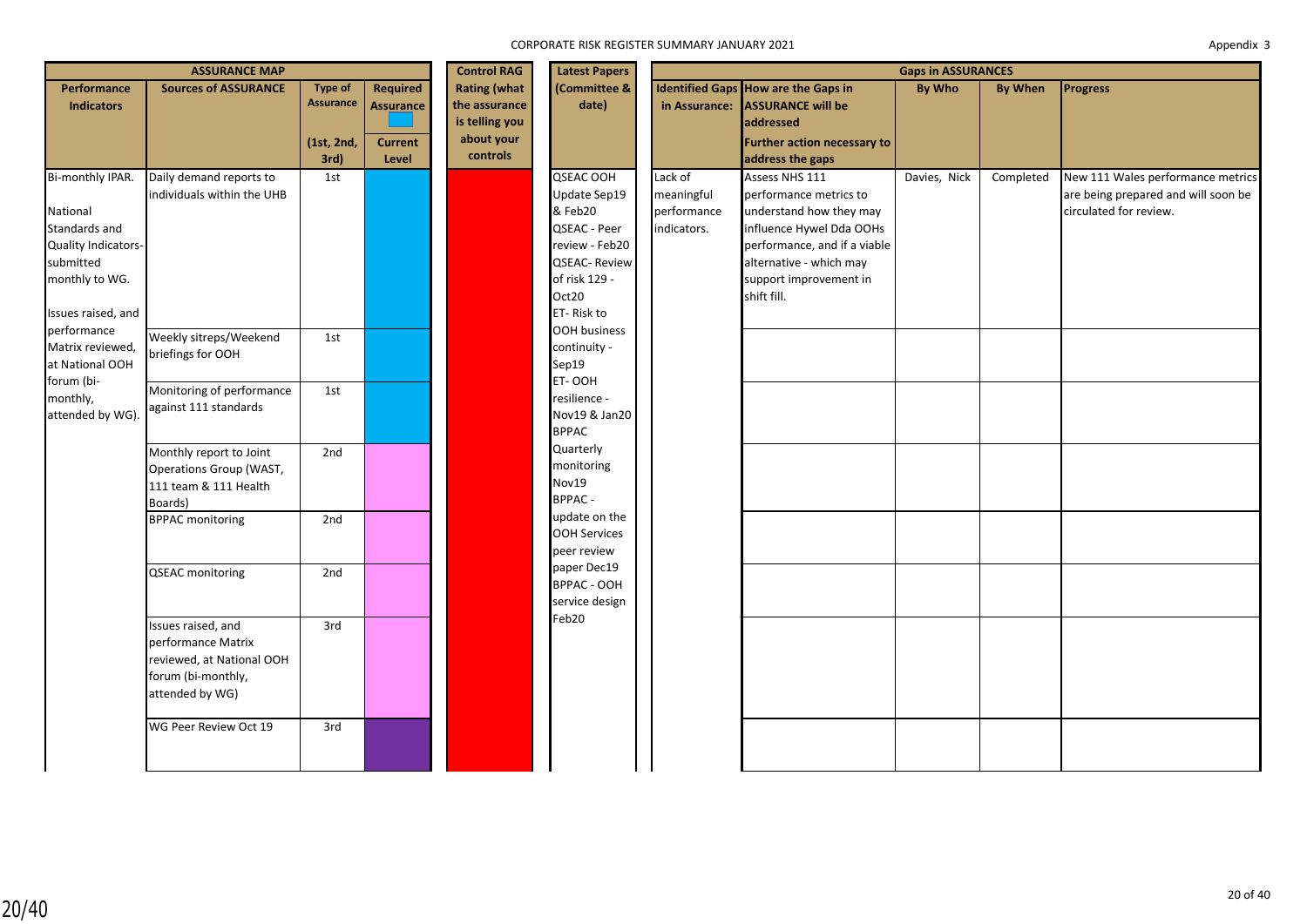| Date Risk<br>Identified: | $Sep-18$                                     | <b>Executive Director Owner:</b> | <b>Shakeshaft. Alison</b>                                    | <b>Date of Review:</b> | $\blacksquare$ Jan-21 |
|--------------------------|----------------------------------------------|----------------------------------|--------------------------------------------------------------|------------------------|-----------------------|
| <b>Strategic</b>         | 2. Working together to be the best we can be | Lead Committee:                  | Quality, Safety and Experience Assurance <b>Date of Next</b> |                        | $Mar-21$              |
| Objective:               |                                              |                                  | Committee                                                    | <b>Review:</b>         |                       |

| <b>Risk ID:</b> | 628 | <b>Principal Risk</b> There is a risk that patients in need of therapy services do not receive them in |
|-----------------|-----|--------------------------------------------------------------------------------------------------------|
|                 |     | <b>Description:</b> a timely period or do not receive the required level or intensity. This is caused  |
|                 |     | by gaps or fragile staffing levels in the therapy service provision across acute,                      |
|                 |     | community and primary care settings from historical under-resourcing.                                  |
|                 |     | exacerbated by recurrent savings targets, vacancies and                                                |
|                 |     | recruitment/retention issues due to national shortages. There is the                                   |
|                 |     | additional challenge that COVID-19 has placed upon workforce models due to                             |
|                 |     | staff shielding, reactive redeployment and physical distancing. This could lead                        |
|                 |     | to an impact/affect on patient outcomes, longer recovery times, increased                              |
|                 |     | length of stay, a reduction in performance against performance targets                                 |
|                 |     | including 14 week waiting time, non-compliance with clinical guidance, and                             |
|                 |     | potential adverse impact on patient safety/harm.                                                       |
|                 |     |                                                                                                        |
|                 |     |                                                                                                        |
|                 |     |                                                                                                        |

| Objective:      |     |                                                                                                                                                                                                                                                                                                                                                                                                                                                                                                                                                                                                                                                                                                                                                                                                                                                                                                                                                                     | Committee                                                                                                                                                                                                                                                                            | <b>Review:</b>                                                               |                                                                                   |
|-----------------|-----|---------------------------------------------------------------------------------------------------------------------------------------------------------------------------------------------------------------------------------------------------------------------------------------------------------------------------------------------------------------------------------------------------------------------------------------------------------------------------------------------------------------------------------------------------------------------------------------------------------------------------------------------------------------------------------------------------------------------------------------------------------------------------------------------------------------------------------------------------------------------------------------------------------------------------------------------------------------------|--------------------------------------------------------------------------------------------------------------------------------------------------------------------------------------------------------------------------------------------------------------------------------------|------------------------------------------------------------------------------|-----------------------------------------------------------------------------------|
| <b>Risk ID:</b> | 628 | Principal Risk There is a risk that patients in need of therapy services do not receive them in<br><b>Description:</b> a timely period or do not receive the required level or intensity. This is caused<br>by gaps or fragile staffing levels in the therapy service provision across acute,<br>community and primary care settings from historical under-resourcing,<br>exacerbated by recurrent savings targets, vacancies and<br>recruitment/retention issues due to national shortages. There is the<br>additional challenge that COVID-19 has placed upon workforce models due to<br>staff shielding, reactive redeployment and physical distancing. This could lead<br>to an impact/affect on patient outcomes, longer recovery times, increased<br>length of stay, a reduction in performance against performance targets<br>including 14 week waiting time, non-compliance with clinical guidance, and<br>potential adverse impact on patient safety/harm. | <b>Risk Rating: (Likelihood x Impact)</b><br>Domain:<br>Safety - Patient, Staff or<br>Public<br>Inherent Risk Score (L x I):<br>$4 \times 4 = 16$<br>Current Risk Score (L x I):<br>$3\times 4=12$<br>Target Risk Score (L x I):<br>$3 \times 4 = 12$<br><b>Tolerable Risk:</b><br>8 | 25<br>20<br>15<br>10<br>Nov-19<br>Feb-20<br>May-20<br>Jun-20<br>Sep-20<br>50 | <b>Current Risk</b><br>Score<br><b>Target Risk</b><br>Score<br>Tolerance<br>Level |
|                 |     | Does this risk link to any Directorate (operational) risks?<br>ves                                                                                                                                                                                                                                                                                                                                                                                                                                                                                                                                                                                                                                                                                                                                                                                                                                                                                                  | Trend:                                                                                                                                                                                                                                                                               |                                                                              |                                                                                   |

#Therapy service provision across acute, community and primary care continue to be challenging, as described in the cause section, but have improved following additional resourcing (Major Trauma, Nutrition, Rehabilitation, Lymphoedema, Dementia, MSK) , workforce redesign and over recruitment of Band 5 graduates (Physiotherapy, OT, Podiatry & S&LT).

#Impact to service provision by COVID-19 pandemic and rehabilitation requirements have added an additional challenge to workforce models, but have also enabled the roll out at scale of digital and virtual consultations.

#Across therapy services, current demand is largely being met for new patient referrals, apart from those clinical areas where physical delivery of hands on treatment is impacted by the demands of physical distancing and IP&C requirements. Further work is underway to understand the potential additional demand for rehabilitation for those directly affected by the pandemic or indirectly by the interruption of access to routine service provision.

### **Rationale for CURRENT Risk Score: Rationale for TARGET Risk Score:**

The target risk score has been assessed as 12 as although priority areas have been agreed and progressed, the risk will not be completely addressed in the coming year. A sustainable therapy workforce solution aligned to the Health and Care Strategy has been agreed. The following high impact/workforce priority areas were prioritised within the Annual Plan for focus during 2020/21: older people (incorporating frailty and stroke); improving selfmanagement (including pulmonary rehabilitation and diabetes); therapists as first point of contact in primary care (including musculoskeletal, older people and irritable bowel syndrome); Major Trauma Plan. An additional requirement will be the delivery of the COVID-19 Rehabilitation Framework, and work is underway to identify the impact of this locally. A sustainable solution is currently in place 14 week waiting time target, with additional support required for Occupational therapy and Podiatry as a result of IP&C requirements. Therapy services will continue to pursue practical, prudent and incremental workforce solutions to improve patient care, outcomes and experience, and to ensure sustainably funded models are identified through whole-system review and potential shifting of resource from elsewhere in the health and care system.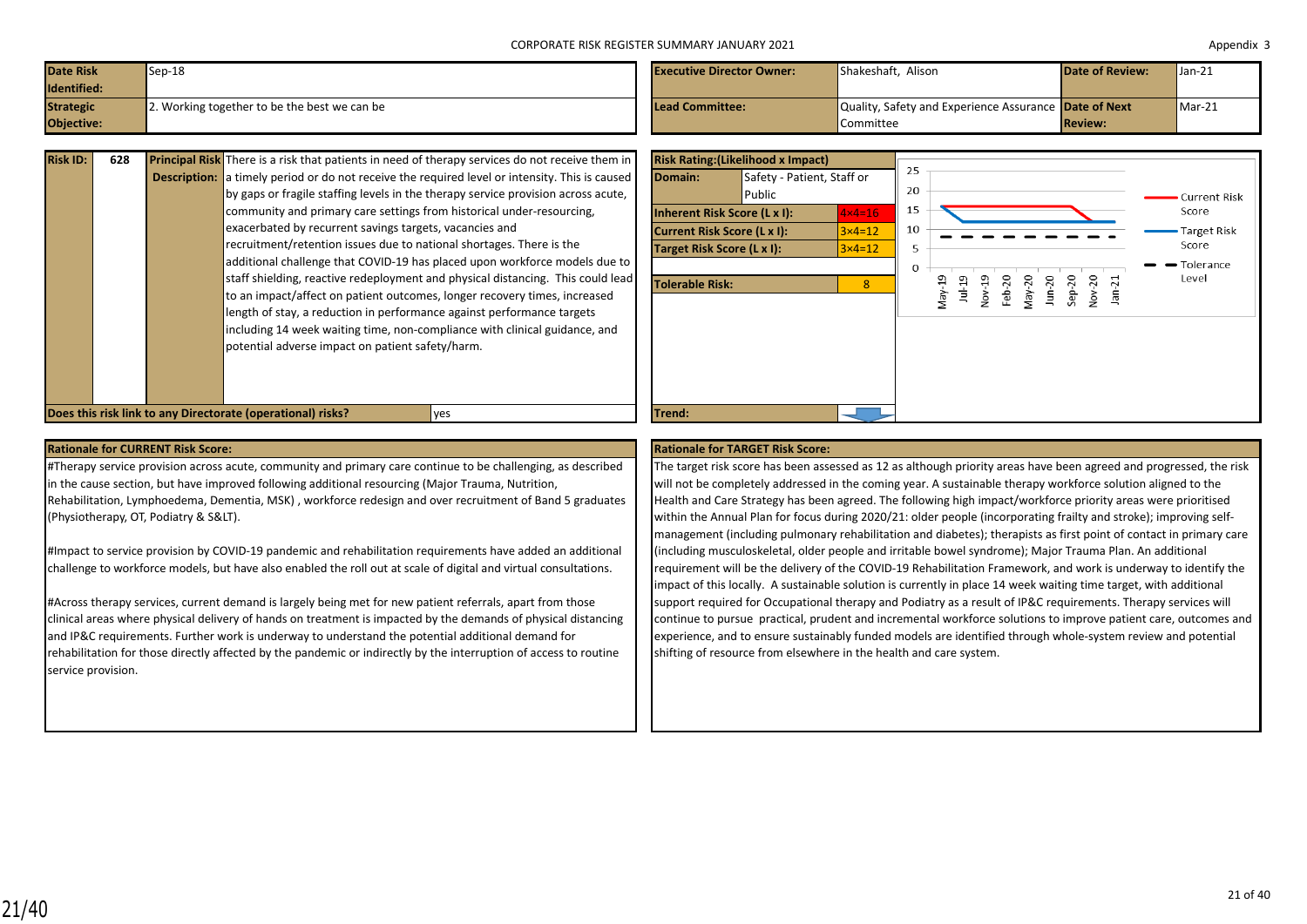CORPORATE RISK REGISTER SUMMARY JANUARY 2021

| <b>Key CONTROLS Currently in Place:</b>                                                                                                                                                                                                                                                                                                                                                                                                                                                                                                                                                                                                                                                                                                                                                                                                                                                                                                                                                                                                                                                                                                                                                                                                                                       | <b>Gaps in CONTROLS</b>                                                                                                                                                                                                                                                                                                                                                                                                                                                                                                                |                                                                                                                                                                                                                                                                                                                                                                                                                                             |                       |                          |                                                                                                                                                                                                                                                                                                                                                                                                                                                                                                                                                                                                                                                                       |  |  |  |  |
|-------------------------------------------------------------------------------------------------------------------------------------------------------------------------------------------------------------------------------------------------------------------------------------------------------------------------------------------------------------------------------------------------------------------------------------------------------------------------------------------------------------------------------------------------------------------------------------------------------------------------------------------------------------------------------------------------------------------------------------------------------------------------------------------------------------------------------------------------------------------------------------------------------------------------------------------------------------------------------------------------------------------------------------------------------------------------------------------------------------------------------------------------------------------------------------------------------------------------------------------------------------------------------|----------------------------------------------------------------------------------------------------------------------------------------------------------------------------------------------------------------------------------------------------------------------------------------------------------------------------------------------------------------------------------------------------------------------------------------------------------------------------------------------------------------------------------------|---------------------------------------------------------------------------------------------------------------------------------------------------------------------------------------------------------------------------------------------------------------------------------------------------------------------------------------------------------------------------------------------------------------------------------------------|-----------------------|--------------------------|-----------------------------------------------------------------------------------------------------------------------------------------------------------------------------------------------------------------------------------------------------------------------------------------------------------------------------------------------------------------------------------------------------------------------------------------------------------------------------------------------------------------------------------------------------------------------------------------------------------------------------------------------------------------------|--|--|--|--|
| (The existing controls and processes in place to manage the risk)                                                                                                                                                                                                                                                                                                                                                                                                                                                                                                                                                                                                                                                                                                                                                                                                                                                                                                                                                                                                                                                                                                                                                                                                             | <b>Identified Gaps in Controls: (Where</b><br>one or more of the key controls on<br>effective, or we do not have evidence controls gaps<br>that the controls are working)                                                                                                                                                                                                                                                                                                                                                              | How and when the Gap in control be<br>addressed<br>which the organisation is relying is not Further action necessary to address the                                                                                                                                                                                                                                                                                                         | <b>By Who</b>         | <b>By When</b>           | <b>Progress</b>                                                                                                                                                                                                                                                                                                                                                                                                                                                                                                                                                                                                                                                       |  |  |  |  |
| # Individual service risks identified and discussed at a range of fora; i.e.<br>QSEAC, OQSESC, Performance Reviews and Therapy Forum.<br># Priority areas agreed in the 2020/21 Annual Plan, to increase capacity<br>in key areas identified in plan. Additional Capacity created in MSK service<br># Locum staff utilised where appropriate, funded from within core<br>budget (2 vacancies required to fund 1 Locum)<br># Short-term contracts/additional hours within budget used to cover<br>maternity leave.<br># Training of support staff to safely deliver delegated tasks.<br># Over-recruitment of Newly Qualified Staff / B5 staff where appropriate<br>and approved by the Clinical Director to mange foreseeable and<br>predictable staffing level capacity gaps.<br># Local solutions include review of each vacant post to make them<br>attractive, including skill mix review, early advertisements for new<br>graduates.<br># Student streamlining of B5 graduates from June 2021<br># Prioritisation of patients is undertaken through triage and risk<br>assessment by therapy services.<br># Use of Digital Platforms to support agile working and remote access<br># Continued training of the Malcomess Care Aims Framework for<br>MDT/Therapy Service. | Inability to secure funding for all<br>developments identified in 20/21<br>annual plan.<br>Shortage in some clinical specialities<br>of qualified and specialist staff<br>nationally<br>Rurality of HDdUHB has historically<br>limited applications to some posts.<br>Unplanned service development due<br>to short term or opportunistic<br>funding.<br>Lack of cohesive approach to<br>workforce planning across therapy<br>services.<br>Reactive deployment of Therapy<br>workforce to support surge or Covid<br>Pandemic response. | Developing robust plans to evidence<br>improved patient outcomes and experience<br>through reprovision of resource from<br>elsewhere in the health and care system<br>aligned with strategic direction of the HB.<br>This is a significant, long term piece of work,<br>which will need to run alongside strategic<br>development through the Health and Care<br>Strategy. This will include skill mix review<br>such as new HCSW and Advan | Reed, Lance           | 31/03/2020<br>31/03/2021 | Plans under development. Funding<br>already secured for developments in<br>pulmonary rehab, dementia,<br>lymphoedema and to support some<br>increase in front door/acute therapy<br>input including plans to address<br>malnutrition. Continued operational<br>and strategic engagement with<br>DoTHS, DOO, HoS, CDs and GMs to<br>address COVID-19 response and to<br>service developments that would<br>release resource and savings from<br>the wider health and care system<br>through increased therapy provision,<br>including areas of pathway re-design.<br>WG funding for Therapy Assistant<br>Practitioner HCSW role to support<br>workforce model changes. |  |  |  |  |
|                                                                                                                                                                                                                                                                                                                                                                                                                                                                                                                                                                                                                                                                                                                                                                                                                                                                                                                                                                                                                                                                                                                                                                                                                                                                               |                                                                                                                                                                                                                                                                                                                                                                                                                                                                                                                                        | Ensure process for robust workforce planning<br>is in place to inform HEIW in respect to future<br>graduate numbers required by the<br>UHB/Region, which are aligned to the Health<br>and Care Strategy workforce plan.                                                                                                                                                                                                                     | Shakeshaft,<br>Alison | Completed                | Long-term piece of work informed by<br>action above on an annual basis.<br>Lead in time of 3 years to benefit<br>from graduate programme.                                                                                                                                                                                                                                                                                                                                                                                                                                                                                                                             |  |  |  |  |
|                                                                                                                                                                                                                                                                                                                                                                                                                                                                                                                                                                                                                                                                                                                                                                                                                                                                                                                                                                                                                                                                                                                                                                                                                                                                               |                                                                                                                                                                                                                                                                                                                                                                                                                                                                                                                                        | Pursue opportunities to attract local people<br>into therapy careers in the HB, eg 'grow your<br>own' schemes, apprenticeship programmes,<br>development of career pathways from HCSW<br>to graduate, development of local graduate<br>training programme.                                                                                                                                                                                  | Reed, Lance           | 31/03/2020<br>31/03/2021 | Commitment given to extend<br>apprenticeship scheme to AHPs,<br>agreed from 2020. Variety of HCSW<br>training modules for level 3 and 4<br>developed and being implemented.<br>HEIW review to commission local<br>training provision for Physio &<br>Occupational Therapy<br>Undergraduate Training locally.                                                                                                                                                                                                                                                                                                                                                          |  |  |  |  |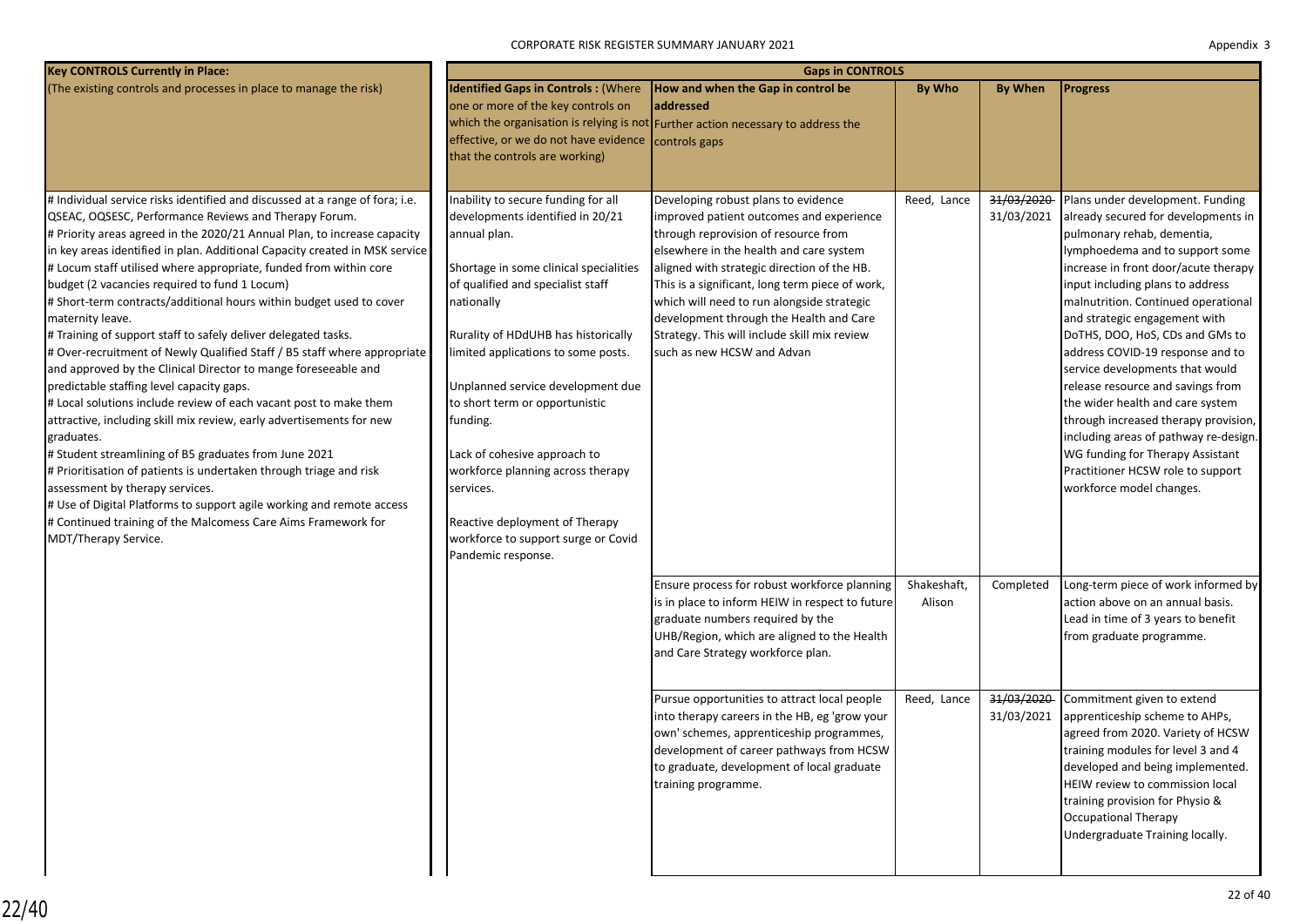| Develop robust workforce plans that align to | Shakeshaft, | 31/03/2020 Plan being developed as part of |
|----------------------------------------------|-------------|--------------------------------------------|
| stroke, major trauma and neurology and       | Alison      | 31/03/2021 Therapy 3 Year Plan 2021/23 to  |
| COVID-19 rehabilitation service needs to     |             | include extended and 7 day working.        |
| maximise workforce opportunities.            |             |                                            |
|                                              |             |                                            |
|                                              |             |                                            |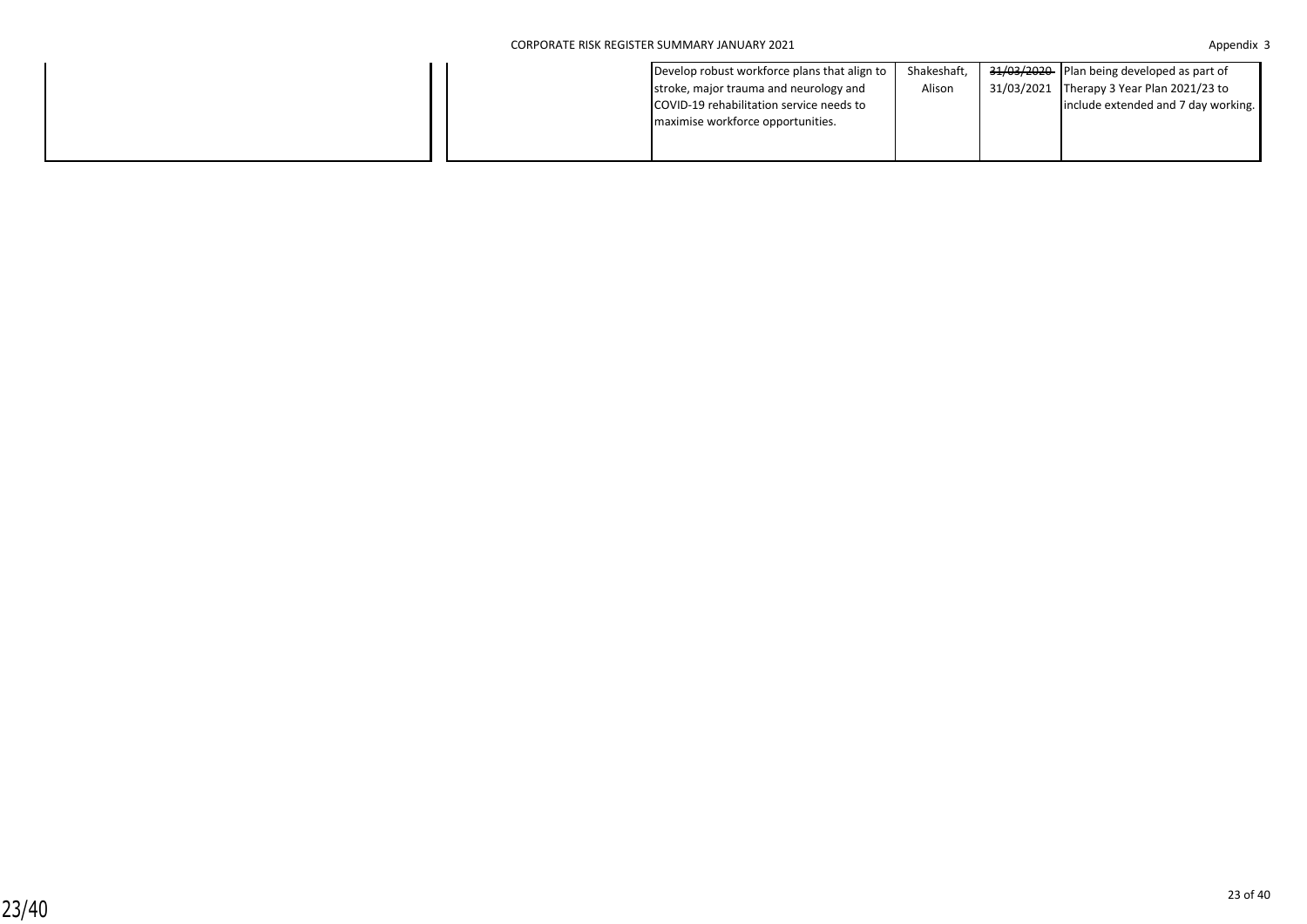|                                                                                                                                               | <b>ASSURANCE MAP</b>                                                                                                                                |                                                          | <b>Control RAG</b>                                      | <b>Latest Papers</b>                                                             |                                                                               |               | <b>Gaps in ASSURANCES</b>                                                                                                              |               |         |                 |
|-----------------------------------------------------------------------------------------------------------------------------------------------|-----------------------------------------------------------------------------------------------------------------------------------------------------|----------------------------------------------------------|---------------------------------------------------------|----------------------------------------------------------------------------------|-------------------------------------------------------------------------------|---------------|----------------------------------------------------------------------------------------------------------------------------------------|---------------|---------|-----------------|
| Performance<br><b>Indicators</b>                                                                                                              | <b>Sources of ASSURANCE</b>                                                                                                                         | <b>Type of</b><br><b>Assurance</b><br>(1st, 2nd,<br>3rd) | <b>Required</b><br>Assurance<br><b>Current</b><br>Level | <b>Rating (what</b><br>the assurance<br>is telling you<br>about your<br>controls | (Committee &<br>date)                                                         | in Assurance: | <b>Identified Gaps How are the Gaps in</b><br><b>ASSURANCE will be</b><br>addressed<br>Further action necessary to<br>address the gaps | <b>By Who</b> | By When | <b>Progress</b> |
| Maintenance of<br>14 week waiting<br>times for therapy<br>services.                                                                           | Management monitoring of<br>breaches of 14 week waiting<br>times                                                                                    | 1st                                                      |                                                         |                                                                                  | Briefing on<br>current<br>position -<br><b>QSEAC: Risk</b>                    |               |                                                                                                                                        |               |         |                 |
| Clearance of<br>backlog for<br>pulmonary<br>rehabilitation,<br>with 100%<br>achievement of 14                                                 | Exceptions to achieving 14<br>week waiting times<br>reported via IPAR to PPPAC                                                                      | 2nd                                                      |                                                         |                                                                                  | $628 -$<br>06.10.2020<br>Briefing on<br>Therapy<br>Staffing -<br><b>HDCHC</b> |               |                                                                                                                                        |               |         |                 |
| week maximum<br>wait by Dec21.<br>Improved<br>compliance with<br>minimum<br>standards for<br>stroke therapy<br>care by Q2<br>2021/22 (Dec21). | Monitored nationally via<br>SSNAP and monitored via<br>Stroke Steering Group &<br>RCP Annual Report with<br>recommendations produced                | 2nd                                                      |                                                         |                                                                                  | Services<br>Planning<br>Committee<br>14.12.20                                 |               |                                                                                                                                        |               |         |                 |
| ratios for priority<br>areas by Dec21.                                                                                                        | External Peer Reviews,<br>Improved staffing Delivery Unit Reviews &<br>national audits, eg Diabetes<br>paediatric audit - action<br>plans developed | 3rd                                                      |                                                         |                                                                                  |                                                                               |               |                                                                                                                                        |               |         |                 |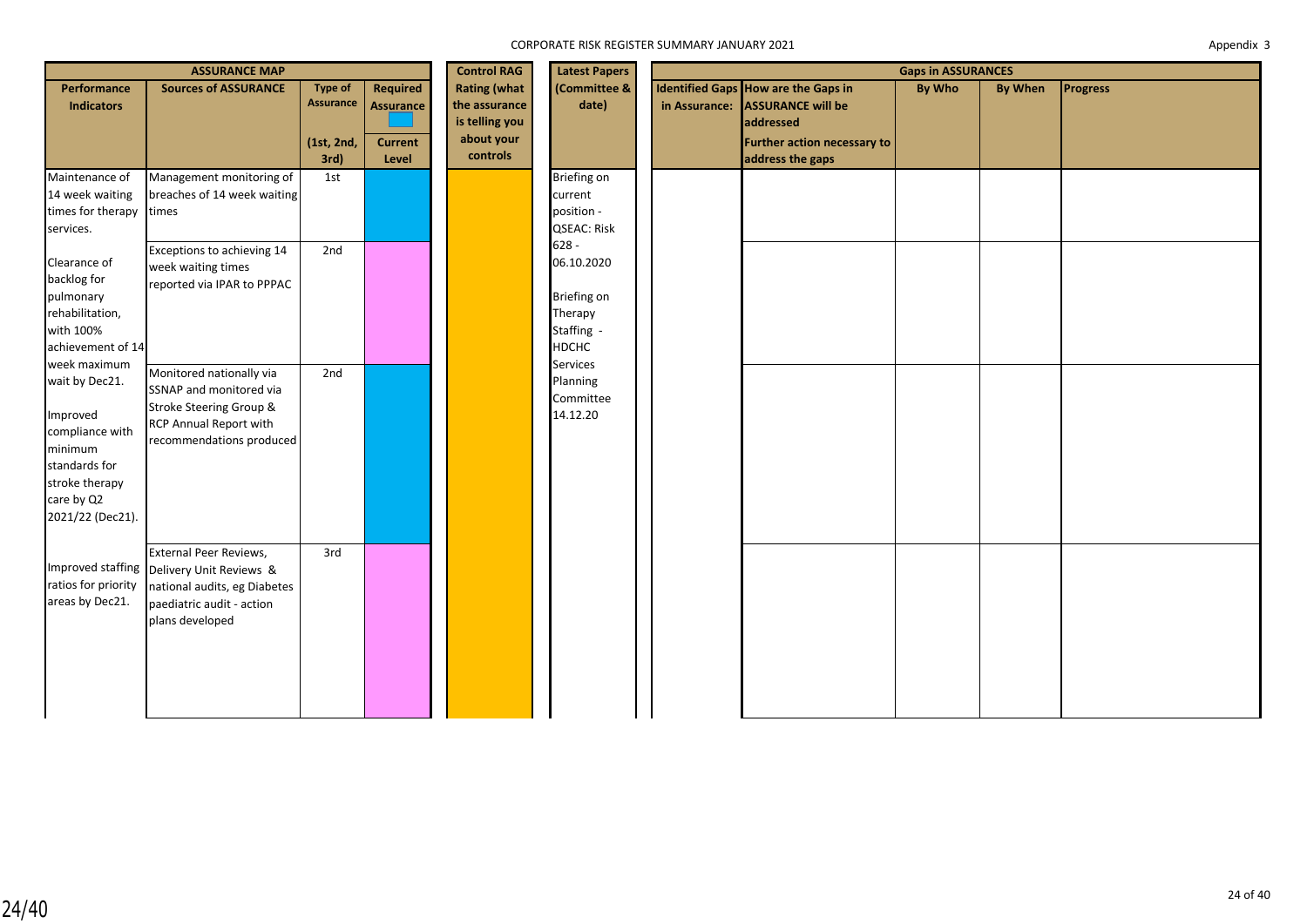| <b>Date Risk</b><br>Identified: | $Oct-17$                    | <b>Executive Director Owner:</b> | Carruthers, Andrew                                                 | <b>Date of Review:</b> | $\sqrt{\tan 21}$ |
|---------------------------------|-----------------------------|----------------------------------|--------------------------------------------------------------------|------------------------|------------------|
| <b>Strategic</b><br>Objective:  | N/A<br>A - Operational Risk | <b>Lead Committee:</b>           | Quality, Safety and Experience Assurance Date of Next<br>Committee | <b>Review:</b>         | $Mar-21$         |

| <b>Risk ID:</b> | 291 | <b>Principal Risk</b> There is a risk patients having poorer outcomes and increased mortality due |
|-----------------|-----|---------------------------------------------------------------------------------------------------|
|                 |     | <b>Description:</b> to the lack of access to mechanical clot retrieval services (thrombectomy).   |
|                 |     | This is caused by thrombectomy services being withdrawn by Cardiff and Vale                       |
|                 |     | Health Board due to a lack of interventional neuroradiologists. This could lead                   |
|                 |     | to an impact/affect on increased mortality rates, increased dependency of                         |
|                 |     | patients and an inability to access a National Institute for Health and Care                      |
|                 |     | Excellence (NICE) approved intervention within 5 hours of onset of stroke                         |
|                 |     | symptoms.                                                                                         |
|                 |     |                                                                                                   |
|                 |     |                                                                                                   |



**Rationale for CURRENT Risk Score: Rationale for TARGET Risk Score:**

Mechanical intervention for Stroke is available at North Bristol NHS Trust (NBT) (and Walton Centre NHS Foundation Trust for Bronglais Hospital). The service has expanded to a 7 day service 8am-8pm, cut off for patient arriving at NBT is 6pm. We still do not have 24/7 service, any patients presending after the cut off pint will not be accepted by NBT.

The uncertainty surrounding the changes proposed in the Transforming Clinical Services programme have a significant impact upon the development of acute and hyper acute services within the UHB. Thrombectomy services continue to be sought and escalated with English Neuroscience units until the Cardiff and Vale service is reinstated and the instigation of a WHSSC commissioned service with North Bristol NHS Trust.

Mechanical intervention for Stroke is now available at Bristol (and Walton for Bronglais. The service in NBT has expended to 8am-8pm however we still do not have 27/7 service.The risk for out of hours would stay the same.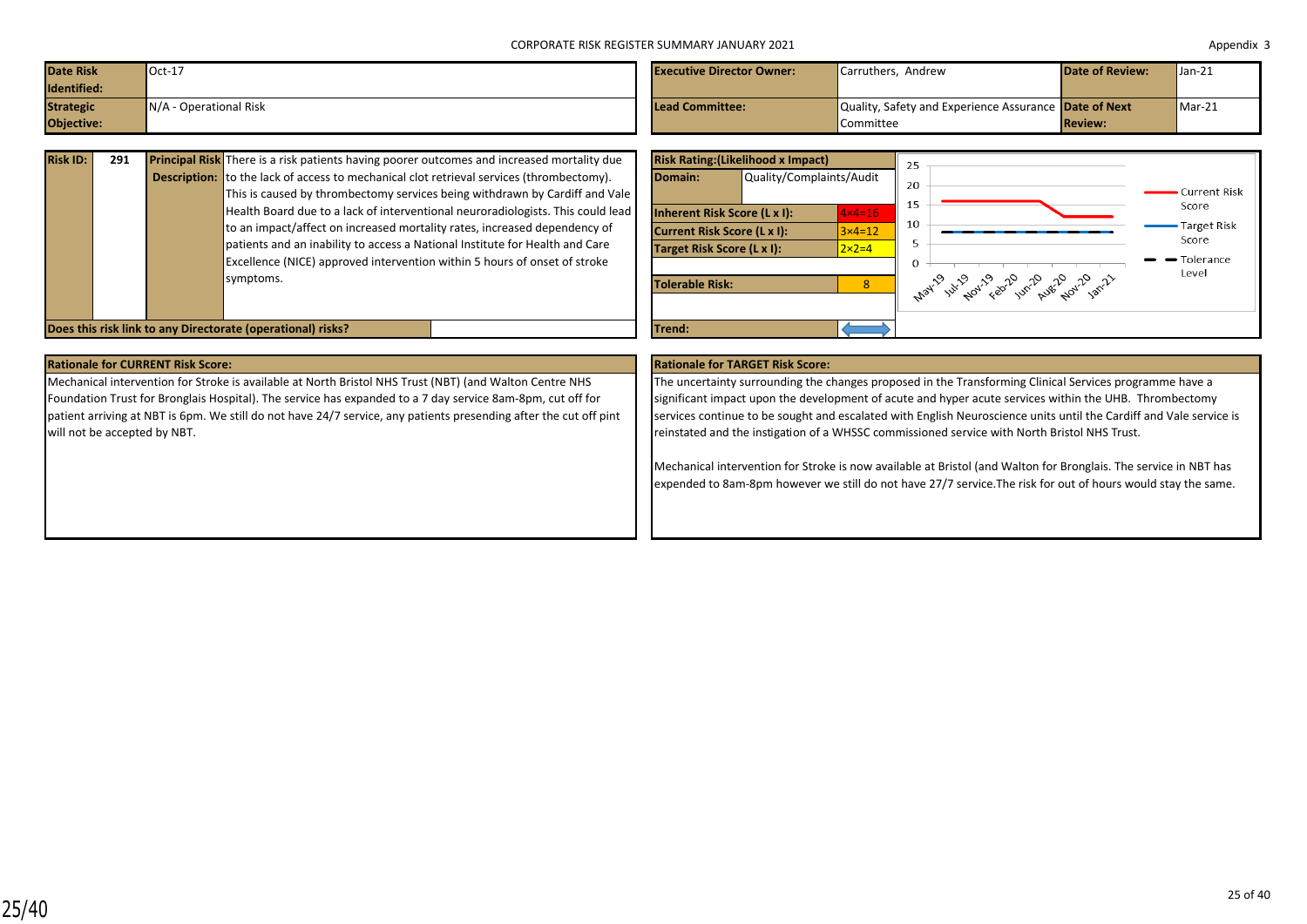CORPORATE RISK REGISTER SUMMARY JANUARY 2021

| Appendix 3 |  |
|------------|--|
|------------|--|

| <b>Key CONTROLS Currently in Place:</b>                                                                                                                                                                                                                                                                                                                                                                                                                                                                                                                                                                                                                  |                                                                                                                                                                                                                                                                                                                            | <b>Gaps in CONTROLS</b>                                                                                                             |                                  |                        |                                                                                                                                                                                                                                                                                                                                                                         |
|----------------------------------------------------------------------------------------------------------------------------------------------------------------------------------------------------------------------------------------------------------------------------------------------------------------------------------------------------------------------------------------------------------------------------------------------------------------------------------------------------------------------------------------------------------------------------------------------------------------------------------------------------------|----------------------------------------------------------------------------------------------------------------------------------------------------------------------------------------------------------------------------------------------------------------------------------------------------------------------------|-------------------------------------------------------------------------------------------------------------------------------------|----------------------------------|------------------------|-------------------------------------------------------------------------------------------------------------------------------------------------------------------------------------------------------------------------------------------------------------------------------------------------------------------------------------------------------------------------|
| (The existing controls and processes in place to manage the risk)                                                                                                                                                                                                                                                                                                                                                                                                                                                                                                                                                                                        | <b>Identified Gaps in Controls: (Where</b><br>one or more of the key controls on<br>effective, or we do not have evidence controls gaps<br>that the controls are working)                                                                                                                                                  | How and when the Gap in control be<br>addressed<br>which the organisation is relying is not Further action necessary to address the | <b>By Who</b>                    | <b>By When</b>         | <b>Progress</b>                                                                                                                                                                                                                                                                                                                                                         |
| WHSSC have commissioned a service in North Bristol.<br>Below is a link for the thrombectomy pathway with Bristol.<br>It has the referral criteria and pathway.<br>They are developing an imaging pathway as well.<br>https://www.nbt.nhs.uk/clinicians/services-referral/stroke-service-<br>clinicians/stroke-thrombectomy-service-clinicians.<br>New all wales Thrombectomy group has been set up to discuss issues<br>and to finalise pathway. HDUHB patients can now access Bristol<br>Thrombectomy services 7 days a week. They will provide a service from<br>8am-8pm. the patient must arrive at Southmead by 6pm.<br>Incident reviewing in place. | All patients must have a CT and CTA<br>performed before referral with a<br>diagnosis of a large vessel occlusion.<br>Timely investigations that are<br>required to support transfers for<br>thrombectomy not supported 24/7 on<br>all sites.<br>Work is ongoing to ensure that CT<br>Angiography is available in all Hywel | Develop and review the Thrombectomy<br>pathway, throughout the Health Board.<br>Development of pathway and protocols for            | Andrews,<br>Bethan<br>Mansfield, | Completed<br>Completed | Review of thrombectomy pathway<br>undertaken, no facility to procure ad<br>hoc services from North Bristol or<br>Stoke. National Stroke<br>Implementation Group have worked<br>with WHSSC to commission an all<br>Wales Thrombectomy service with<br>North Bristol NHS Trust for Welsh<br>patients.<br>North Bristol Trust has issued a<br>Briefing paper and protocols |
|                                                                                                                                                                                                                                                                                                                                                                                                                                                                                                                                                                                                                                                          | Dda units to provide the necessary<br>diagnostic investigations prior to<br>transfer to a specialist neuroscience<br>centre.                                                                                                                                                                                               | the referral of stroke patients within each of<br>the Hywel Dda Acute Hospitals to suitable<br>neuroscience in England.             | Simon                            |                        | developed for the direct<br>commissioning of ad hoc<br>thrombectomy services from English<br>Neuroscience units.                                                                                                                                                                                                                                                        |
|                                                                                                                                                                                                                                                                                                                                                                                                                                                                                                                                                                                                                                                          |                                                                                                                                                                                                                                                                                                                            | Negotiate short-term commissioning<br>arrangements with neuroscience units.                                                         | Teape, Joe<br>(Inactive User)    | Completed              | Completed - however unable to<br>secure new commissioning<br>arrangements whilst WHSSC work to<br>commission all Wales service                                                                                                                                                                                                                                          |
|                                                                                                                                                                                                                                                                                                                                                                                                                                                                                                                                                                                                                                                          |                                                                                                                                                                                                                                                                                                                            | Work with WHSSC to ensure all Wales<br>thrombectomy service is commissioned.                                                        | Teape, Joe<br>(Inactive User)    | Completed              | A service is now available from<br>Bristol 9 to 5 Monday to Friday.<br>However no service out of hours,<br>therefore this action stays open.<br>There is a plan for Bristol to be<br>available from Sep20 to be 9-5, 7 day<br>a week service.                                                                                                                           |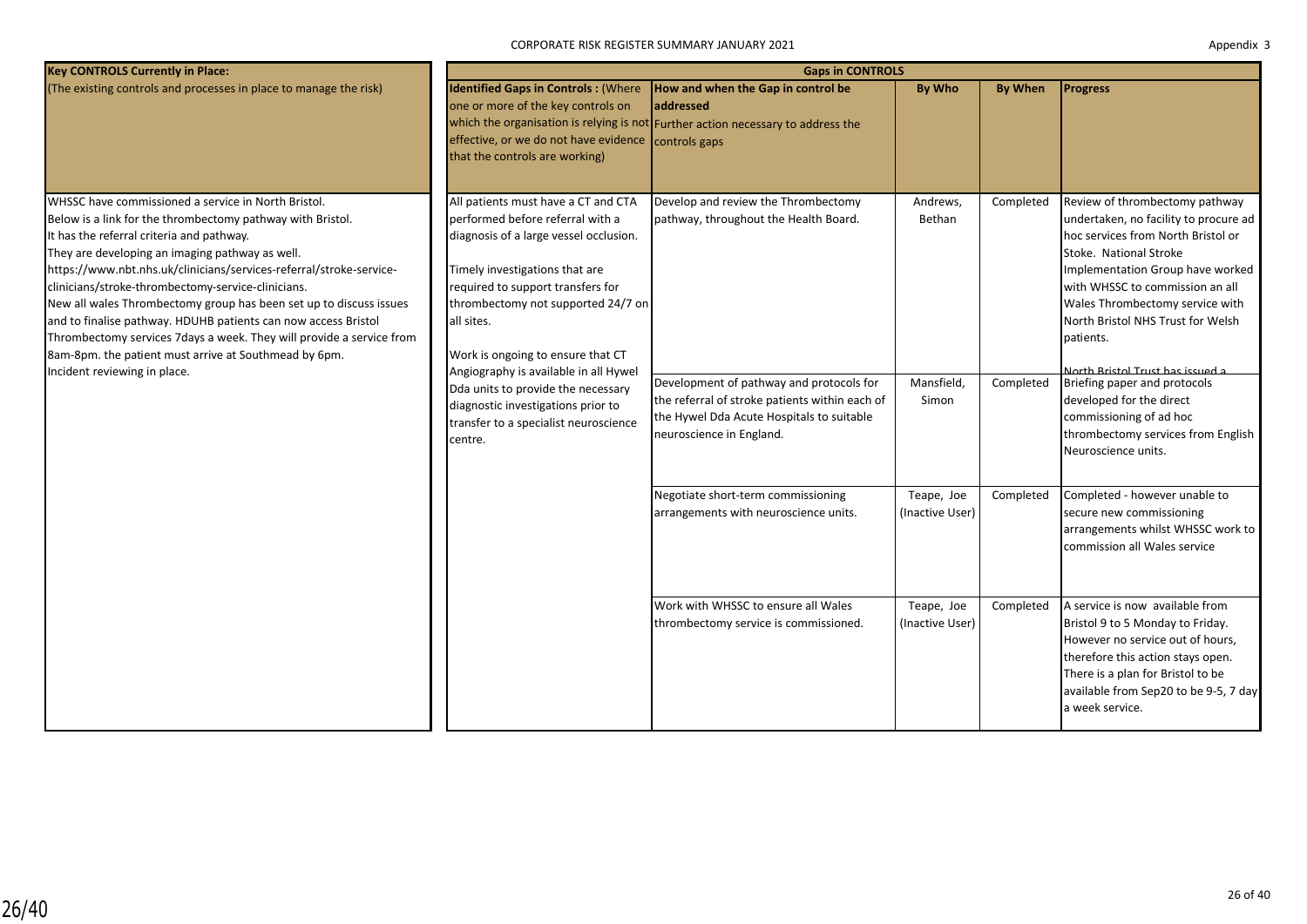|                                  | <b>ASSURANCE MAP</b>                                              |                                                   | <b>Control RAG</b>                               | <b>Latest Papers</b>                                                             | <b>Gaps in ASSURANCES</b>               |                                                                                                                                               |        |         |                 |
|----------------------------------|-------------------------------------------------------------------|---------------------------------------------------|--------------------------------------------------|----------------------------------------------------------------------------------|-----------------------------------------|-----------------------------------------------------------------------------------------------------------------------------------------------|--------|---------|-----------------|
| Performance<br><b>Indicators</b> | <b>Sources of ASSURANCE</b>                                       | <b>Type of</b><br>Assurance<br>(1st, 2nd,<br>3rd) | Required<br>Assurance<br><b>Current</b><br>Level | <b>Rating (what</b><br>the assurance<br>is telling you<br>about your<br>controls | (Committee &<br>date)                   | Identified Gaps How are the Gaps in<br>in Assurance: ASSURANCE will be<br>addressed<br><b>Further action necessary to</b><br>address the gaps | By Who | By When | <b>Progress</b> |
| Datix incident<br>reports        | Daily/weekly/monthly/<br>monitoring arrangements by<br>management | 1st                                               |                                                  |                                                                                  | Thrombectomy<br>Report - ET -<br>Sep17. |                                                                                                                                               |        |         |                 |
|                                  | <b>Executive Performance</b><br>Reviews                           | 2nd                                               |                                                  |                                                                                  |                                         |                                                                                                                                               |        |         |                 |
|                                  | IPAR Performance Report to<br><b>BPPAC &amp; Board</b>            | 2nd                                               |                                                  |                                                                                  |                                         |                                                                                                                                               |        |         |                 |
|                                  | Stroke Delivery Group<br>review of patient cases                  | 2nd                                               |                                                  |                                                                                  |                                         |                                                                                                                                               |        |         |                 |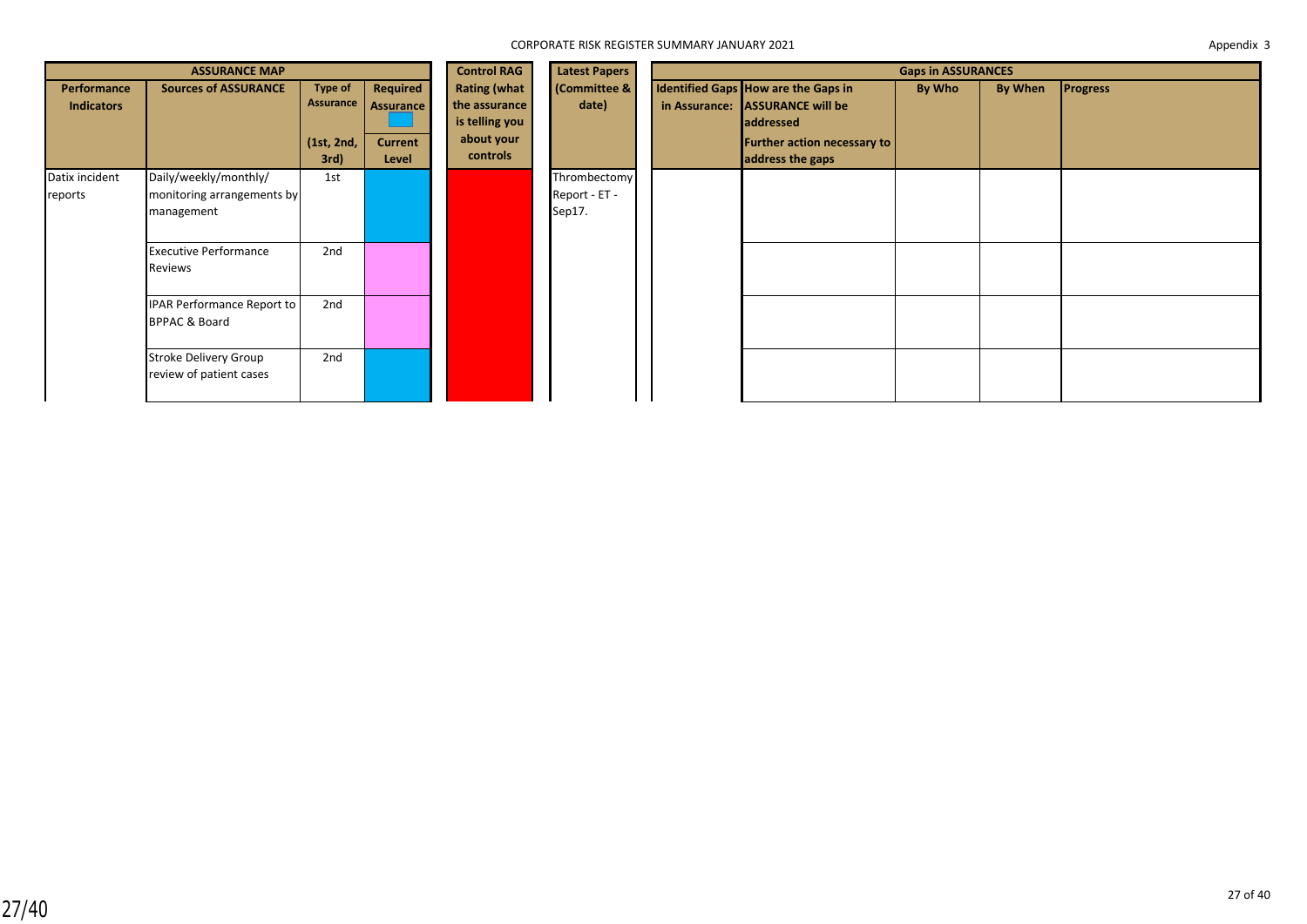| <b>Date Risk</b><br>Identified: | $Feb-11$               | <b>Executive Director Owner:</b> | Carruthers. Andrew                                    | <b>Date of Review:</b> | $\mathsf{Uan-21}$ |
|---------------------------------|------------------------|----------------------------------|-------------------------------------------------------|------------------------|-------------------|
| <b>Strategic</b>                | N/A - Operational Risk | <b>Lead Committee:</b>           | Quality, Safety and Experience Assurance Date of Next |                        | $Mar-21$          |
| Objective:                      |                        |                                  | Committee                                             | <b>Review:</b>         |                   |

| <b>Risk ID:</b> | 117 | <b>Principal Risk</b> There is a risk avoidable patient harm or death and serious deterioration in  |
|-----------------|-----|-----------------------------------------------------------------------------------------------------|
|                 |     | <b>Description:</b> clinical condition, with patients having poorer outcomes. This is caused by the |
|                 |     | delay in transfers to tertiary centre for those requiring urgent cardiac                            |
|                 |     | investigations, treatment and surgery. This could lead to an impact/affect on                       |
|                 |     | delayed treatments leading to significant adverse clinical outcomes for                             |
|                 |     | patients, increased length of stay, increased risk of exposure hospital acquired                    |
|                 |     | infection/risks, impaired patient flow into appropriate tertiary cardiac                            |
|                 |     | pathways with secondary care CCU and cardiology beds exceeding capacity                             |
|                 |     | and inhibiting flow from A&E/Acute Assessment wards.                                                |
|                 |     |                                                                                                     |
|                 |     |                                                                                                     |



### **Rationale for CURRENT Risk Score: Rationale for TARGET Risk Score:**

The UHB has previously experienced delays in transferring patients to Swansea Bay UHB (SBUHB) tertiary service for a range of cardiac investigations, treatments and surgery. The historic risk specifically associated with transfer delays for N-STEMI patients (NICE: 'within 72 hours' reduced on development of the NSTEMI Treat & Repatriate service. The risk is further reduced given a reduced level of demand (reduced acute hospital presentation, reduced referrals from Primary Care, reduced Cardiology Outpatient activity) on account of Covid-19. The Cardiology Service has identified 'reduced patient presentation/Primary Care referral' and 'reduced Cardiology Outpatient activity' as two separate risks to manage this change.

The target score was reduced to 10 in March 2019 on account of the anticipated benefits of the Regional N-STEMI 'Treat & Repat' arrangement. The service initiated in January 2019 saw a reduction in transfer wait from an average of 10.7 to 3 days by April 2019. Between April and July 2019 waiting times increased to an average of approximately 5.8 days and is reflected in the increased current risk score of 15. Update on January 2021 waiting time position currently awaited from SBUHB.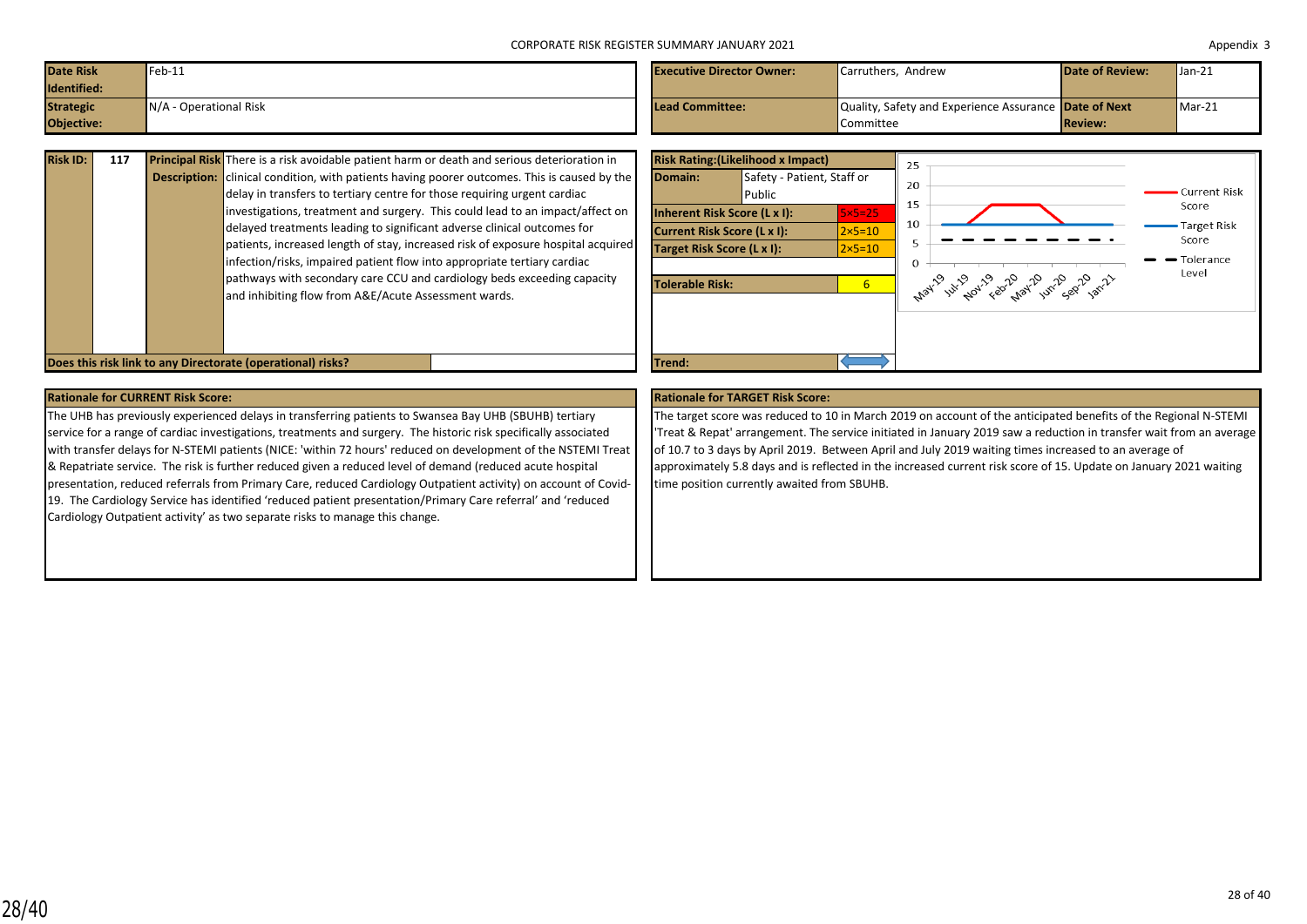CORPORATE RISK REGISTER SUMMARY JANUARY 2021

| Appendix 3 |  |
|------------|--|
|------------|--|

| <b>Key CONTROLS Currently in Place:</b>                                                                                                                                                                                                                                                                                                                                                                                                                                                                                                                                                                                                                                                                                       |                                                                                                                                                                                                                                                                                                                                                  | <b>Gaps in CONTROLS</b>                                                                                                                                                                                                                                                                                                                                                                                                                       |                            |                                        |                                                                                                                                                                                                                                                                                                                                                                |
|-------------------------------------------------------------------------------------------------------------------------------------------------------------------------------------------------------------------------------------------------------------------------------------------------------------------------------------------------------------------------------------------------------------------------------------------------------------------------------------------------------------------------------------------------------------------------------------------------------------------------------------------------------------------------------------------------------------------------------|--------------------------------------------------------------------------------------------------------------------------------------------------------------------------------------------------------------------------------------------------------------------------------------------------------------------------------------------------|-----------------------------------------------------------------------------------------------------------------------------------------------------------------------------------------------------------------------------------------------------------------------------------------------------------------------------------------------------------------------------------------------------------------------------------------------|----------------------------|----------------------------------------|----------------------------------------------------------------------------------------------------------------------------------------------------------------------------------------------------------------------------------------------------------------------------------------------------------------------------------------------------------------|
| (The existing controls and processes in place to manage the risk)                                                                                                                                                                                                                                                                                                                                                                                                                                                                                                                                                                                                                                                             | <b>Identified Gaps in Controls: (Where</b><br>one or more of the key controls on<br>effective, or we do not have evidence controls gaps<br>that the controls are working)                                                                                                                                                                        | How and when the Gap in control be<br>laddressed<br>which the organisation is relying is not Further action necessary to address the                                                                                                                                                                                                                                                                                                          | <b>By Who</b>              | <b>By When</b>                         | <b>Progress</b>                                                                                                                                                                                                                                                                                                                                                |
| # All patients are risk scored by cardiac team at SBUHB on receipt of<br>patient referral from HDUHB and discussed at weekly Regional MDT.<br># Medical and nursing staff review patients daily and update the<br>Sharepoint referral database as appropriate to communicate and<br>escalate changes in level of risk/priority for patients awaiting transfer.<br># Bi-monthly operational meeting with Swansea Bay UHB (SBUHB) to<br>monitor activity/patient flow and address associated risks/issues.<br># Weekday telephone call between SBUHB Cardiology Coordinator and<br>all 4 hospital Coronary Care Units (CCUs) to review patients awaiting<br>transfer, in particular the progress on identified work-up actions. | Lack of capacity in tertiary centre to<br>investigations, treatments and<br>surgery.<br>Limited available data and business<br>intelligence to support daily<br>monitoring/escalation of waiting<br>times across all sites for the full range<br>of cardiac investigations, treatments                                                           | Develop SBAR to scope the benefits and<br>manage a range of specialised cardiac reasibility of increasing in-house CT Coronary<br>Angiography (CTCA) capacity. As a less<br>invasive/lower risk diagnostic, this will<br>release and prioritize in-house and tertiary<br>'standard' Coronary Angiography capacity for<br>those patients who require it and thereby<br>reduce waiting list.<br>Develop long term Regional Cardiology Plan.     | Smith, Paul<br>Carruthers, | 31/01/2019<br>01/03/2021<br>30/09/2019 | Cardiology Clinical Lead and SDM<br>currently working with in-house<br>CTCA Steering Group to support<br>SBAR development. SDM linking<br>with SBUHB as part of Regional plans<br>for CTCA and standard Coronary<br>Angiography.<br>Decision taken not to establish a                                                                                          |
| # NSTEMI Treat & Repatriate service in place since January 2019<br>providing 6 ring-fenced beds at PPH supporting timelier transfer for BGH<br>and WGH patients to SBUHB for angiography/coronary revascularisation.<br># Cardiology SDM engaged with Regional planning in support of<br>improvements in coronary angiography capacity across South West<br>Wales.<br># Cardiology SDM engaged with ARCH/Regional planning in support of<br>improvements in pacing capacity across South West Wales.                                                                                                                                                                                                                          | and surgery.<br>Lack of cardiac catheter capacity in<br>HDUHB to reduce reliance on tertiary<br>centre angiography.<br>Lack of theatre / pacing workforce<br>capacity in HDUHB to reduce reliance<br>on tertiary centre pacing.<br>Lack of CT Coronary Angiography<br>capacity in HDUHB to reduce reliance<br>on in-house and SBUHB angiography. |                                                                                                                                                                                                                                                                                                                                                                                                                                               | Andrew                     | 31/12/2021                             | regional Cardiac Network/<br>Collaborative. Development of long<br>term regional plan now being<br>overseen by Joint Regional Planning<br>and Delivery Forum and Committee<br>and ARCH workstreams. Cardiology<br>Clinical Lead / SDM are engaged with<br>these workstreams, but progress<br>impeded in recent months due to<br>COVID and meetings stood-down. |
|                                                                                                                                                                                                                                                                                                                                                                                                                                                                                                                                                                                                                                                                                                                               |                                                                                                                                                                                                                                                                                                                                                  | Develop business case to support the long-<br>term sustainability of the N-STEMI 'Treat &<br>Repat' service, in particular for the following<br>cost elements:<br>• the transportation costs to ensure early<br>transfer of patients to Morriston for same<br>day cardiac catheter treatment and same day<br>repatriation to HDdUHB; and<br>• Consultant co-ordination/advice on the<br>HDdUHB patients referred to the regional<br>centre, t | Smith, Paul                | Completed                              | Long-term funding now in place for<br>PPH N-STEMI 'Treat & Repat' service -<br>this service is now established and<br>this action is now complete.                                                                                                                                                                                                             |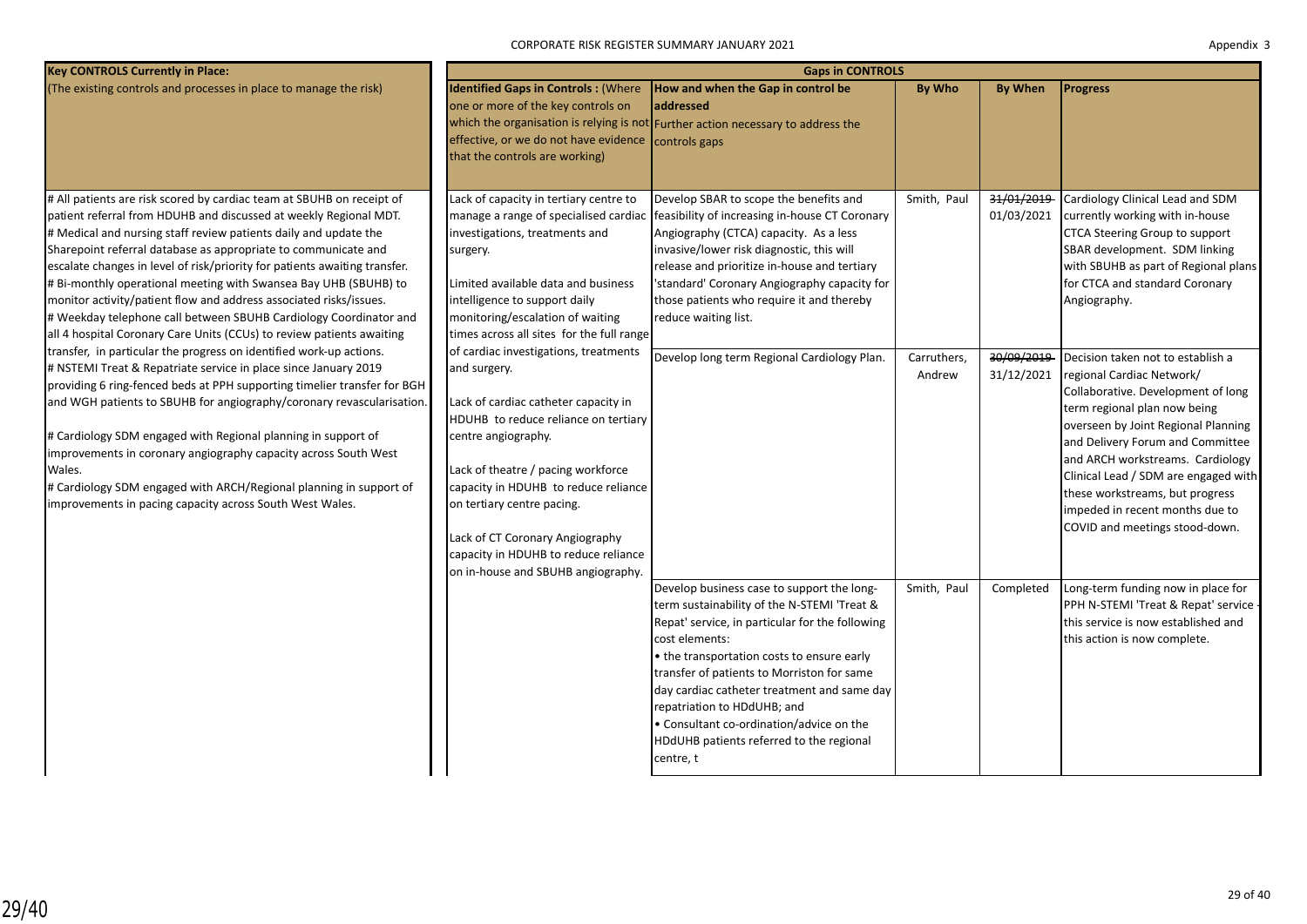|  | Address issues identified regarding needed<br>improvements to referral processes as<br>reported in August JRPDC paper:<br>• the internal communication and transfer<br>processes within HDdUHB are a critical part<br>of the success of the treat and repatriate<br>pathway; and<br>· Secondary care Cardiology referrals now<br>have Consultant to Consultant discussion<br>ahead of the electronic referral being made. | Smith, Paul | Completed                | Current controls working well.<br>SharePoint system and daily<br>weekday coordination calls between<br>Morriston Hospital and 4 HDUHB<br>hospital sites working well.                                                                                                                                                                                                                                                                                                                                                                 |
|--|---------------------------------------------------------------------------------------------------------------------------------------------------------------------------------------------------------------------------------------------------------------------------------------------------------------------------------------------------------------------------------------------------------------------------|-------------|--------------------------|---------------------------------------------------------------------------------------------------------------------------------------------------------------------------------------------------------------------------------------------------------------------------------------------------------------------------------------------------------------------------------------------------------------------------------------------------------------------------------------------------------------------------------------|
|  | Develop more robust reporting of data and<br>business intelligence to support daily<br>monitoring/escalation of waiting times across<br>all sites for the full range of cardiac<br>investigations, treatments and surgery.                                                                                                                                                                                                | Smith, Paul | Completed                | Currently piloting system at GGH for<br>roll-out across all 4 hospital sites. In-<br>house system monitored by<br>Cardiology SDM works well in<br>supporting escalation of prolonged<br>waits to Morriston Cardiac Centre.                                                                                                                                                                                                                                                                                                            |
|  | Develop business case to outline and<br>evidence benefits of increasing in-house<br>pacing capacity in 2019/20 as part of a<br>broader plan to repatriate the pacing LTA<br>from SBUHB.                                                                                                                                                                                                                                   | Smith, Paul | 31/10/2019<br>01/04/2021 | Pacing SBAR (Aug '19) approved by<br>Execs in Sept '19 supporting<br>repatriating Simple Bradycardia<br>Pacing (LTA) from SBUHB. Initial<br>plan to phase repatriation from<br>Spring 2020 impeded by COVID.<br>Cardiology Clinical Lead / SDM<br>currently working to return service<br>capacity to baseline to support LTA<br>repatriation plan. Fortnightly Task &<br>Finish Group is focusing on securing<br>workforce capacity at Withybush<br>Hospital to develop pacemaker<br>implant service as part of<br>repatriation plan. |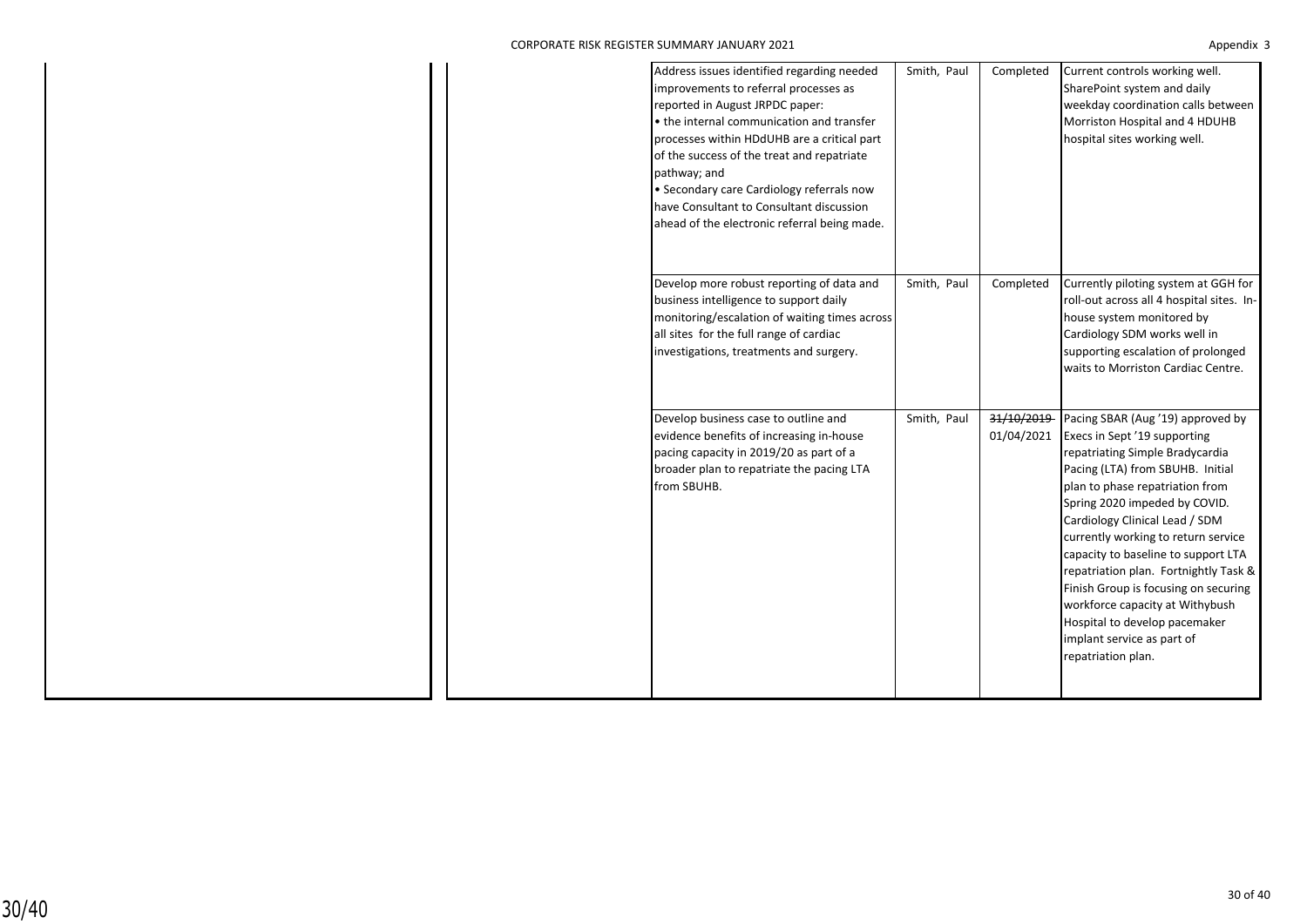|                                                  | <b>ASSURANCE MAP</b>                                                                                                        |                                                          |                                                         |                                                                                  | <b>Control RAG</b><br><b>Latest Papers</b> |                                            | <b>Gaps in ASSURANCES</b>                                                                                                       |                       |                          |                                                                                                                                                                                                                                                                                                                                                                                                                                                                                                                             |  |  |
|--------------------------------------------------|-----------------------------------------------------------------------------------------------------------------------------|----------------------------------------------------------|---------------------------------------------------------|----------------------------------------------------------------------------------|--------------------------------------------|--------------------------------------------|---------------------------------------------------------------------------------------------------------------------------------|-----------------------|--------------------------|-----------------------------------------------------------------------------------------------------------------------------------------------------------------------------------------------------------------------------------------------------------------------------------------------------------------------------------------------------------------------------------------------------------------------------------------------------------------------------------------------------------------------------|--|--|
| Performance<br><b>Indicators</b>                 | <b>Sources of ASSURANCE</b>                                                                                                 | <b>Type of</b><br><b>Assurance</b><br>(1st, 2nd,<br>3rd) | Required<br><b>Assurance</b><br><b>Current</b><br>Level | <b>Rating (what</b><br>the assurance<br>is telling you<br>about your<br>controls | (Committee &<br>date)                      | in Assurance:                              | Identified Gaps How are the Gaps in<br><b>ASSURANCE will be</b><br>addressed<br>Further action necessary to<br>address the gaps | <b>By Who</b>         | <b>By When</b>           | Progress                                                                                                                                                                                                                                                                                                                                                                                                                                                                                                                    |  |  |
| Performance<br>indicators for Tier<br>1 targets. | Daily/weekly/monthly/<br>monitoring arrangements by<br>management<br>Audit of N-STEMI referral                              | 1st<br>1st                                               |                                                         |                                                                                  |                                            | Lack of<br><b>Board and</b><br>Committees. | Review reporting<br>oversight at the arrangements of emergency<br>and elective waits.                                           | Carruthers,<br>Andrew | 01/10/2018<br>01/03/2021 | Up to date cardiac waiting list data<br>recently received from SBUHB.<br>Further request made to SBUHB for<br>Jan/Feb 2020 waiting list position for<br>comparative purposes. Cardiology<br>Clinical Lead and SDM currently<br>reviewing data. Comparative<br>analysis of 2020/2021 waiting list<br>data for<br>review/discussion/escalation at Feb<br>'21 HDUHB Cardiologist Meeting.<br>SDM to discuss with SBUHB to<br>ensure monthly reporting of waiting<br>list data to support improved<br>monthly HDUHB monitoring. |  |  |
|                                                  | undertaken by Clinical Lead<br>show average wait of 5.8<br>days - currently being<br>reviewed for February 2021<br>position |                                                          |                                                         |                                                                                  |                                            |                                            |                                                                                                                                 |                       |                          |                                                                                                                                                                                                                                                                                                                                                                                                                                                                                                                             |  |  |
|                                                  | <b>Executive Performance</b><br>Reviews                                                                                     | 2nd                                                      |                                                         |                                                                                  |                                            |                                            |                                                                                                                                 |                       |                          |                                                                                                                                                                                                                                                                                                                                                                                                                                                                                                                             |  |  |
|                                                  | <b>IPAR Performance Report to</b><br><b>BPPAC &amp; Board</b>                                                               | 2nd                                                      |                                                         |                                                                                  |                                            |                                            |                                                                                                                                 |                       |                          |                                                                                                                                                                                                                                                                                                                                                                                                                                                                                                                             |  |  |
|                                                  | Monthly oversight by WG                                                                                                     | 3rd                                                      |                                                         |                                                                                  |                                            |                                            |                                                                                                                                 |                       |                          |                                                                                                                                                                                                                                                                                                                                                                                                                                                                                                                             |  |  |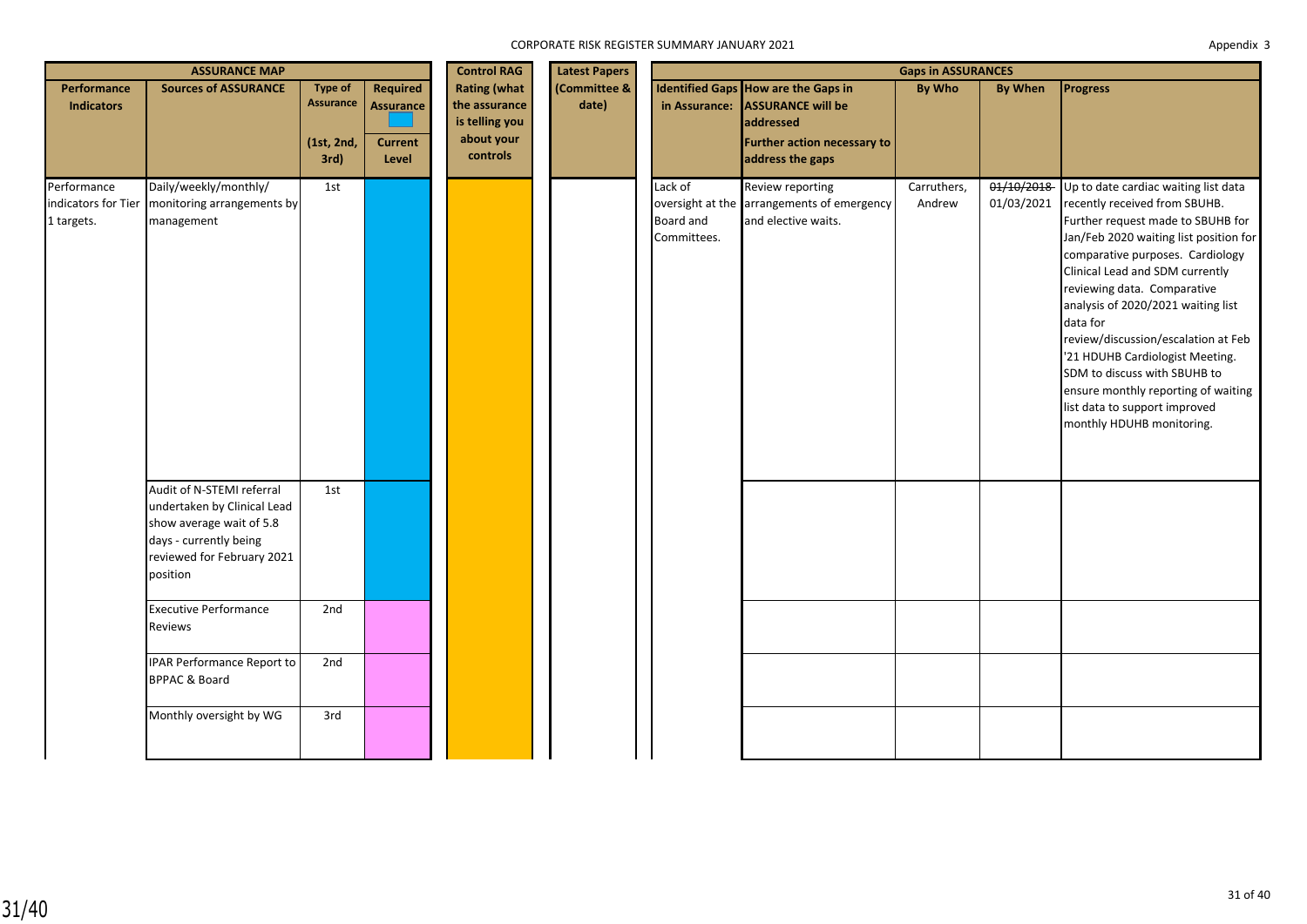| <b>Date Risk</b><br>Identified: | $Sep-18$                 | <b>Executive Director Owner:</b> | Carruthers. Andrew                                                 | <b>Date of Review:</b> | $Jan-21$ |
|---------------------------------|--------------------------|----------------------------------|--------------------------------------------------------------------|------------------------|----------|
| <b>Strategic</b><br>Objective:  | $N/A$ - Operational Risk | <b>Lead Committee:</b>           | Quality, Safety and Experience Assurance Date of Next<br>Committee | <b>Review:</b>         | $Max-21$ |

| <b>Risk ID:</b> | 634 | <b>Principal Risk</b> There is a risk avoidable harm of maternity patients who require an        |
|-----------------|-----|--------------------------------------------------------------------------------------------------|
|                 |     | <b>Description:</b> emergency c-section (category 1) at Bronglais General Hospital (BGH) outside |
|                 |     | of normal working hours. This is caused by not being able to meet the                            |
|                 |     | required standard of 'call to knife' within 30 minutes as there is no overnight                  |
|                 |     | theatre provision located on site. This could lead to an impact/affect on                        |
|                 |     | complications for mother and baby resulting in long term, irreversible health                    |
|                 |     | effects.                                                                                         |
|                 |     |                                                                                                  |
|                 |     |                                                                                                  |



There is currently a resident Operating Department Practitioner 24/7 at Bronglais Hospital alongside a resident anaesthetic and obstetric team. The theatre scrub currently work on an on-call basis from home, which must be within 20 minutes travelling distance from the site. There is the potential for outside factors to impede timely arrival on site which are outside the control of the team which is reflected in the likelihood score of 3. While there have been no breaches of the 30 minute target it remains a potential risk which could have significant consequences. The Bronglais unit is a obstetric unit with modified criteria for delivery, with mothers assessed as being at high risk of complications during labour requiring medical intervention, being managed though the Maternity Unit in Carmarthen.

### **Rationale for CURRENT Risk Score: Rationale for TARGET Risk Score:**

The UHB is aspiring to reduce this risk to the minimum by establishing a resident primary theatre team 24/7 in Bronglais Hospital to mitigate against the potential for outside factors to impact upon the delivery of care.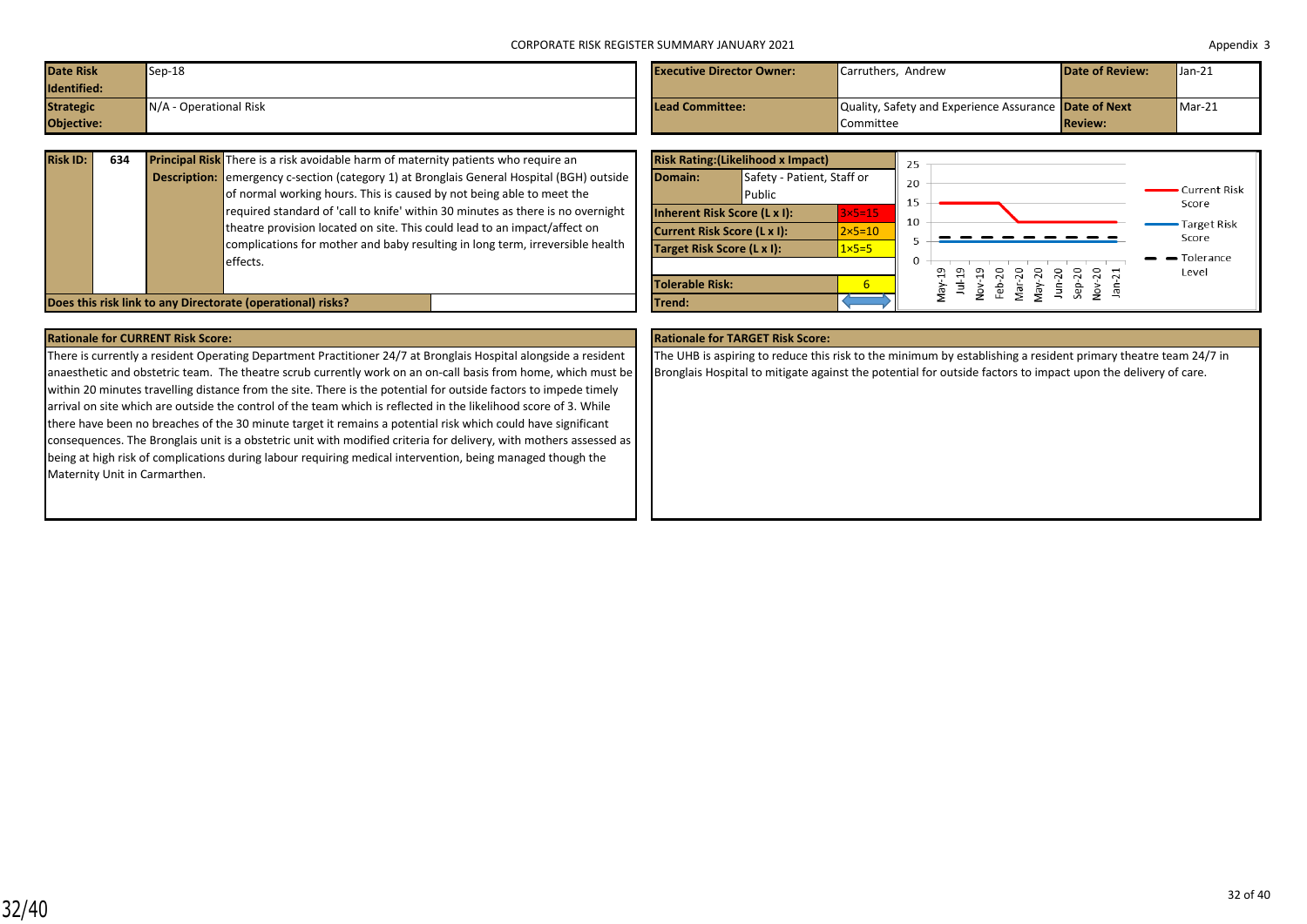| <b>Key CONTROLS Currently in Place:</b>                                                                                                                                                                                                                                                                                                                                                                      |                                                                                                                                                             | <b>Gaps in CONTROLS</b>                                                                                                                                                     |                               |                                                                                  |                                                                                                                                                                                                                                                                                                                                                                                                                                                                                     |  |  |
|--------------------------------------------------------------------------------------------------------------------------------------------------------------------------------------------------------------------------------------------------------------------------------------------------------------------------------------------------------------------------------------------------------------|-------------------------------------------------------------------------------------------------------------------------------------------------------------|-----------------------------------------------------------------------------------------------------------------------------------------------------------------------------|-------------------------------|----------------------------------------------------------------------------------|-------------------------------------------------------------------------------------------------------------------------------------------------------------------------------------------------------------------------------------------------------------------------------------------------------------------------------------------------------------------------------------------------------------------------------------------------------------------------------------|--|--|
| (The existing controls and processes in place to manage the risk)                                                                                                                                                                                                                                                                                                                                            | <b>Identified Gaps in Controls: (Where</b><br>one or more of the key controls on<br>effective, or we do not have evidence<br>that the controls are working) | How and when the Gap in control be<br>laddressed<br>which the organisation is relying is not Further action necessary to address the<br>controls gaps                       | By Who                        | <b>By When</b>                                                                   | <b>Progress</b>                                                                                                                                                                                                                                                                                                                                                                                                                                                                     |  |  |
| Resident Operating Department Practitioners (OPD) Team<br>24/7 anaesthetic cover on site (obstetrician and consultant anaesthetist).                                                                                                                                                                                                                                                                         | Not having 24/7 resident theatre<br>team.                                                                                                                   | Establish funding for 24/7 resident theatre<br>team.                                                                                                                        | Teape, Joe<br>(Inactive User) | Completed                                                                        | Funding approved by Executive<br>Team. Implemented new rota Oct19.                                                                                                                                                                                                                                                                                                                                                                                                                  |  |  |
| All families are informed by the Maternity Service at Bronglais Hospital<br>of the services available at the hospital and that they will be a Continual<br>Risk Assessment throughout pregnancy for the suitability of the Mother<br>to deliver at BGH. Maternity staff are trained to deal with emergencies,<br>with protocols in place for transfer out to appropriate centre is issues<br>are identified. |                                                                                                                                                             | Advertise and appoint to expanded theatre<br>Team following agreement on funding.                                                                                           | Hire,<br>Stephanie            | Completed                                                                        | Every vacancy is advertised although<br>applicants can be limited. Exploring<br>options for bulk shifts with on-<br>contract agencies agency.                                                                                                                                                                                                                                                                                                                                       |  |  |
| Principle of removal of on-call compensatory rest approved by Executive<br>Team.                                                                                                                                                                                                                                                                                                                             |                                                                                                                                                             | Agreement with theatre teams (employee<br>relations) for removal of compensatory rest.<br>Formal 90 day OCP for Scrub and Band 3<br>circulatory staff to commence 16/01/19. | Carruthers,<br>Andrew         | 30/11/2018<br>14/06/2019<br>31/03/2020<br>30/09/2020<br>31/12/2020<br>31/03/2021 | OCP completed for SCRUB and Band<br>3 team. Aim is to issue outcome by<br>end of Sep20 with implementation<br>by Dec20. Impact of Covid response<br>has delayed finalising and<br>communicating the conclusion of the<br>hearing. It has also delayed the<br>review of the risk assessment by<br>OQSEAC. A single item agenda<br>QSEAC is scheduled for 28th January<br>to review the risk assessment.<br>Following that, the hearing<br>conclusion can be finalised and<br>issued. |  |  |
|                                                                                                                                                                                                                                                                                                                                                                                                              |                                                                                                                                                             | E-roster build to support the new resident on<br>call theatre team rota                                                                                                     | Barker, Karen                 | Completed                                                                        | Complete - e-roster is in place.                                                                                                                                                                                                                                                                                                                                                                                                                                                    |  |  |
|                                                                                                                                                                                                                                                                                                                                                                                                              |                                                                                                                                                             | Develop a formal implementation plan for<br>the new staffing arrangements.                                                                                                  | Barker, Karen                 | Completed                                                                        | Establishment confirmed and work<br>patterns in place. Recruitment<br>ongoing.                                                                                                                                                                                                                                                                                                                                                                                                      |  |  |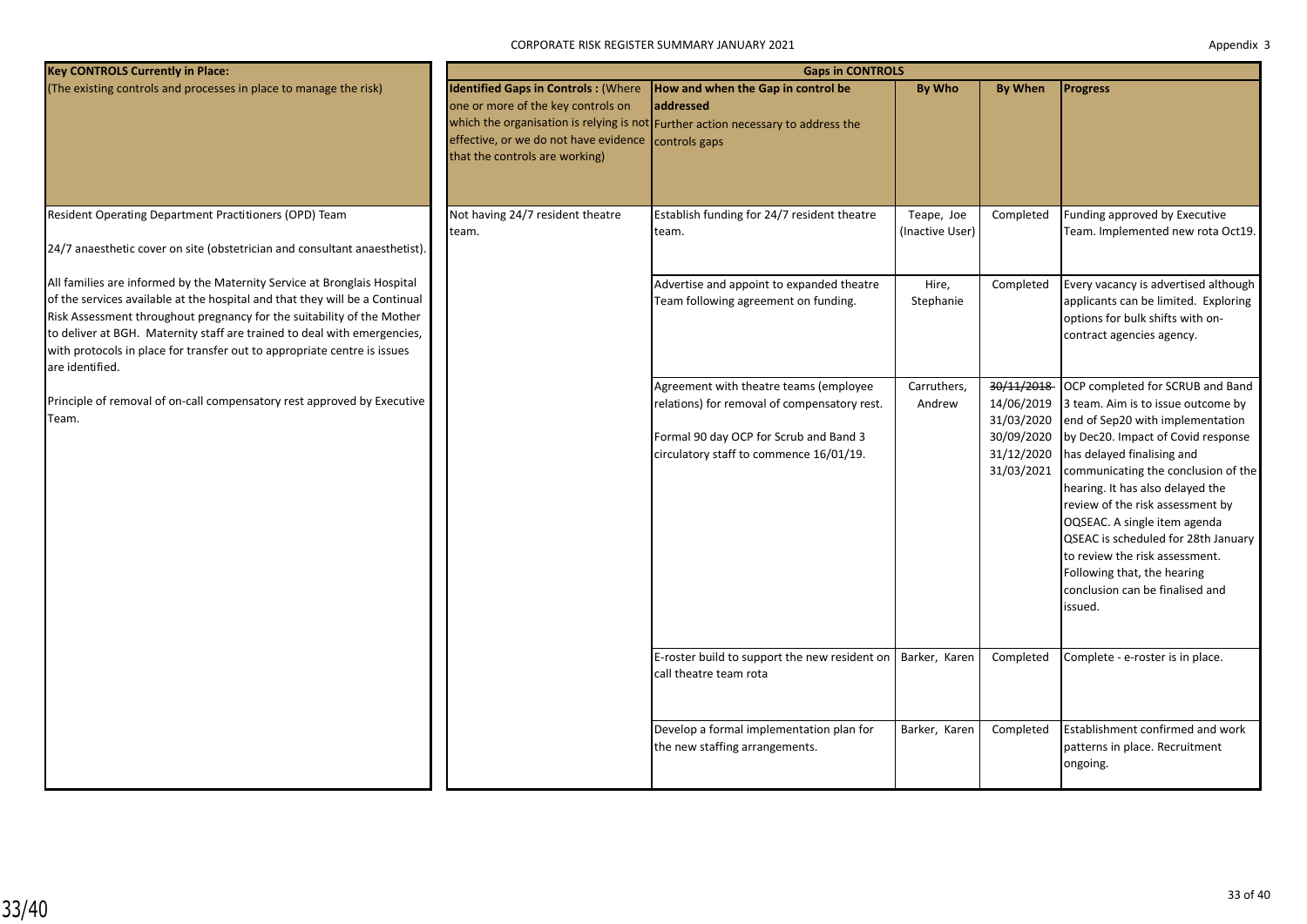|                                                                                 | <b>ASSURANCE MAP</b>                                                                        |                                                   |                                                  | <b>Control RAG</b>                                                               | <b>Latest Papers</b>                                   |                  |                                                                                                                                 | <b>Gaps in ASSURANCES</b> |         |                 |
|---------------------------------------------------------------------------------|---------------------------------------------------------------------------------------------|---------------------------------------------------|--------------------------------------------------|----------------------------------------------------------------------------------|--------------------------------------------------------|------------------|---------------------------------------------------------------------------------------------------------------------------------|---------------------------|---------|-----------------|
| Performance<br><b>Indicators</b>                                                | <b>Sources of ASSURANCE</b>                                                                 | <b>Type of</b><br>Assurance<br>(1st, 2nd,<br>3rd) | Required<br>Assurance<br><b>Current</b><br>Level | <b>Rating (what</b><br>the assurance<br>is telling you<br>about your<br>controls | (Committee &<br>date)                                  | in Assurance:    | Identified Gaps How are the Gaps in<br><b>ASSURANCE will be</b><br>addressed<br>Further action necessary to<br>address the gaps | By Who                    | By When | <b>Progress</b> |
| No of incidents<br>reported where<br>30 minute<br>response target is<br>missed. | <b>Maternity Services</b><br>governance systems review<br>of incident reports               | 1st                                               |                                                  |                                                                                  | Executive<br>Team - Jul18<br>Executive<br>Team - Dec18 | None identified. |                                                                                                                                 |                           |         |                 |
|                                                                                 | Management audit of cases<br>presented to QSEAC                                             | 2nd                                               |                                                  |                                                                                  | ARAC - Jun19                                           |                  |                                                                                                                                 |                           |         |                 |
|                                                                                 | Discussions with WG Chief<br>Nursing Officer & UHB<br><b>Medical &amp; Nursing Director</b> | 3rd                                               |                                                  |                                                                                  |                                                        |                  |                                                                                                                                 |                           |         |                 |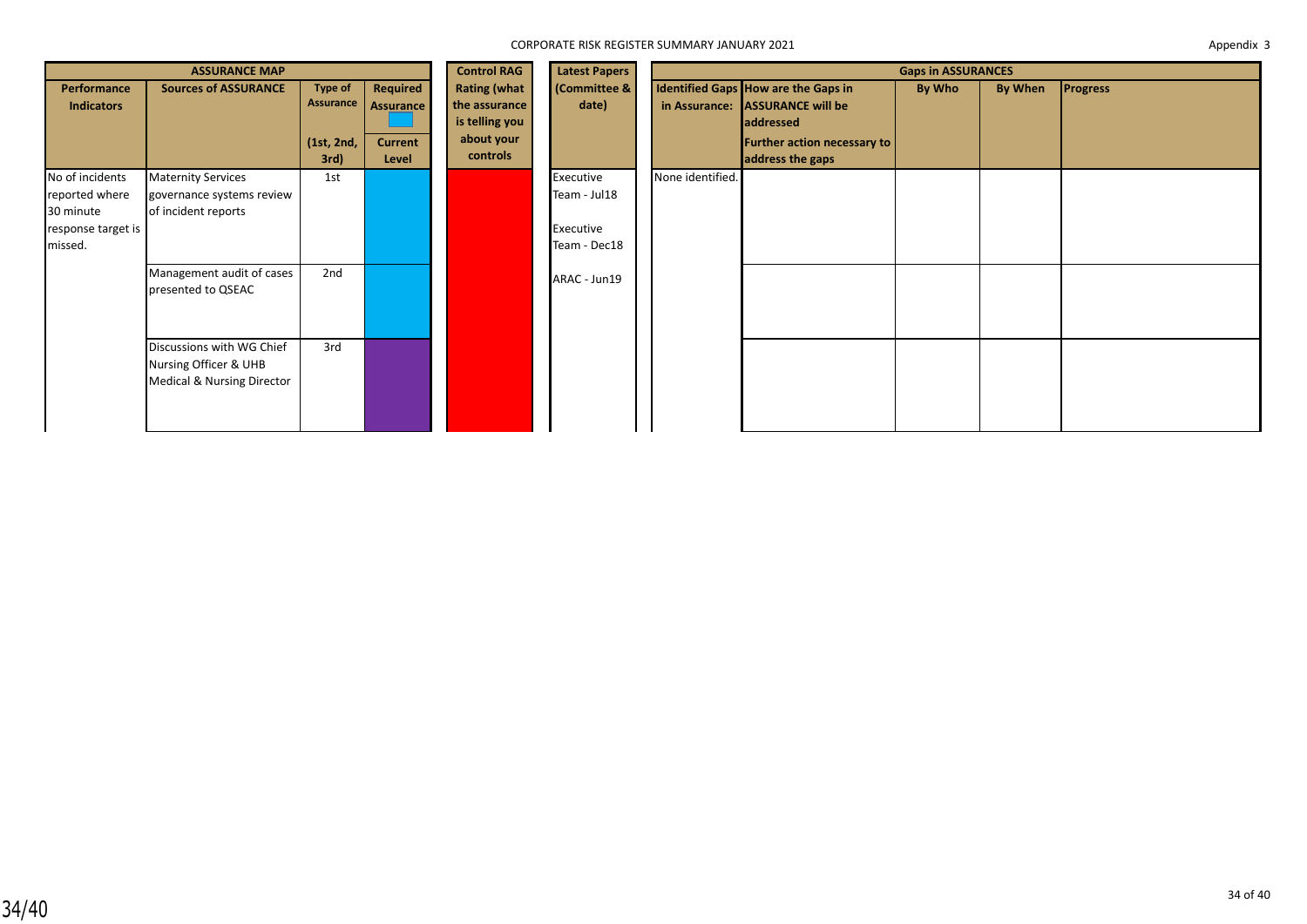| <b>Date Risk</b><br>Identified: | $Sep-18$                        | <b>Executive Director Owner:</b> | Thomas, Huw                                                  | <b>Date of Review:</b> | $Jan-21$ |
|---------------------------------|---------------------------------|----------------------------------|--------------------------------------------------------------|------------------------|----------|
| <b>Strategic</b>                | 6. Sustainable use of resources | Lead Committee:                  | Quality, Safety and Experience Assurance <b>Date of Next</b> |                        | $Mar-21$ |
| <b>Objective:</b>               |                                 |                                  | Committee                                                    | <b>Review:</b>         |          |

| <b>Risk ID:</b> | 635 | <b>Principal Risk</b> There is a risk of disruption to patient care across acute, community, primary | <b>Risk Rating: (Likelihood x Impact)</b>      | 25                                   |                     |
|-----------------|-----|------------------------------------------------------------------------------------------------------|------------------------------------------------|--------------------------------------|---------------------|
|                 |     | <b>Description:</b> and mental health services in Hywel Dda despite the transition period for the    | Service/Business<br>Domain:                    |                                      |                     |
|                 |     | UK's departure from the EU ended on 31 December 2020.                                                | interruption/disruption                        | 20                                   | <b>Current Risk</b> |
|                 |     | This is caused by the agreed deal not providing comprehensive coverage,                              | Inherent Risk Score (L x I):<br>$3\times 4=12$ | 15                                   | Score               |
|                 |     | which could lead to delays in the supply chain (clinical consumables,                                | Current Risk Score (L x I):<br>$3x2=6$         | 10                                   | Target Risk         |
|                 |     | components and medicines). There are also issues relating to the settled                             | $2 \times 2 = 4$<br>Target Risk Score (L x I): |                                      | Score               |
|                 |     | status scheme which may affect the ability of the Health Board to recruit and                        |                                                |                                      | Tolerance           |
|                 |     | retain staff in the lead up to the 30 June deadline for that scheme. The                             | <b>Tolerable Risk:</b><br>6 <sup>1</sup>       |                                      | Level               |
|                 |     | transition from European Health entitlements to the Global Health Reciprocal                         |                                                | May 1 14 204 - May 12 12 20 12 12 12 |                     |
|                 |     | Agreements which are being negotiated by the UK Government may also                                  |                                                |                                      |                     |
|                 |     | affect the recovery of costs relating to certain patients visiting the UK.                           |                                                |                                      |                     |
|                 |     | This could lead to an impact/affect on patients being unable to access                               |                                                |                                      |                     |
|                 |     | appropriate and timely treatment through the unavailability, or delay, of                            |                                                |                                      |                     |
|                 |     | critical consumables, components and medicines, the UHB being unable to                              |                                                |                                      |                     |
|                 |     | maintain safe and effective levels of staffing across acute and community                            |                                                |                                      |                     |
|                 |     | care, financial loss and adverse publicity/reduction in stakeholder confidence                       |                                                |                                      |                     |
|                 |     | and increased mortality and ill-health across our population.                                        |                                                |                                      |                     |
|                 |     |                                                                                                      |                                                |                                      |                     |
|                 |     |                                                                                                      |                                                |                                      |                     |
|                 |     |                                                                                                      |                                                |                                      |                     |
|                 |     | Does this risk link to any Directorate (operational) risks?                                          | Trend:                                         |                                      |                     |
|                 |     |                                                                                                      |                                                |                                      |                     |

## **Rationale for CURRENT Risk Score: Rationale for TARGET Risk Score:**

Based on current assessments, the impact of continuing issues are likely to be sporadic, and not systematic. While potentially significant, the risk score can therefore be reduced post 31 December. Consequently, both the likelihood and the impact have reduced from 4 x 3 to 3 x 2. The target risk for this should also reduce given the new circumstances, from 2 x 3 to 2 x 2.

The target risk has been reduced from 2 x 3 to 2 x 2 given the new circumstances arising from the deal agreed on 24 December 2020.

35/40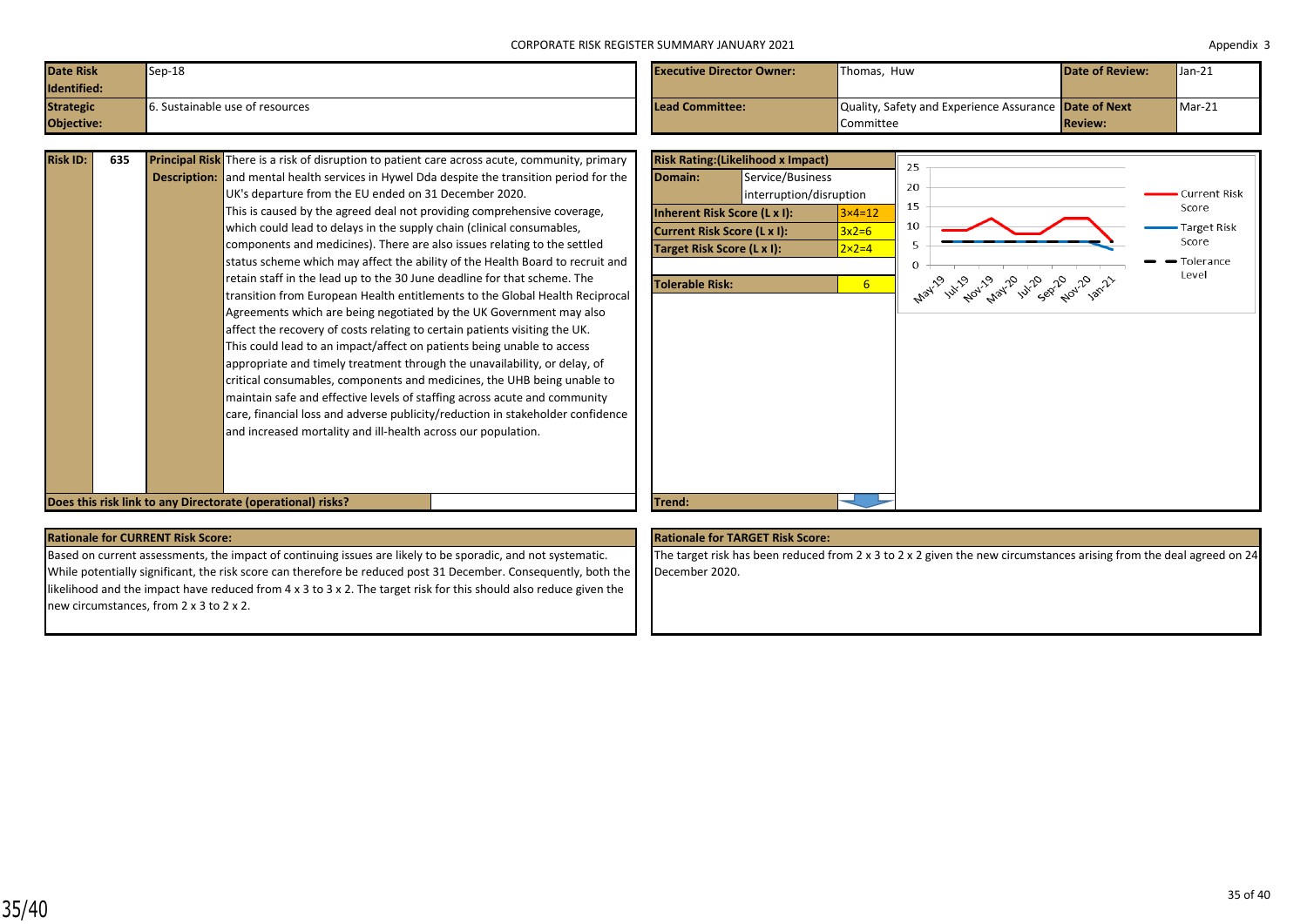| <b>Key CONTROLS Currently in Place:</b>                                                                                                                                                                                                                                                                                                                                                                                                                                                                                                                                                                                                                                                                                                                                                                                                                                                                                                                                                                      |                                                                                                                                                                           | <b>Gaps in CONTROLS</b>                                                                                                                                                                                                                                                        |             |         |                 |
|--------------------------------------------------------------------------------------------------------------------------------------------------------------------------------------------------------------------------------------------------------------------------------------------------------------------------------------------------------------------------------------------------------------------------------------------------------------------------------------------------------------------------------------------------------------------------------------------------------------------------------------------------------------------------------------------------------------------------------------------------------------------------------------------------------------------------------------------------------------------------------------------------------------------------------------------------------------------------------------------------------------|---------------------------------------------------------------------------------------------------------------------------------------------------------------------------|--------------------------------------------------------------------------------------------------------------------------------------------------------------------------------------------------------------------------------------------------------------------------------|-------------|---------|-----------------|
| (The existing controls and processes in place to manage the risk)                                                                                                                                                                                                                                                                                                                                                                                                                                                                                                                                                                                                                                                                                                                                                                                                                                                                                                                                            | <b>Identified Gaps in Controls: (Where</b><br>one or more of the key controls on<br>effective, or we do not have evidence controls gaps<br>that the controls are working) | How and when the Gap in control be<br><b>laddressed</b><br>which the organisation is relying is not Further action necessary to address the                                                                                                                                    | By Who      | By When | <b>Progress</b> |
| <sup>*</sup> Brexit Steering Group established to manage the consequences of<br>Brexit and its interface with partners.<br>* Wider governance infrastructure in place - of note the Dyfed Powys<br>LRF Brexit Group (due to reconvene) and Welsh Government led groups.<br>* Risk assessments and business continuity plans feed into a dynamic<br>risk summary document which continues to track on-going risks and<br>controls assurance with business continuity.<br>* Work within Workforce and OD to identify EU nationals and resolve<br>data gaps in ESR has been largely completed (98%). Workforce Brexit<br>Plan developed.<br><sup>*</sup> Staff Brexit Intranet page developed as single point of information plus<br>a closed Facebook Group for EU staff.<br><sup>*</sup> Sitrep process at local, regional and national level for reporting and<br>escalating impacts of consequences of Brexit (currently stood down).<br><sup>*</sup> Staff bulletins issued to inform and raise awareness. | Full understanding of potential<br>Brexit.                                                                                                                                | Ongoing dynamic review of the UHB's<br>impacts and implications for the UHB   operational Brexit risk assessment and<br>due to the unknown final outcome of mitigating action to provide assurance that<br>these remain current and that no new risks<br>have been identified. | Thomas, Huw | Ongoing | Completed.      |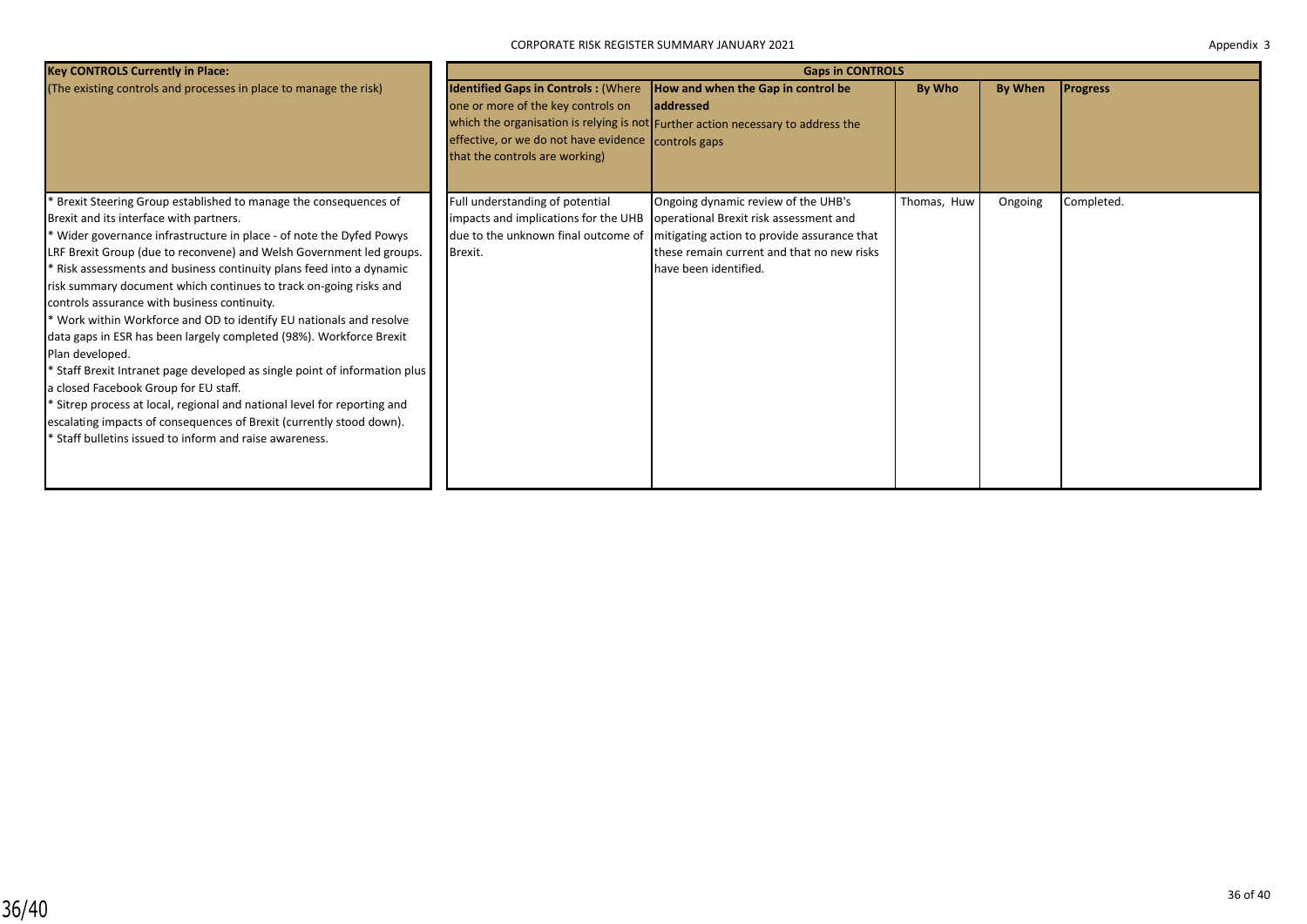|                                  | <b>ASSURANCE MAP</b>                                                                                                                                               |                                                   |                                                                | <b>Control RAG</b>                                                               | <b>Latest Papers</b>  |                                                                             | <b>Gaps in ASSURANCES</b>                                                                                                               |               |         |                 |  |
|----------------------------------|--------------------------------------------------------------------------------------------------------------------------------------------------------------------|---------------------------------------------------|----------------------------------------------------------------|----------------------------------------------------------------------------------|-----------------------|-----------------------------------------------------------------------------|-----------------------------------------------------------------------------------------------------------------------------------------|---------------|---------|-----------------|--|
| Performance<br><b>Indicators</b> | <b>Sources of ASSURANCE</b>                                                                                                                                        | <b>Type of</b><br>Assurance<br>(1st, 2nd,<br>3rd) | <b>Required</b><br><b>Assurance</b><br><b>Current</b><br>Level | <b>Rating (what</b><br>the assurance<br>is telling you<br>about your<br>controls | (Committee &<br>date) |                                                                             | Identified Gaps How are the Gaps in<br>in Assurance: ASSURANCE will be<br>laddressed<br>Further action necessary to<br>address the gaps | <b>By Who</b> | By When | <b>Progress</b> |  |
| None identified.                 | Response submitted on<br>19Nov18 to Andrew Goodall<br>letter of 05 October stating<br>approach to be taken by<br><b>Health Boards confirming</b><br>progress       | 1st                                               |                                                                |                                                                                  | No recent<br>papers.  | Further sources<br>to be identified<br>when risk is<br>fully<br>understood. |                                                                                                                                         |               |         |                 |  |
|                                  | Response submitted to<br>Wales Audit Office letter<br>notifying of intention to<br>undertake an initial baseline<br>of arrangements by<br>30Nov19                  | 1st                                               |                                                                |                                                                                  |                       |                                                                             |                                                                                                                                         |               |         |                 |  |
|                                  | Response submitted to the<br>Health, Social Care and<br>Sport Committee, Welsh<br>Government request for<br>written evidence of Brexit<br>preparations by 20/06/19 | 1st                                               |                                                                |                                                                                  |                       |                                                                             |                                                                                                                                         |               |         |                 |  |
|                                  | Response submitted to<br>request from Welsh NHS<br>Confederation in relation to<br>providing support to<br>vulnerable patients by<br>30/07/19                      | 1st                                               |                                                                |                                                                                  |                       |                                                                             |                                                                                                                                         |               |         |                 |  |
|                                  | <b>Emergency Planning Team</b><br>to review UHB no deal<br>Brexit arrangements and<br>associated BCPs                                                              | 1st                                               |                                                                |                                                                                  |                       |                                                                             |                                                                                                                                         |               |         |                 |  |
|                                  | Executive oversight of Brexit<br>arrangements and BCPs                                                                                                             | 2nd                                               |                                                                |                                                                                  |                       |                                                                             |                                                                                                                                         |               |         |                 |  |
|                                  | Review of Exercise planned<br>for Jan19<br><b>WAO Review of Brexit</b>                                                                                             | 3rd<br>3rd                                        |                                                                |                                                                                  |                       |                                                                             |                                                                                                                                         |               |         |                 |  |
|                                  | Preparedness                                                                                                                                                       |                                                   |                                                                |                                                                                  |                       |                                                                             |                                                                                                                                         |               |         |                 |  |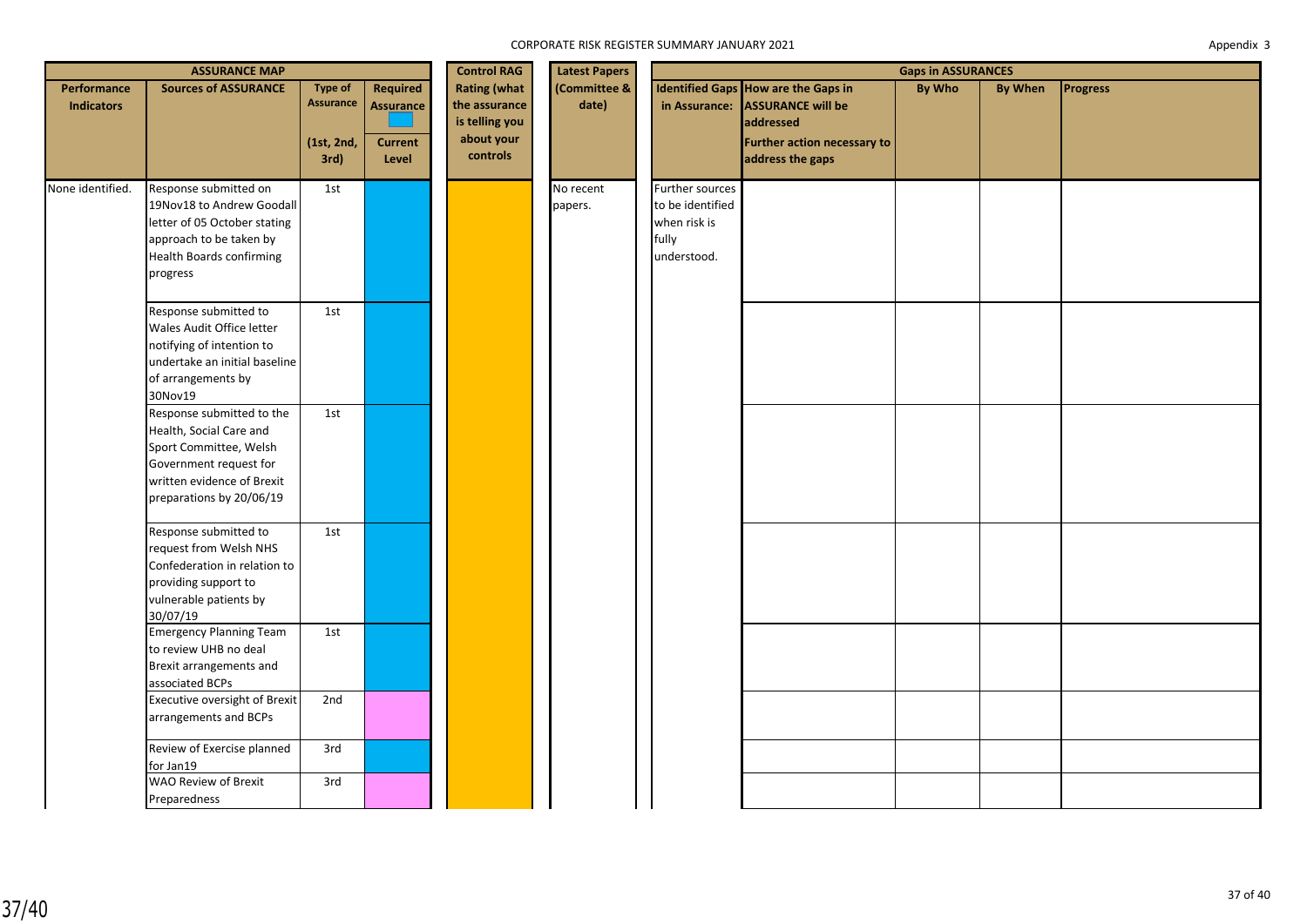| Date Risk         | Apr-20                                                 | <b>Executive Director Owner:</b> | Moore. Steve                                                 | <b>Date of Review:</b> | $\mathsf{Uan-21}$ |
|-------------------|--------------------------------------------------------|----------------------------------|--------------------------------------------------------------|------------------------|-------------------|
| Identified:       |                                                        |                                  |                                                              |                        |                   |
| <b>Strategic</b>  | $5.$ Safe and sustainable and accessible and kind care | Lead Committee:                  | <b>Quality, Safety and Experience Assurance Date of Next</b> |                        | $Feb-21$          |
| <b>Objective:</b> |                                                        |                                  | <b>Committee</b>                                             | <b>Review:</b>         |                   |

| <b>Risk ID:</b> | 853 | <b>Principal Risk</b> There is a risk that the UHB's response to COVID-19 will be insufficient to | <b>Risk Ratin</b> |
|-----------------|-----|---------------------------------------------------------------------------------------------------|-------------------|
|                 |     | <b>Description:</b> address peak in demand terms of bed space, workforce and equipment and        | Domain:           |
|                 |     | consumables. This is caused by an increased demand for services above the                         |                   |
|                 |     | level secured. This could lead to an impact/affect on difficult triaging                          | Inherent I        |
|                 |     | decisions for our clinicians, poor quality and safety for patients and an                         | <b>Current R</b>  |
|                 |     | inability to accommodate every patient that needs us.                                             | <b>Target Ris</b> |
|                 |     |                                                                                                   | Tolerable         |
|                 |     | Does this risk link to any Directorate (operational) risks?                                       | Trend:            |

|                                                        | <b>Risk Rating: (Likelihood x Impact)</b> |                  | 25                                 |                                 |
|--------------------------------------------------------|-------------------------------------------|------------------|------------------------------------|---------------------------------|
| Domain:                                                | Safety - Patient, Staff or<br>Public      |                  | 20<br>15                           | Current Risk<br>Score           |
| Inherent Risk Score (L x I):<br>$3\times 5=15$         |                                           |                  | 10                                 | <b>Target Risk</b>              |
| <b>Current Risk Score (L x I):</b><br>$1 \times 5 = 5$ |                                           |                  |                                    | Score                           |
| Target Risk Score (L x I):                             |                                           | $1 \times 5 = 5$ | 5                                  | $\blacktriangleright$ Tolerance |
|                                                        |                                           |                  | $\Omega$                           | Level                           |
| <b>Tolerable Risk:</b>                                 |                                           | 6                | Apr-2 nat-2 unip cent rat-20 an-21 |                                 |
| Trend:                                                 |                                           |                  |                                    |                                 |

| <b>Rationale for CURRENT Risk Score:</b>                                                                            | <b>Rationale for TARGET Risk Score:</b> |
|---------------------------------------------------------------------------------------------------------------------|-----------------------------------------|
| Impact of the risk recognises the significant clinical risk of the risk if it becomes reality. At present, based on | Target score has been met.              |
| estimated COVID demand and the planning undertaken to respond to COVID-19, the likelihood of this risk has          |                                         |
| been reduced from 3 to 1. Likelihood is based on actual experience of the progress of the pandemic, our winter      |                                         |
| preparedness plan (which sets out in detail our local arrangements to ensure capacity is sufficient),               |                                         |
| improvements in our modeling and WG planning assumptions regarding the likely transmission rate in Wales.           |                                         |
|                                                                                                                     |                                         |
|                                                                                                                     |                                         |
|                                                                                                                     |                                         |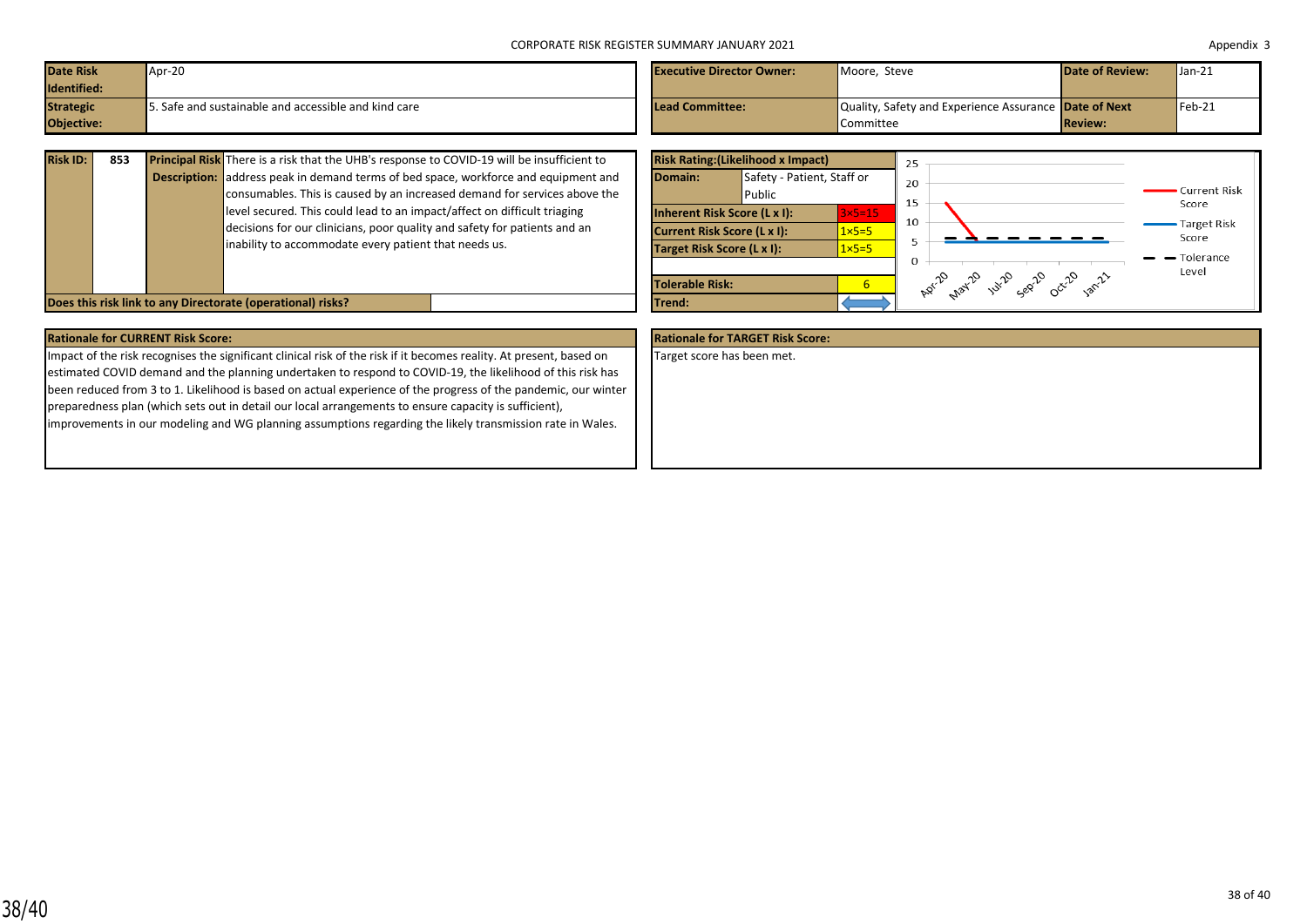| Appendix 3 |  |
|------------|--|
|------------|--|

| <b>Key CONTROLS Currently in Place:</b>                                    | <b>Gaps in CONTROLS</b>                             |                                                                                              |        |                |                 |  |  |  |
|----------------------------------------------------------------------------|-----------------------------------------------------|----------------------------------------------------------------------------------------------|--------|----------------|-----------------|--|--|--|
| (The existing controls and processes in place to manage the risk)          | one or more of the key controls on                  | Identified Gaps in Controls : (Where  How and when the Gap in control be<br><b>addressed</b> | By Who | <b>By When</b> | <b>Progress</b> |  |  |  |
|                                                                            |                                                     | which the organisation is relying is not Further action necessary to address the             |        |                |                 |  |  |  |
|                                                                            | effective, or we do not have evidence controls gaps |                                                                                              |        |                |                 |  |  |  |
|                                                                            | that the controls are working)                      |                                                                                              |        |                |                 |  |  |  |
|                                                                            |                                                     |                                                                                              |        |                |                 |  |  |  |
| A strong Command & Control structure has been implemented and              | Inability to directly control lift of               |                                                                                              |        |                |                 |  |  |  |
| judged fit for purpose by our assigned Military Liaison Officer.           | lockdown measures.                                  |                                                                                              |        |                |                 |  |  |  |
| Planning numbers have been clearly communicated from Gold to               |                                                     |                                                                                              |        |                |                 |  |  |  |
| Tactical and Bronze groups at the earliest opportunity.                    |                                                     |                                                                                              |        |                |                 |  |  |  |
| An Ethics Panel has been established to consider the challenges ahead      |                                                     |                                                                                              |        |                |                 |  |  |  |
| and provide guidance.                                                      |                                                     |                                                                                              |        |                |                 |  |  |  |
| QSEAC will scrutinise PPE and areas of concern such as oxygen supply       |                                                     |                                                                                              |        |                |                 |  |  |  |
| and ventilators.                                                           |                                                     |                                                                                              |        |                |                 |  |  |  |
| Modelling cell established to provide regular forecasts of the progress of |                                                     |                                                                                              |        |                |                 |  |  |  |
| the pandemic at local level.                                               |                                                     |                                                                                              |        |                |                 |  |  |  |
| Functional capacity forecasting tool provides time to respond to changes   |                                                     |                                                                                              |        |                |                 |  |  |  |
| in forecasting.                                                            |                                                     |                                                                                              |        |                |                 |  |  |  |
| Field hospital capacity has now been secured for the Q3/4 period and is    |                                                     |                                                                                              |        |                |                 |  |  |  |
| sufficient to accommodate patients up to the peak level of configuration   |                                                     |                                                                                              |        |                |                 |  |  |  |
| set out by Welsh Government. A workforce plan to support this is being     |                                                     |                                                                                              |        |                |                 |  |  |  |
| finalised including additional recruitment (which is currently underway).  |                                                     |                                                                                              |        |                |                 |  |  |  |
| Comprehensive Prevention and Response Plan agreed with the 3 local         |                                                     |                                                                                              |        |                |                 |  |  |  |
| authorities to ensure Track, Trace and Protect (TTP) is effective in       |                                                     |                                                                                              |        |                |                 |  |  |  |
| reducing transmission rates.                                               |                                                     |                                                                                              |        |                |                 |  |  |  |
|                                                                            |                                                     |                                                                                              |        |                |                 |  |  |  |
|                                                                            |                                                     |                                                                                              |        |                |                 |  |  |  |